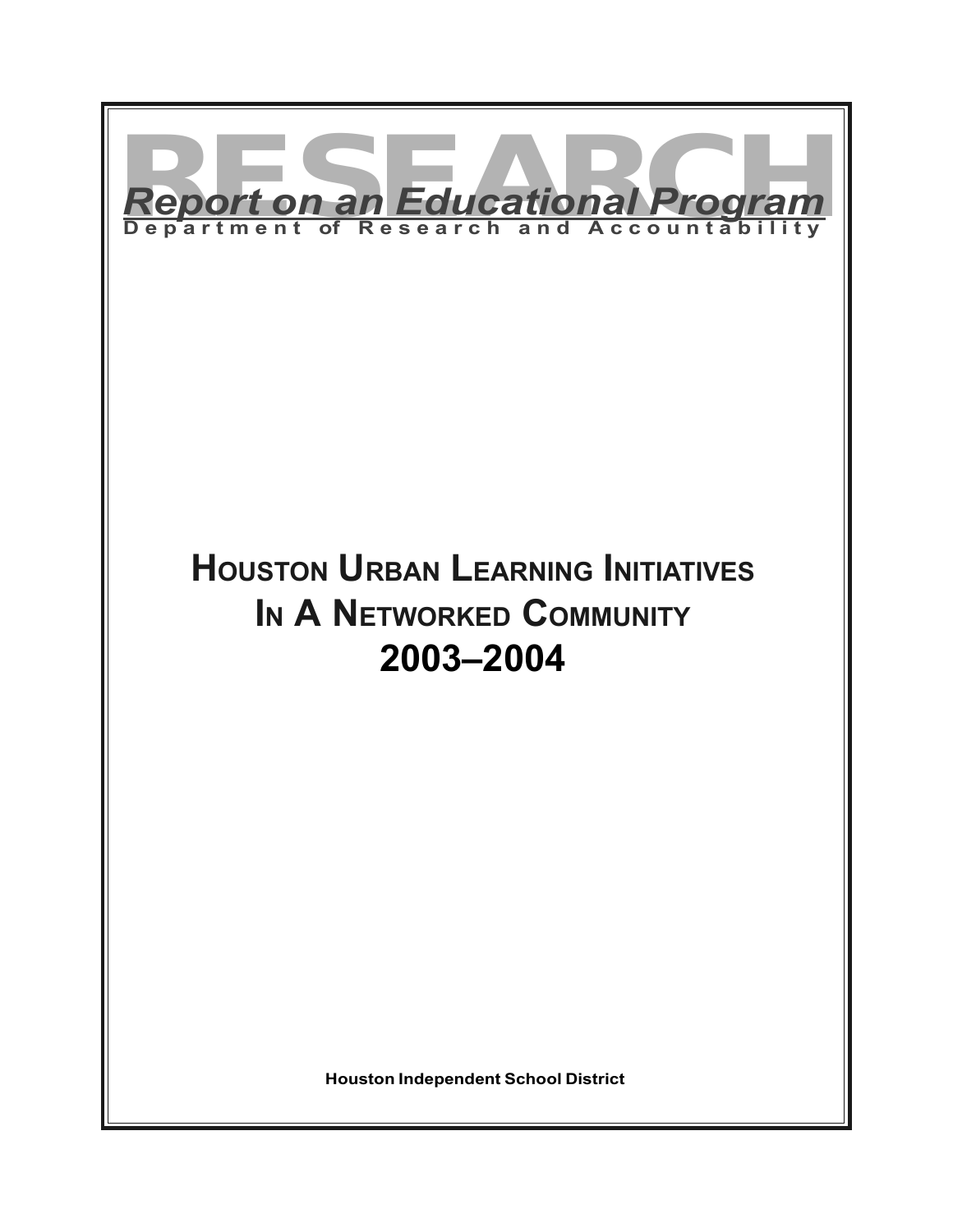

# **HOUSTON INDEPENDENT SCHOOL DISTRICT**

**Board of Education**

| <b>Karla Cisneros, PRESIDENT</b>           |
|--------------------------------------------|
| Dianne Johnson, FIRST VICE PRESIDENT       |
| Diana Dávila, SECOND VICE PRESIDENT        |
| Arthur M. Gaines, Jr., SECRETARY           |
| Manuel Rodríguez, Jr., ASSISTANT SECRETARY |

**Kevin H. Hoffman Lawrence Marshall Harvin C. Moore Greg Meyers**

 **Abelardo Saavedra SUPERINTENDENT OF SCHOOLS**

**Robert Stockwell CHIEF ACADEMIC OFFICER**

**Kathryn Sánchez ASSISTANT SUPERINTENDENT DEPARTMENT OF RESEARCH AND ACCOUNTABILITY**

**Venita Holmes Michael Schroder Michael Thomas RESEARCH SPECIALISTS**

**Carmela Sumabat APPLICATION SPECIALIST** **Cara Stepanik CONSULTANT**

**Al Gavito Harry M. Selig RESEARCH MANAGERS**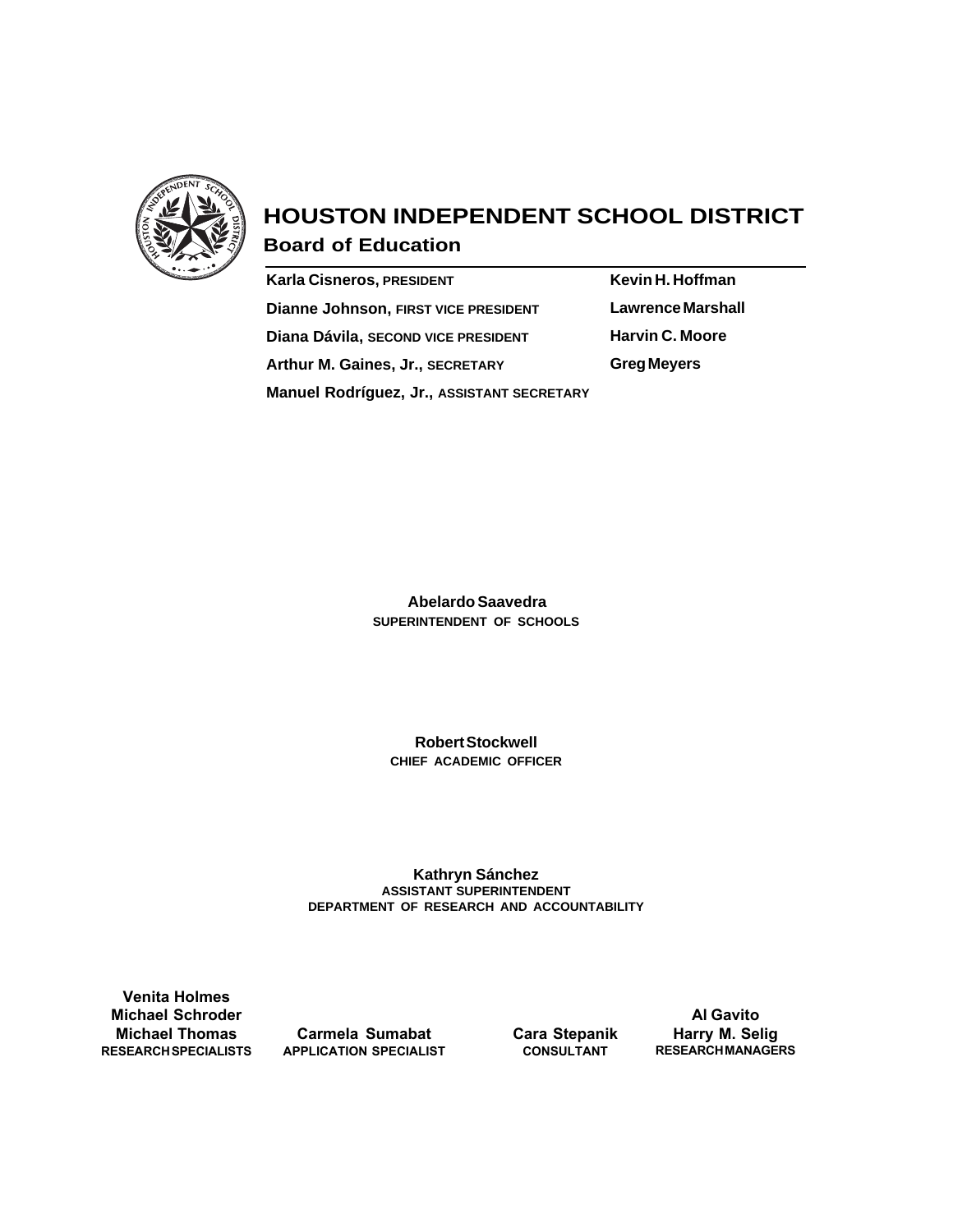# **HOUSTON URBAN LEARNING INITIATIVES IN A NETWORKED COMMUNITY**

**ANNUAL REPORT**

**2003 - 2004**



# **TABLE OF CONTENTS**

| $\mathsf{L}$ | <b>Overview</b> |                                                                                                                                                                  | Page 1  |
|--------------|-----------------|------------------------------------------------------------------------------------------------------------------------------------------------------------------|---------|
| Ш.           | Driver 1:       | Implementation of Standards-Based Curricula and<br><b>Professional Development</b>                                                                               | Page 3  |
| III.         | Driver 2:       | Development of Policies                                                                                                                                          | Page 9  |
| IV.          | Driver 3:       | Convergence of the Usage of All Resources<br>to Support Science and Mathematics Education                                                                        | Page 12 |
| V.           | Driver 4:       | Broad-Based Support From Parents, Policy Makers,<br>Institutions of Higher Education, Business and Industry,<br>Foundations, and Other Segments of the Community | Page 16 |
| VI.          | Drivers 5 & 6:  | Student Achievement Data; Gap Analysis for Subgroups Pages 20                                                                                                    |         |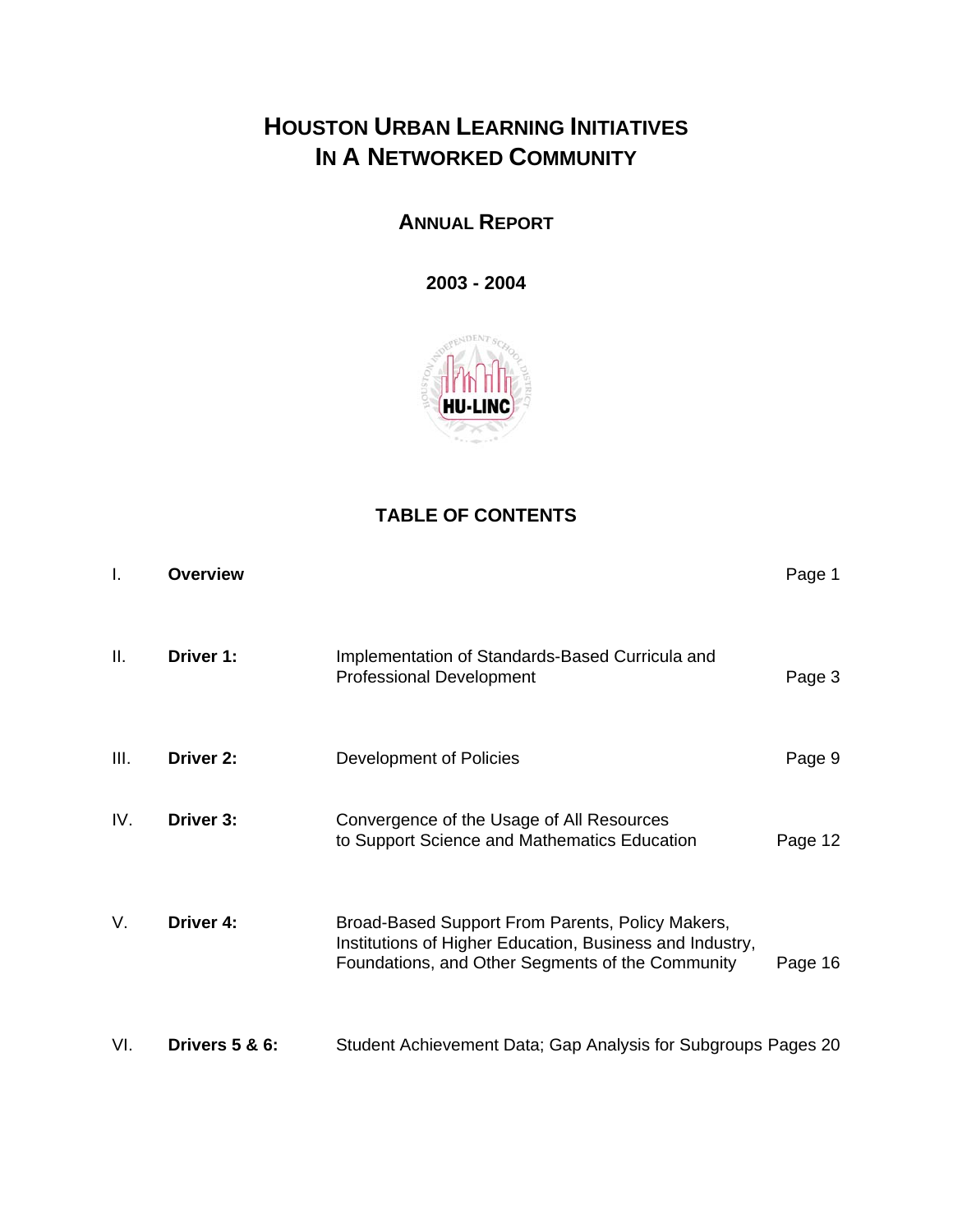# **HOUSTON URBAN LEARNING INITIATIVES IN A NETWORKED COMMUNITY 2003–04**

### **Overview of the System**

The National Science Foundation (NSF) funding for the Houston Urban Learning Initiatives in a Networked Community (HU-LINC), the Urban Systemic Initiative, enabled students in the Houston Independent School District (HISD) to improve their achievement in mathematics and science. NSF's support in partnership with district efforts through HU-LINC made it possible to reach all students and teachers. The systemic reform leveraged internal and external resources to implement the following: standards-based curriculum, professional development, community coalitions and resources, policy changes supporting reform, and measures of accountability. The foundation of this reform was the HU-LINC's districtwide professional development in science and mathematics instruction. HU-LINC improved teaching and learning by imbedding inquiry, leadership, mentor/specialist support, technology, material support, and authentic assessment throughout the professional development program. Collaborations with universities, colleges, business, informal science, and other community organizations in the greater Houston area reinforces the strength and quality of this program. It contributed to increased teacher preparation, better teaching and learning that impacts overall student achievement in mathematics and science. Assurance for sustained reform are the policies enacted by the HISD board of trustees.



Figure 1: The Houston Urban Learning Initiatives in a Networked Community (HU-LINC) Model

The demographic data of HISD includes students, the distribution and number of schools, and science and mathematics teachers in the system. The data presented in these tables depict the changes that occurred from the 1998-99 baseline year to 2003-04, the fifth year of the initiative. **Table 1** illustrates how the total enrollment

| Table 1:<br>Houston ISD Student Demographics |                                       |       |         |       |  |  |  |
|----------------------------------------------|---------------------------------------|-------|---------|-------|--|--|--|
|                                              | 1998-99 to 2003-04                    |       |         |       |  |  |  |
|                                              | <b>Baseline</b><br>1998-99<br>2003-04 |       |         |       |  |  |  |
| ℅<br><b>Race/Ethnicity</b><br>%<br>N<br>N    |                                       |       |         |       |  |  |  |
| African American                             | 71,106                                | 33.8  | 62,829  | 29.8  |  |  |  |
| Asian                                        | 5,852                                 | 2.8   | 6.341   | 3.0   |  |  |  |
| Hispanic                                     | 111,505                               | 53.1  | 122,744 | 58.1  |  |  |  |
| Native American                              | 126                                   | 0.1   | 128     | < 0.1 |  |  |  |
| White                                        | 21,590                                | 10.3  | 19.115  | 9.1   |  |  |  |
| Total                                        | 210,179                               | 100.0 | 211,157 | 100.0 |  |  |  |

increased slightly. However, during this same time period, Hispanic students increased while all other ethnic/racial groups either decreased or remained unchanged. As a large urban district, HISD's schools continue to increase as

| Table $2$ : | Houston ISD K-12 Schools: |     |  |  |  |  |
|-------------|---------------------------|-----|--|--|--|--|
|             | 1998-99 to 2003-04        |     |  |  |  |  |
|             | <b>Baseline</b>           |     |  |  |  |  |
|             | 1998-99<br>2003-04        |     |  |  |  |  |
| Elementary  | 195                       | 212 |  |  |  |  |
| Middle      | 47                        | 46  |  |  |  |  |
| High        | 33                        | 38  |  |  |  |  |
| Total       | 275                       | 296 |  |  |  |  |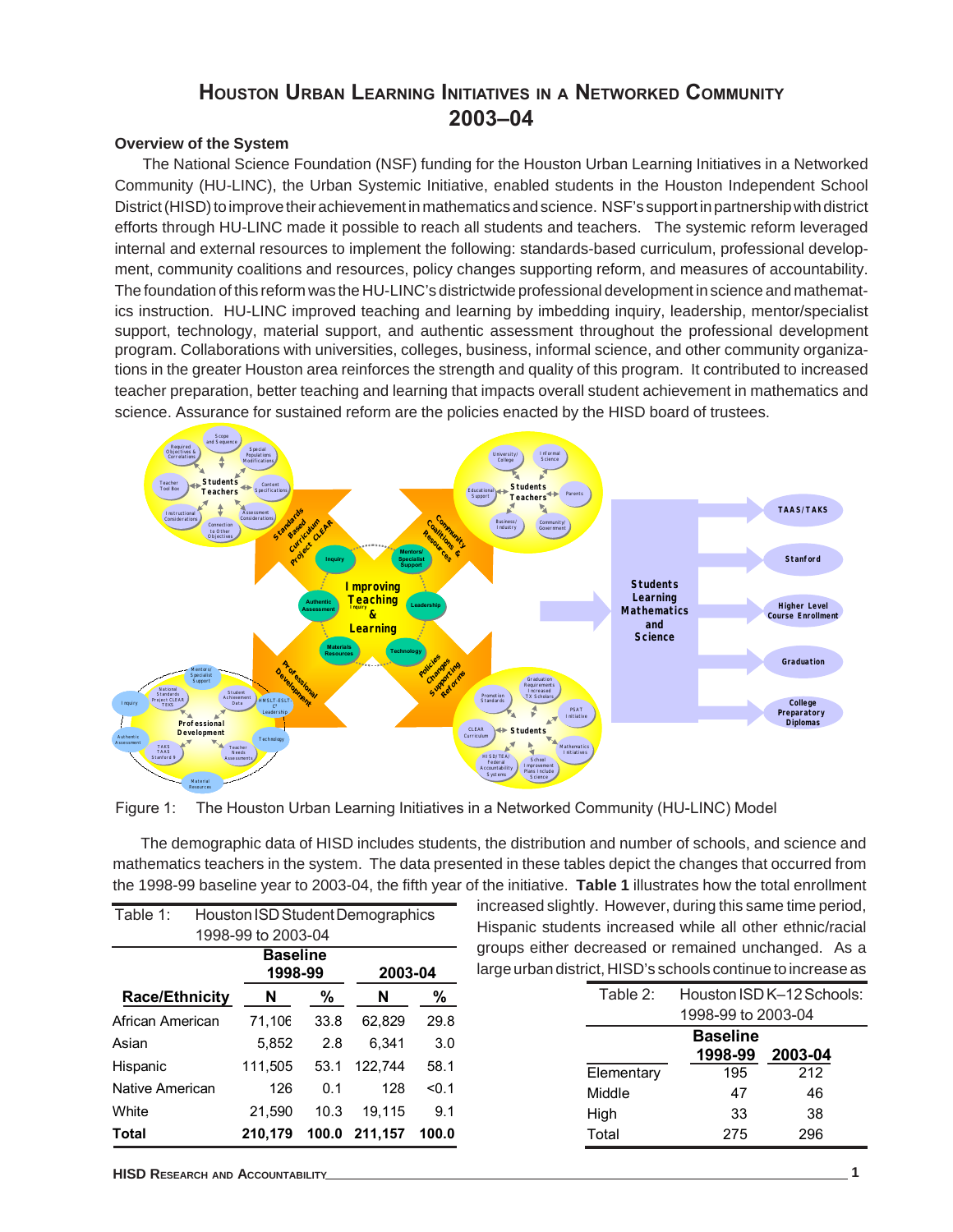shown in **Table 2** with the largest growth occurring at the elementary level. The total number of teachers in mathematics and science increased. **(Table 3)** The demographic data presented depict a growing urban educational system, not only in its student population and schools, but also its teaching staff.

Through its unified system of community coalitions, HU-LINC serves as a catalyst to link all learners to the city's rich and varied resources, thus preparing all students for productive lives and challenging careers in science, mathematics, and technology. HU-LINC is a consortium of Houston's business, community, civic, and cultural groups working with HISD to improve mathematics and technology instruction for all HISD students. The formation of HU-LINC is a citywide demonstration of Houston's ongoing support for its children.

|                                              | Teachers: 1998-99 to 2003-04 |         |  |  |
|----------------------------------------------|------------------------------|---------|--|--|
|                                              | <b>Baseline</b><br>1998-99   | 2003-04 |  |  |
| <b>Elementary Teachers</b>                   | 6,296                        | 6,825   |  |  |
| Middle School<br><b>Mathematics Teachers</b> | 181                          | 283     |  |  |
| <b>High School Mathematics</b><br>Teachers   | 286                          | 302     |  |  |
| Middle School Science<br>Teachers            | 190                          | 261     |  |  |
| High School Science<br>Teachers              | 203                          | 258     |  |  |
| Total                                        | 7,156                        | 7,929   |  |  |

Table 3: Houston ISD Math and Science

The HU-LINC related outcomes achieved in HISD during the 2003-04 academic year are described below.

- HISD's CLEAR on-line provides teachers the ability to access curriculum documents on the Internet using their district-purchased laptop computers.
- HU-LINC professional development opportunities integrated technology with mathematics and science in authentic and appropriate methods.
- NSF funds enabled HISD to recruit and train elementary and secondary science teachers to become HU-LINC Master Science Lead Teachers.
- The federal, state and district accountability systems gauge performance and determine accountability ratings to assure that quality teaching and learning are provided to all students.
- The PSAT Initiative is designed to aid the district to identify students with the aptitude for advanced placement courses, to prepare them for college entrance exams and to encourage their pursuit of advanced degrees.
- Implemented with the advice of the HU-LINC Business Coalition, the Texas Scholars' Program encourages students to take more rigorous courses that will better prepare them for college, technical school and the workplace.
- Coordinating new and existing resources provided instructional support for teachers of science, mathematics, and technology.
- HU-LINC increased its leadership capacity throughout the district with the ESLTs and HMSLTs providing more professional development to elementary and secondary teachers utilizing their expertise and experience.
- Parents, policy makers, institutions of higher education, businesses and industries, foundations, and other segments of the HU-LINC coalitions and partnerships expanded and enhanced activities through a network of courses, seminars, and workshops providing professional development.
- New and expanded field experiences were developed for students, teachers, and families that reflect national and state standards in science, mathematics, and technology.
- Academic performance in math and science for all students improved from baseline 1999 to the current school year.
- Gaps were reduced between minority and White students and economically disadvantaged and noneconomically disadvantaged students.
- There was an increase in the number of students in subgroups who earned a college preparatory diploma.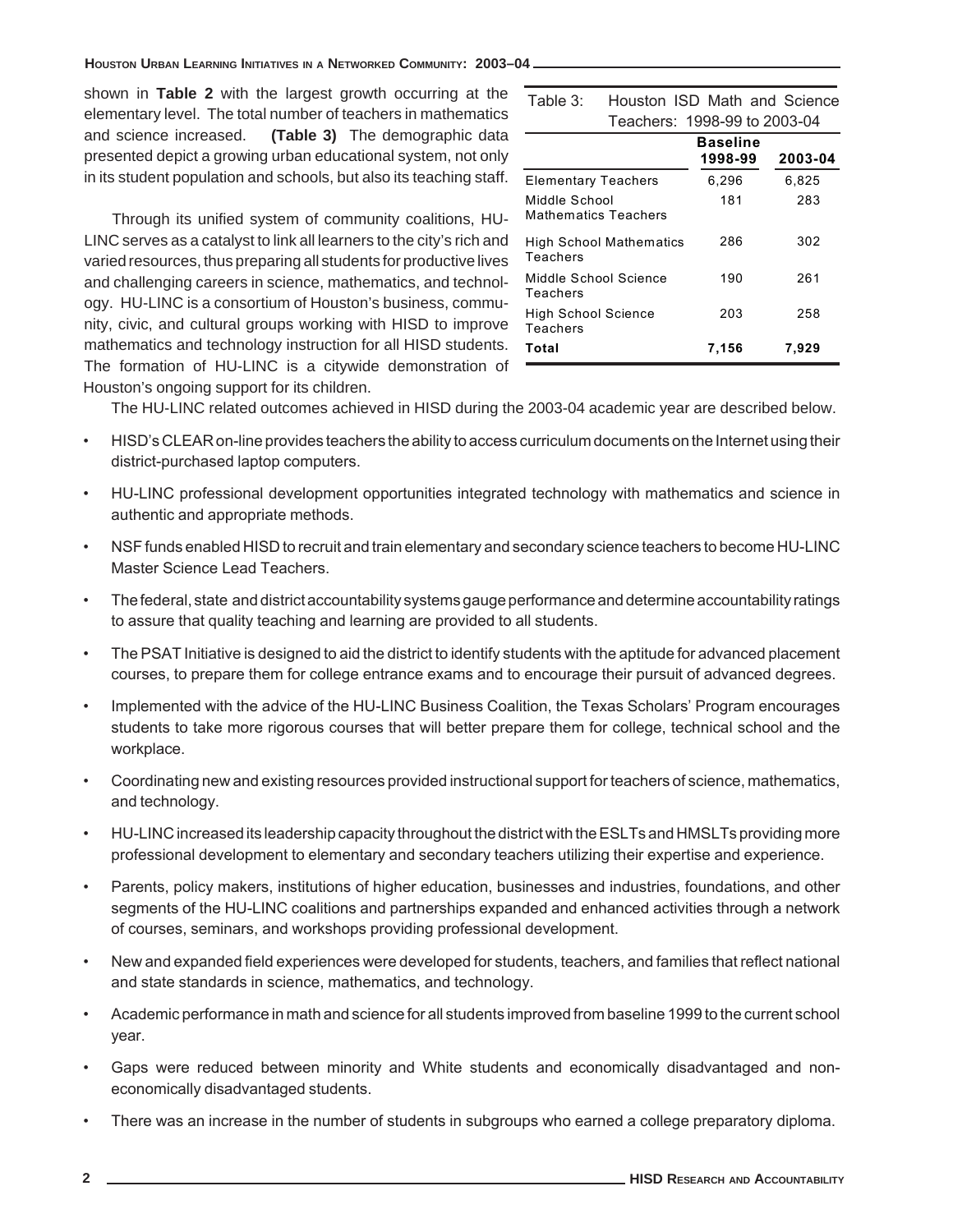# **HU-LINC DRIVER 1 IMPLEMENTATION OF STANDARDS-BASED CURRICULUM**

- HISD's CLEAR on-line provides teachers the ability to access curriculum documents on the Internet using their district-purchased laptop computers.
- HU-LINC professional development opportunities integrated technology with mathematics and science in authentic and appropriate methods.
- NSF funds enabled HISD to recruit and train elementary and secondary science teachers to become HU-LINC Master Science Lead Teachers.

#### **Introduction**

The last half of the  $20<sup>th</sup>$  century has seen dramatic changes in the landscape of our nation's cities. The abandonment of the inner cities by the middle class has resulted in higher percentages of economically disadvantaged and minority children in urban schools. These school districts face numerous challenges when trying to educate an urban population of students. New initiatives and systemic reform changes that benefit all students are required to confront these challenges in the modern public school system.

The Houston Independent School District (HISD), through the Houston Urban Learning Initiative in a Networked Community (HU-LINC), has taken great strides in bringing a standards-based curriculum supported by widespread, data driven professional development in math and science to





improve teaching and learning throughout the district. HU-LINC has expended tremendous amounts of resources, not only to improve the quality of teachers and pedagogy, but also to create a culture of teaching and learning that is sustained throughout the district. Building teacher leadership at the campus level contributes success to this process. HU-LINC has taken several steps to ensure that teachers receive effective professional development by enlisting the support of universities, colleges, community businesses, and community organizations. These collaborations contribute to the potency and effectiveness of this program.

The implementation and constant revision of the standards-based curriculum has yielded math and science improvement to student performance. This confirms the success of the systemic and sustained professional development model implemented by HU-LINC and HISD during the past five years.

### **HISD's Standards-Based Curriculum, CLEAR**

CLEAR (Clarifying Learning to Enhance Achievement Results) is the district's comprehensive standardsbased curriculum designed to clarify the state's curriculum requirements. **Figure 2** shows the model that encompasses the curricular components. Through the use of course syllabi and Model Lessons, teachers are given the essentials of the curriculum standards and the methodology to deliver cohesive instructional units to all students. Syllabus documents specify the sequence and pacing of units necessary for the entire curriculum to be taught and reinforce those objectives for student success.

Model Lessons provide aligned strategies and activities to teach the concepts and skills clarified in the curriculum. **Table 4** provides an overview of the curriculum developed or revised during 2003–04. CLEAR Online gives teachers the ability to access curriculum documents on the Internet using their district-purchased laptops.

### **CLEAR: Mathematics:**

The CLEAR mathematics curriculum is the instructional planning tool that allows teachers to effectively plan for and provide practical classroom experiences in mathematics skills and concepts that bridge the real world of problem solving. CLEAR defines the objectives to be taught, indicates alignment, limits, and supplemental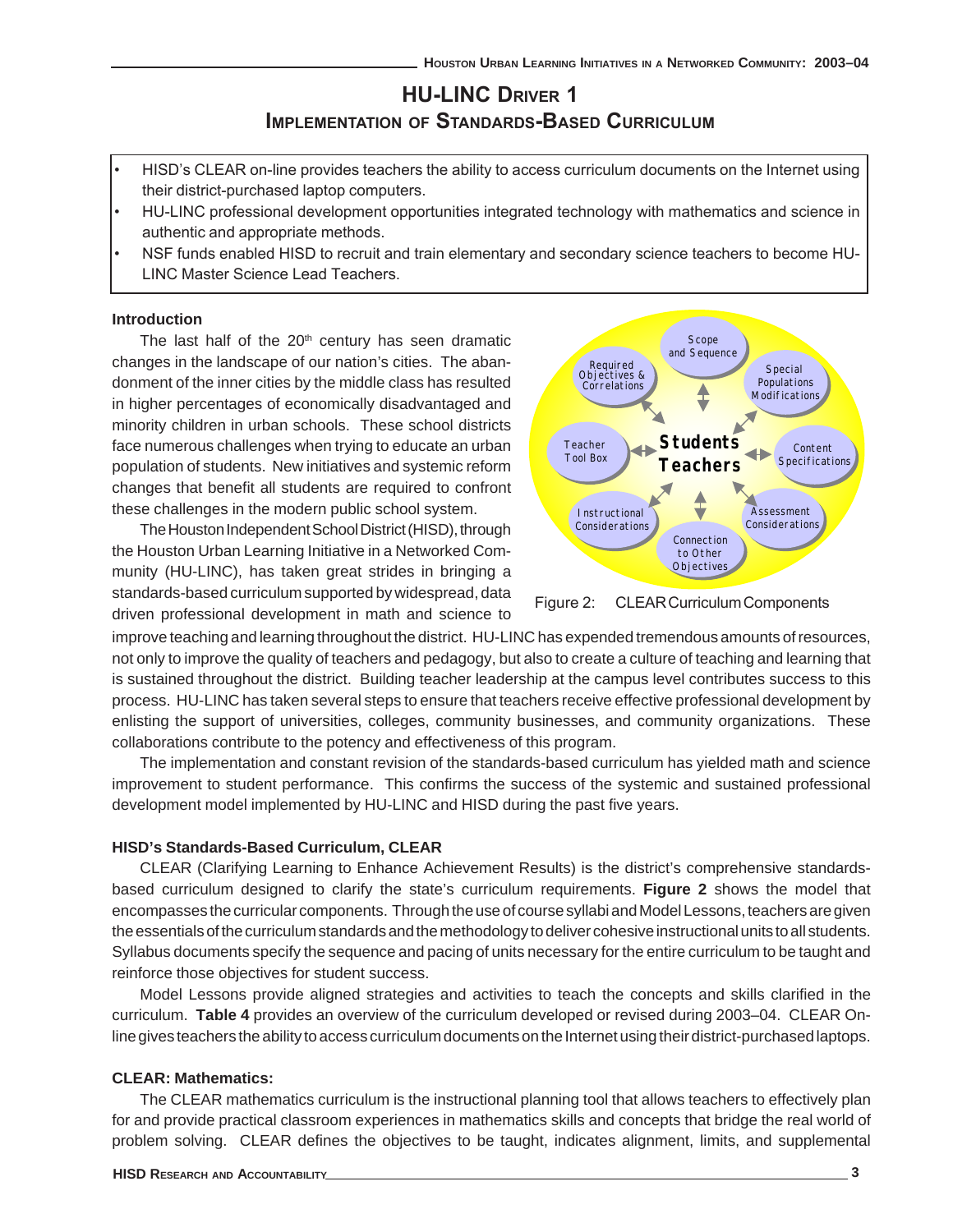| Level      | <b>Mathematics</b>                      | <b>Science</b>                  |
|------------|-----------------------------------------|---------------------------------|
| Elementary | CLEAR Online<br>$2 - 5$                 | (Revised) Model Lessons Grade 4 |
| $K-5$      | Snapshots Grades 2-5                    | Snapshots Grade 4 & 5           |
| Middle     | <b>CLEAR Online 8 (Revised) Model</b>   | Model Lessons Grade 8,          |
| $6 - 8$    | Lessons Gr. 7 Rollout                   | Grade 7 pilot (2units)          |
|            | Snapshots Grades 6-8                    | Snapshots Grade 6 & 8           |
| High       | <b>CLEAR Online Algebra I (Revised)</b> | Model Lessons Biology           |
| $9 - 12$   | Model Lessons Geometry, Algebra II      | Snapshots IPC<br>and            |
|            | Snapshots Algebra I, Geometry           | <b>Biology</b>                  |

Table 4: Mathematics and Science Curriculum Developed During 2003-04

resources to the adopted textbook to fill in the gaps. It provides research-based instructional strategies to use within the classroom. The Assessment Considerations section includes examples taken from the released TAKS tests and goes beyond TAKS and Stanford 10/Aprenda. A

course syllabus outlining the suggested sequence of instruction including a systematic, on-going review of those objectives, ensures that all course objectives are covered by year's end.

### **CLEAR: Science**

The science curriculum has a complete, vertically aligned, challenging curriculum. The K–8 curriculum is divided into six strands according to the National Science Standards and defines the science content that all students should know and be able to do at each grade level. A key feature of Science CLEAR is the integration of scientific processes throughout the learning of science concepts.

## **Teacher Resources for Assessment and Instructional Planning Student Performance Analysis System and Teacher Toolbox**

HISD has developed the Teacher Toolbox which allows teachers immediate access to student performance data and to vital areas of strengths and weaknesses in the classroom and CLEAR, the on-line curriculum. The Profiler for Academic Success for Students (PASS) is a system designed to allow teachers and academic staff the ability to view student's academic data through the Internet. The other features of the Teacher Toolbox include a state-of-the-art web portal that allows access to the district's web-based curriculum system, CLEAR On-line, including Model Lessons and Syllabus documents, and Snapshots, district created benchmark tests. Furthermore, to take advantage of these technological tools, HISD has provided all teachers with laptop computers.

Given this tool, teachers and administrators have the ability to log on to the HISD's Intranet and look up academic performance indicators of their students. Using customized data query tools that are built into the PASS system, teachers and instructional staff can collect summary data to collaborate on instructional decision-making on ways to increase student outcomes on performance measures. Teachers can review TAKS and CLEAR objectives and determine what practices have worked or will work to reach individual and various groups of students. PASS data has also been aligned to both the Texas Essential Knowledge and Skills ( TEKS) and the CLEAR curriculum enabling district staff to detect trends in student performance and address issues to increase student success through sustained professional development or district training sessions.

### **Curriculum-Based Snapshots**

Districtwide Snapshots are given to benchmark student mastery of the curriculum throughout the year and predict success on TAKS. (See Table 4) Snapshots are designed to be curriculum-based interim assessments that are directly tied to CLEAR objectives. Snapshots are given after a teacher has completed the necessary units according to district syllabi. After each Snapshot is administered, teachers examine whether students mastered the appropriate CLEAR objectives for that subject and grade level. Teachers use the on-line PASS system to review test items and identify areas of strength and weaknesses. The results of these snapshots are available on PASS. Curriculum-based snapshots are developed to reflect the increased rigor of the instruction that should be taking place within the classroom. TAKS is a comprehensive assessment of the curriculum and requires students to retain complex knowledge and skills over time. To be successful on TAKS, the instructional focus must be on teaching the entire curriculum, constantly monitoring student progress and mastery of curriculum.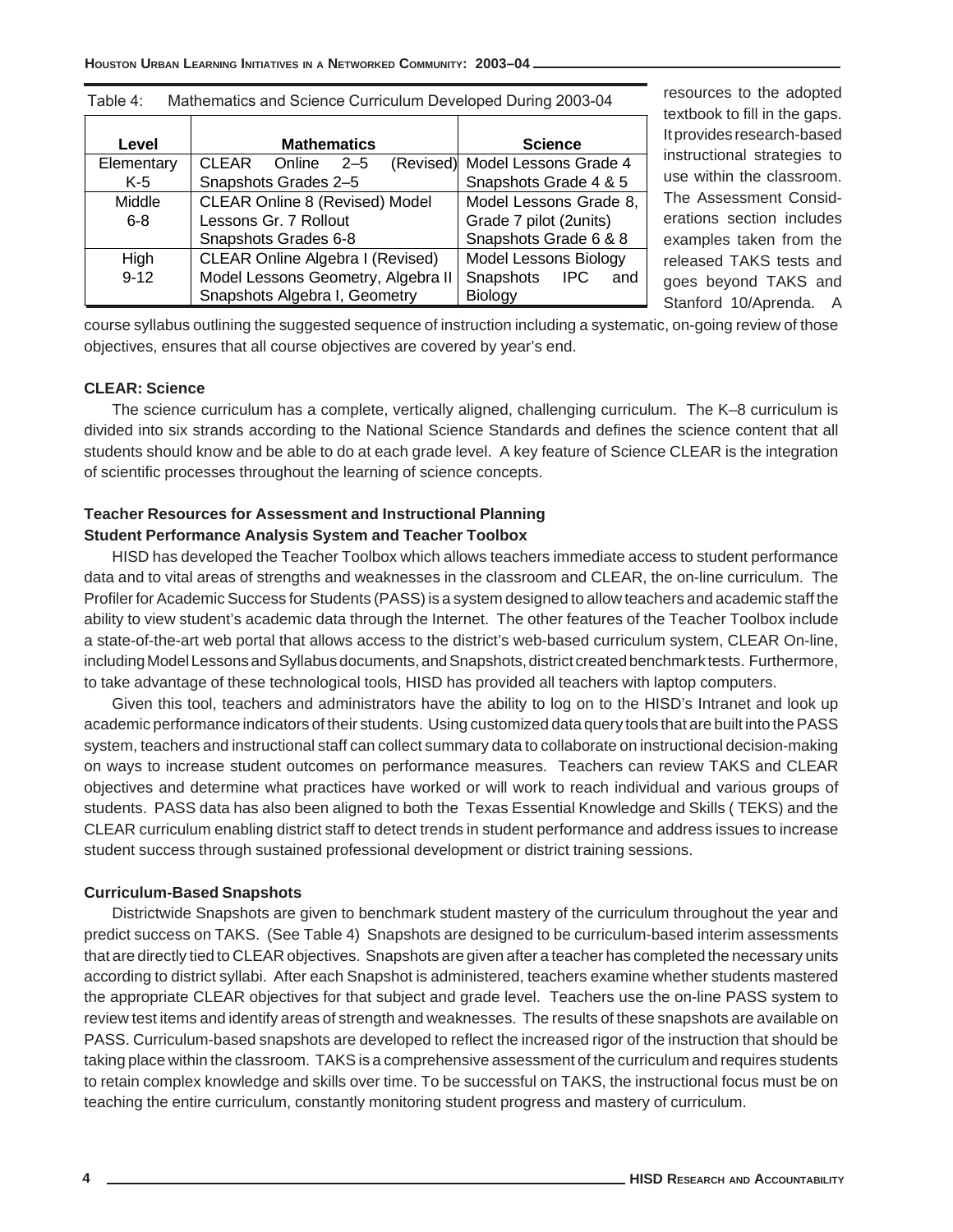## **Professional Development/Teacher Training: The Cornerstone of the HU-LINC Program**

Upon diagnosing areas of critical need, HU-LINC in conjunction with the district and coalition partners set about addressing those deficiencies through professional development and teacher training. These areas of critical need are derived from numerous sources of data including: student achievement data, targeted weaknesses, teacher's needs assessments, and CLEAR curriculum. Professional development based on targeted areas are created both by HU-LINC Specialists and/or our university and informal science partners. Through the annual School Improvement Plans (SIP) process, schools can determine what courses teachers need to take and can assist staff to select materials for use in the classroom. **Figure 3** presents the HU-LINC developed model of the professional development and teacher training in HISD.



Figure 3: HU-LINC Professional Development and Teacher Training Model

The HU-LINC professional development opportunities integrate technology with the mathematics and science in authentic and appropriate ways throughout the school year. Teachers in the HU-LINC program experience a greater sense of confidence modeling the use of appropriate technology in the classroom. Professional development in math and science included content correlated to the district curricula, transferring of knowledge from concept to application, and the integration of science/math concepts across the curriculum. Math and science teachers who participate in systemic and sustained professional development increase their capacity to bring innovative and current instruction to all students. Students experience science through the use of inquiry-based resources including kits and probeware technology. The comprehensive curriculum requirements developed for all grade levels and the professional development training sessions gave teachers the ability to teach all students using these needed tools.

### **CLEAR Model Lessons Professional Development**

Model Lessons are individual lessons that provide examples of exemplary instruction aligned to CLEAR specified objectives; they include activities, strategies, and appropriate assessments. Model lessons create units

| Training for CLEAR Model Lesson: 2003-04<br>Table 5:                                                                                                          |                                                                                                                                                                   |                                  |  |  |
|---------------------------------------------------------------------------------------------------------------------------------------------------------------|-------------------------------------------------------------------------------------------------------------------------------------------------------------------|----------------------------------|--|--|
| <b>Model Lessons</b>                                                                                                                                          | <b>Training Audiences</b>                                                                                                                                         | Number of<br><b>Participants</b> |  |  |
| <b>Mathematics</b><br>Grade 2-5 (revised)<br>Grade 8 (revised)<br>Algebra I (revised)<br>Grade 7 (rollout)<br>Geometry (rollout)<br>Algebra II (rollout)      | <b>Planning Guide</b><br>Coordinators<br>Lead Teachers<br><b>Model Lesson Coordinators</b>                                                                        | 951                              |  |  |
| Science<br>Grade 4 (rollout)<br>Grade 8 (rollout)<br>Biology (rollout)<br>Grade 5 & 6 (revised)<br>$\bullet$<br>Integrated Physics and<br>Chemistry (revised) | Lead Teacher/Content<br>Reps<br><b>Model Lesson Coordinators</b><br>Department Chairpersons<br><b>Biology Representatives</b><br><b>Chemistry Representatives</b> | 1,016                            |  |  |

of study defined in the course syllabus. To implement these lessons in the classroom, an extensive training plan is in place with a train-the-trainer model. **(Table 5)** The Model Lesson Coordinator is the campus representative selected by the principal to attend ongoing professional development on grade/course specific curriculum content. This coordinator facilitates curriculum implementation at the campus level with regularly scheduled faculty trainings.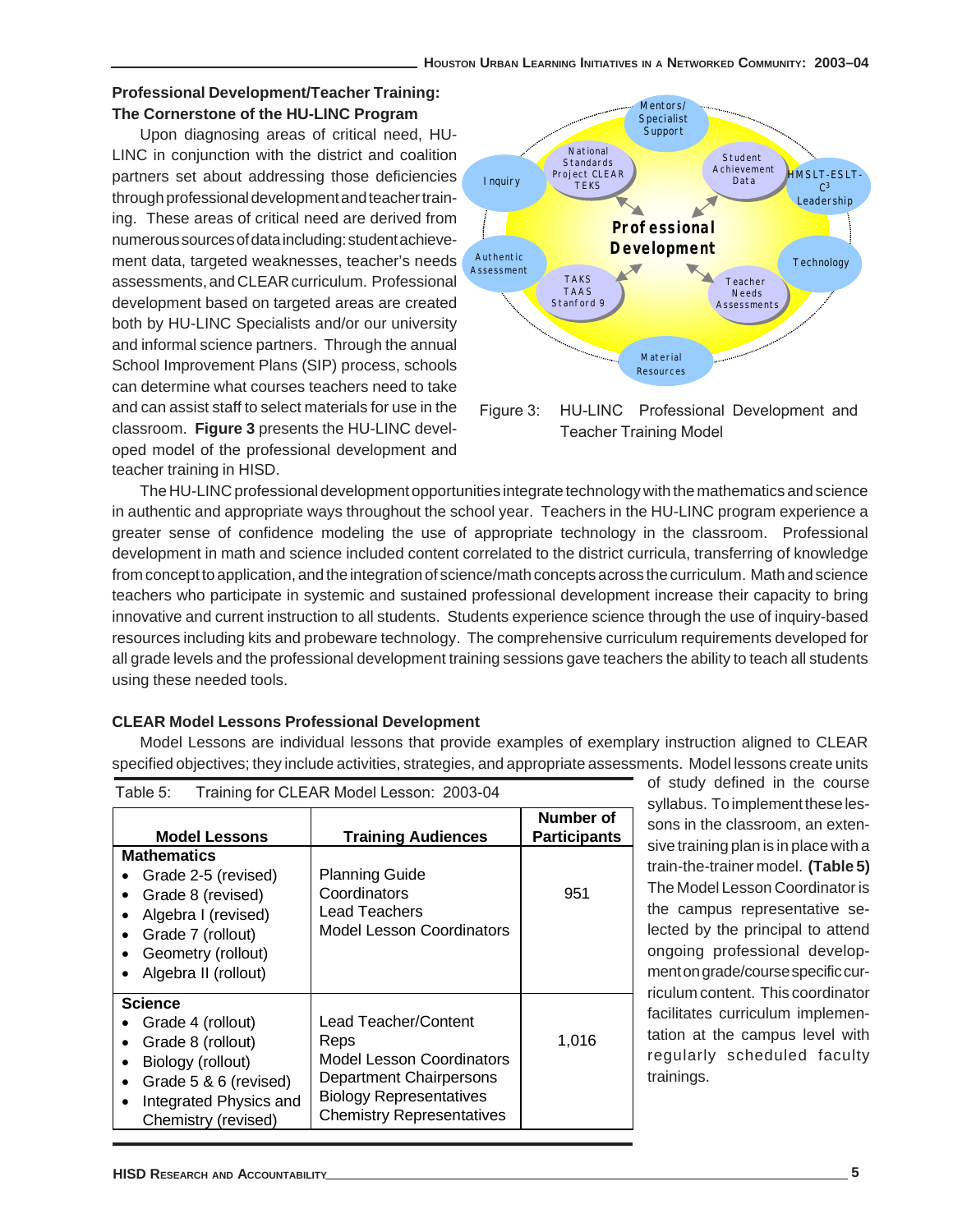# **HU-LINC Master Science Lead Teacher**

With NSF funding HU-LINC developed the successful HU-LINC Master Science Lead Teachers (HMSLTs) program. Through a highly competitive and selective process, 25 elementary and secondary teachers entered into the rigorous program and completed the extensive 30 hours of leadership, content and train-the-trainer professional development. HMSLTs received stipends to design, develop, prepare, and provide vertical alignment professional development for fellow teachers during June and July for a total of six weeks. The impact of these HMSLTs was felt throughout the district as participants learned to develop strategies and deliver effective presentations for the appropriate audiences. HMSLTs became proficient in using National Science Standards to conduct professional development and became instructional leaders in science. Records indicate that 25 teachers completed nine sessions during the school year and two sessions during the summer as part of the training. These teachers represented 24 different HISD campuses including 17 elementary, two middle, and three high schools.

 This group of teachers progressed to training a total of 528 K-12 teachers, lead teachers, mentors, and Elementary Science Lead Teachers (ESLTs) in 10 different courses. These professional development opportunities can be seen in **Table 6**. While providing educational leadership and research-based professional development to their colleagues, this program helped guide HMSLTs to the next step of gaining Texas Master Science Teacher certification.

### **Elementary Science Lead Teachers**

In HU-LINC's fifth year, the training and development of the ESLTs continued to be a vital part of the initiative to bring systemic reform throughout the district. Many resources, including time and money, have gone into building and sustaining the ESLT Program. This program continues to be a great source of systemic reform of science education in HISD. One of the driving forces behind creating an effective environment for teaching science throughout the district, ESLTs insisted on more professional development to garner more knowledge in teaching science to all children.

After the initial 90 hour summer course, ESLTs attend over 150 hours of training to keep abreast of the current

| Teachers                                       |                                 |                              |
|------------------------------------------------|---------------------------------|------------------------------|
| <b>Training</b>                                | <b>Participants</b>             | <b>Coalition Partner</b>     |
|                                                | <b>ESLT Training Institutes</b> |                              |
| Cycle 2002 ESLTs-                              | 15                              | <b>Rice University</b>       |
| <b>Elementary Physics &amp; Chemistry</b>      |                                 |                              |
| Cycle 2003 ESLTs-                              |                                 | University of                |
| Inquiry-Based Kit Institutes for:              |                                 | Houston-Central              |
| <b>FOSS Balance &amp; Motion</b>               | 30                              | University of                |
| Structures & Life                              |                                 | Houston-Downtown             |
| Magnetism & Electricity<br>٠                   |                                 |                              |
| Baylor Science Leadership:                     |                                 | <b>Rice University</b>       |
| Technology (1 wk.)                             | 108                             | Baylor College of            |
| Science Leadership (2 wks.)                    |                                 | Medicine                     |
| <b>Elementary Teacher Training Institutes</b>  |                                 |                              |
| <b>GEMS</b>                                    | 147                             | Harris Co. Dept. of          |
|                                                |                                 | Ed.                          |
| Bridging II TAKS                               | 70                              | Region IV ESC                |
| Tech. Enhanced Math & Science                  | 48                              | University of                |
|                                                |                                 | Houston-Downtown             |
| <b>TAKS Assessment Institute</b>               | 59                              | Region IV ESC                |
| <b>High School Teacher Training Institutes</b> |                                 |                              |
| Water Studies Institute                        | 14                              | University of                |
|                                                |                                 | Houston-Downtown             |
| <b>Exploring Houston: Real Time Data</b>       | 17                              | City of Pearland             |
|                                                |                                 | Police Dept.                 |
|                                                |                                 | <b>Precintct 7 Constable</b> |
|                                                |                                 | Tex. Dept. of Public         |
|                                                |                                 | Safety                       |
|                                                |                                 | Houston Fire Dept.           |
|                                                |                                 | <b>Houston Arboretum</b>     |
|                                                |                                 | Houston Comm.                |
|                                                |                                 | College                      |
| Microbial Discovery Institute                  | 17                              | University of Texas          |
|                                                |                                 | Health Sci. Ctr.             |

Table 6: Professional Development Led by HU-LINC Master Science Lead

curriculum updates and teaching strategies. Each follow-up training addresses at least one of the National Science Standard's strands: Inquiry, Questioning Skills, Mentoring and Leadership, Curriculum Integration, Materials Management and Assessment. ESLTs are to provide training for other teachers at their schools and/or subdistricts and use portfolios to provide documentation of professional development that has occurred. As indicated in **Table 7** part of the prescribed ESLT training includes inquiry-based kits. These kits are available to ESLTs for classroom loan from the HU-LINC Resource Center upon completion of the training.

Clearly the more prepared the teacher is in science content, the greater the student's chance for success and development of an interest for the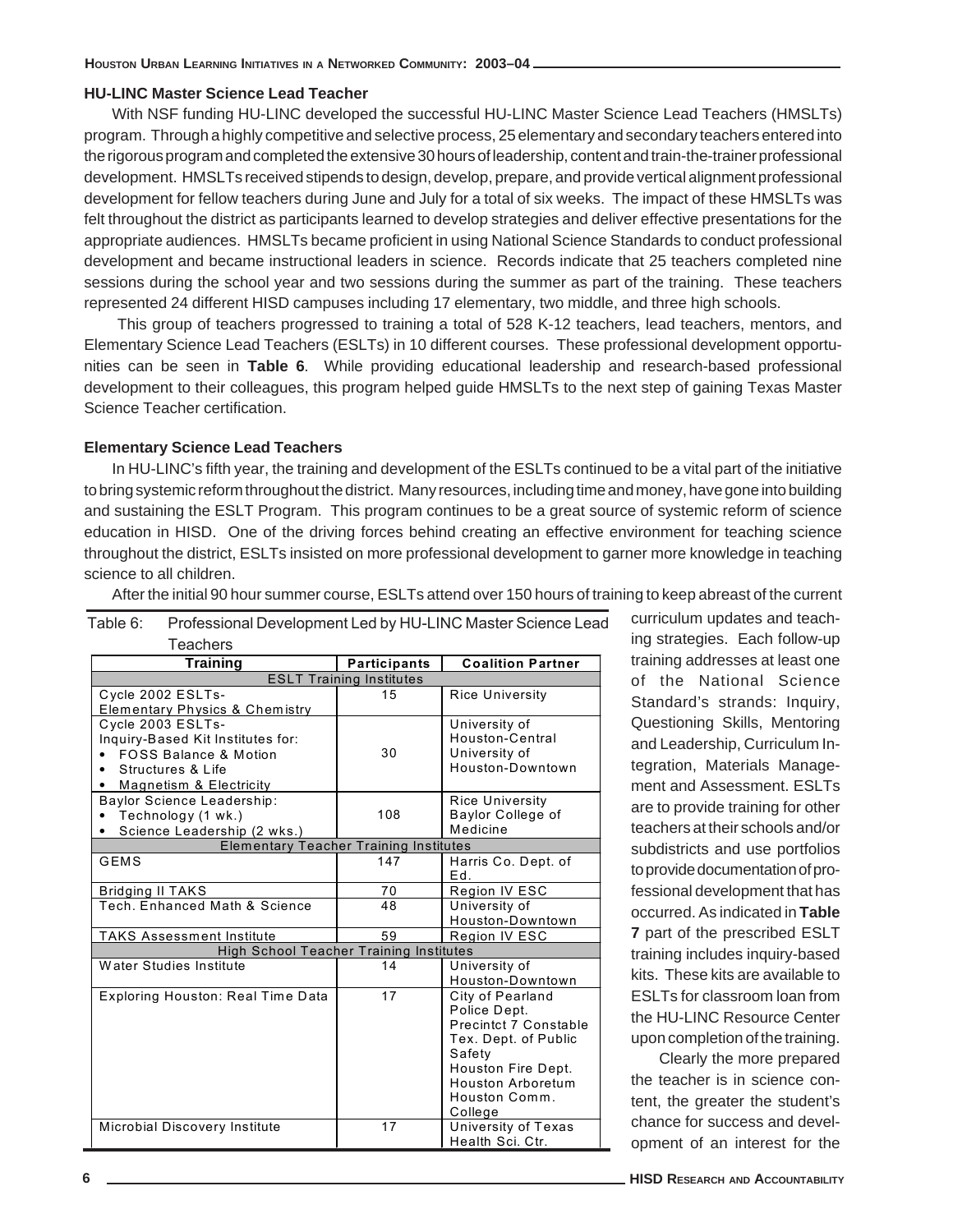subject. Table 7 shows the number of ESLT teachers that participated in follow-up training during 2003–04 school year.

HU-LINC offered a series of follow-up training cycles to ESLTs to continue providing teachers with new and improved strategies to use within the classrooms. Depending on the cycle, ESLTs received five or six sessions which were designed to focus on at least one of the National Science Standard's strands. For example, Bridging to TAKS: Using Tools to Explore Matter, concentrated on the Inquiry/Questioning strand. Environments,

| 2003-2004         |                 |     |                                        |
|-------------------|-----------------|-----|----------------------------------------|
| <b>Sequence</b>   | <b>Schedule</b> | #   | <b>Topics</b>                          |
| Cycle 1999/2000   | School yr.      | 97  | Curr. integration; Vertical alignment  |
| <b>Cycle 2001</b> | School yr.      | 134 | Inquiry/Questioning; Curr. Integration |
|                   | Summer          | 40  | <b>GEMS</b>                            |
| <b>Cycle 2002</b> | School yr.      | 75  | Inquiry/Questioning Skills;            |
|                   |                 |     | <b>Materials Management</b>            |
|                   | Summer          | 37  | Physics & Chemistry; Robotics          |
| <b>Cycle 2003</b> | School yr.      | 85  | Assessment; Curr. Integration          |
|                   | Summer          | 25  | STC/FOSS Kit training                  |

Table 7: Elementary Science Lead Teacher Follow-Up Training Sessions:

addressed the Mentoring and Leadership strand, and Data Driven II, focused on the Assessment, Mentoring, and Leadership strand. Each session focus on providing teachers with various ways to implement strategies into the classrooms while addressing the different strands as outlined in Table 7.

HU-LINC supported offerings for current ESLTs and regular elementary teachers who teach science. **(Table 8)** The offerings included integrated math and science with technology, and elementary science assessments. TEXTEAMS provide comprehensive and quality professional development materials for PreK–12 mathematics and science educators to assist in understanding and implementing the TEKS and TEKS-based assessments. The TEXTEAMS Mathematics Institute for Pre-Kindergarten and Kindergarten Teachers is designed to enhance

|  | Table 8: Professional Development of |  |  |  |
|--|--------------------------------------|--|--|--|
|  | Regular Math and Science             |  |  |  |
|  | <b>Teachers</b>                      |  |  |  |

- Model Lessons: Math & Science
- AIMS
- Mathematics & Science Content
- Math and Science Lead Teacher Training
- Great Explorations in Math and Science
- Bridging II TAKS
- TEXTEAMS Mathematics for Elem.. & Sec. Teachers

participants' knowledge and understanding in five content strands: number and operation; patterns and algebraic thinking; geometry and spatial sense; measurement; and probability and statistics.

HU-LINC Specialists provided districtwide professional development for almost 6,000 participants. Many times ESLTs were included as the presenters and facilitators of these courses. The HU-LINC Specialist offerings provided training on each of the following strands: STC/FOSS Kit Follow-Up, CLEAR Inquiry, Physical and Earth Science, Questioning Strategies, Mentoring and Leadership, Assessment, and Materials Management.

**Table 9** indicates the elementary summer training that the University and Informal Science Coalition partners provided ESLT's and regular teachers who teach science. NSF funding allowed the HISD teachers to receive the quality, technology-enhanced science and math professional development thus increasing student achievement.

# **Great Explorations in Math and Science (GEMS)**

The Harris County Department of Education (HCDE) and HISD offered a series of workshops designed for teachers of math and science in grade K–8. The focus of the workshop was to investigate the chemistry and physics behind bubbles such as chemical composition, the effects of evaporation, air currents, and pressure. The information provided corresponded with elementary science TAKS Objectives 1 (Nature of Science) and Objective 3 (Physical Science). A total of 91 teachers completed training in four different GEMS courses.

# **Secondary Professional Development**

Professional development for secondary school mathematics and science teachers, funded by NSF, is designed and developed by HU-LINC Specialists in partnership with University and Informal Science Coalition members. HU-LINC utilizes a request-for-proposals process with a strict set of requirements for partners to apply in order to provide professional development offerings. All programs are based on areas of critical needs as determined by student achievement data, include inquiry-based pedagogy as the basis of instruction, and the district's curriculum, and provide a minimum of 30 contact hours. **Table 10** presents the offerings, the providers of these offerings and the number of teacher participants.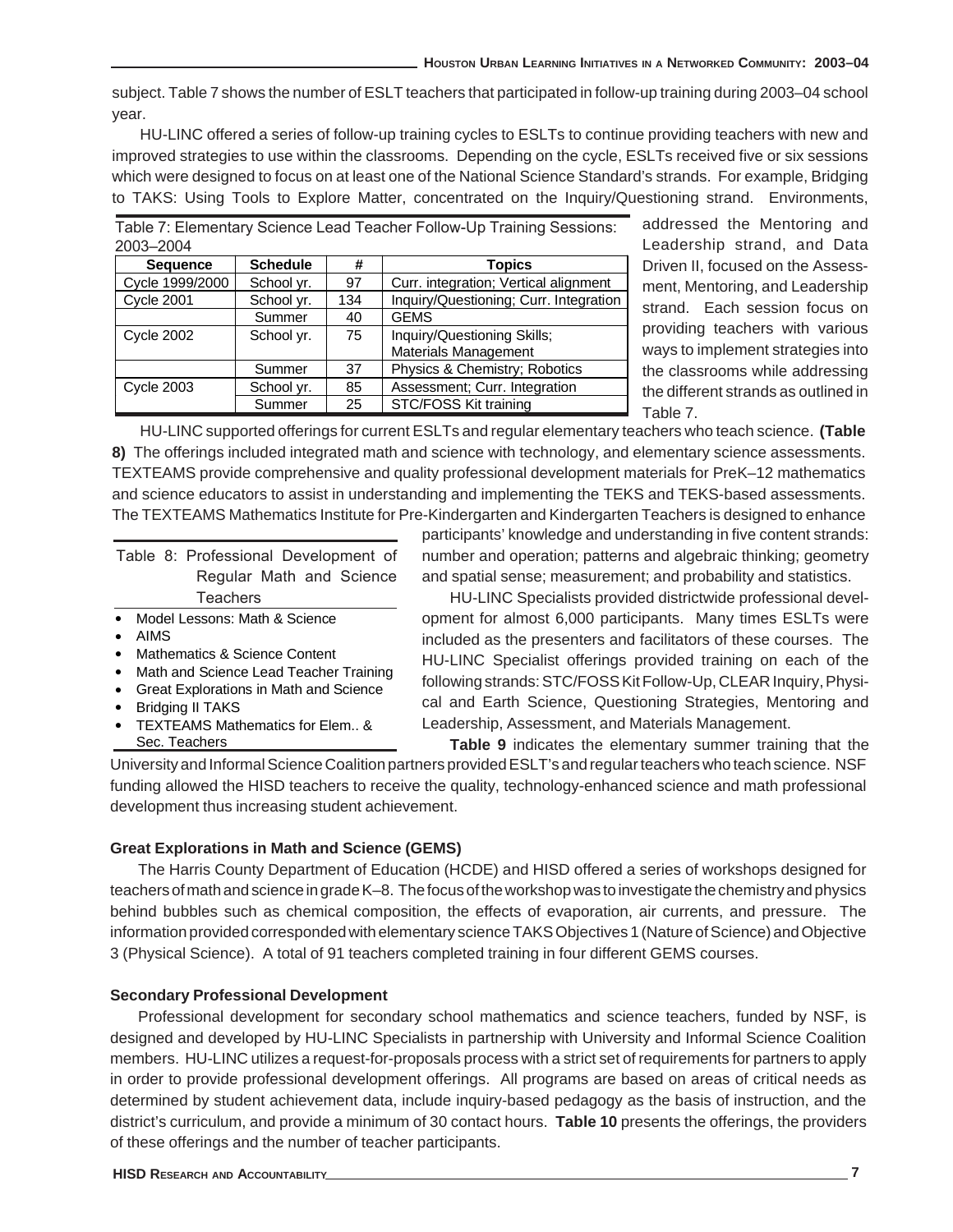High school mathematics and science teachers are provided opportunities to participate in various programs such as the HU-LINC Mathematics and Science Integrated Program for Algebra I/IPC (Integrated Physics and Chemistry; Algebra II/Chemistry; Geometry/Biology, and Pre-Calculus, Calculus/Physics. These integrated

| Table 9: HU-LINC Elementary Summer Science and<br><b>Mathematics Professional Development</b> |                         |     |  |
|-----------------------------------------------------------------------------------------------|-------------------------|-----|--|
|                                                                                               |                         |     |  |
| <b>Course Offered</b>                                                                         | <b>Coalition Member</b> | #   |  |
| My Health My World                                                                            | Baylor Coll. of Med.    | 33  |  |
| GEMS Institute   & II                                                                         | Harris Co. Depart.      | 64  |  |
|                                                                                               | of Ed.                  |     |  |
| <b>Bridging II TAKS</b>                                                                       | Region IV ESC           | 52  |  |
| <b>Technology Enhanced</b>                                                                    | University of           | 19  |  |
| Math & Science                                                                                | <b>Houston Downtown</b> |     |  |
| <b>TAKS Assessment Institute</b>                                                              | Region IV ESC           | 42  |  |
| <b>Baylor Science Leadership</b>                                                              | Baylor Coll. of Med.    | 132 |  |
| Program                                                                                       |                         |     |  |

programs include content development and technology integration. The HU-LINC High School Integrated Mathematics and Science Program promotes meaningful connections within matched levels of math and science content areas. This institute training focuses on skills and concepts and is supported with calculator and data-collection probeware technology. Two tiers of training were available during the school year 2003– 2004. The Initial level was for those who had not participated in programs conducted during the past two years. Initial level teachers receive over 100 hours of professional development during the calendar year.

They received training in math/science integration, data collection, curriculum connections, and campus team planning. Advanced level teachers have received the Initial level training and receive 30 additional hours of training. Advanced level teachers study probe applications, data analysis, and vertical content. Advanced teachers may also become presenters for extended training at the campus level or for districtwide curriculum offerings.Cross Content Connection (C<sup>3</sup>) Coaches are secondary coaches helping support the above mentioned Advanced and Initial level teachers.

High school math and science teachers also attended several programs facilitated by coalition members such as: Rice University's School Mathematics Project (RUSMP); and Texas A & M University's E<sup>3</sup> = Enrichment Experiences in Engineering Summer Research Program. Secondary school teachers invest a large amount of time training in order to increase student understanding and connections between mathematics and science. In this capacity, teachers perpetuate the campus implementation of systemic science and mathematics reform throughout the district.

### **Secondary TEXTEAMS for Secondary Mathematics and Science**

TEXTEAMS provide comprehensive and quality professional development materials for PreK–12 mathematics and science educators to assist in understanding and implementing the Texas Essential Knowledge and Skills (TEKS) and TEKS-based assessments. TEXTEAMS training for middle school math and science teachers focuses on understanding the scientific principles of properties, patterns, and models and ways to use this knowledge in order to bridge curriculum and assessment. The Baylor College of Medicine conducted a

| <b>Mathematics Professional Development</b> |                            |    |  |  |
|---------------------------------------------|----------------------------|----|--|--|
| <b>Course Offered</b>                       | <b>Coalition Member</b>    | #  |  |  |
| Air, Energy & Project                       | Univ. of Houston           |    |  |  |
| <b>Learning Tree</b>                        | Clear Lake                 | 5  |  |  |
| Algebra I                                   | <b>Rice University</b>     |    |  |  |
| Advanced Topics in Math                     |                            |    |  |  |
| Nano Kids                                   |                            | 24 |  |  |
| E <sup>3</sup> Summer Research Prog.        | Texas A&M Univ.            | 5  |  |  |
| <b>BrainLinks</b>                           | Baylor College of          |    |  |  |
| SELF                                        | Medicine                   | 28 |  |  |
| Vertical Curr. Alignment                    | <b>HU-LINC Specialists</b> |    |  |  |
| <b>Tech. of Mentors Orientation</b>         |                            | 47 |  |  |
| Microbial Discovery Institute               | Univ. of TX Health         |    |  |  |
|                                             | <b>Science Center</b>      | 15 |  |  |
| <b>Technology Enhanced Math</b>             | Univ. of Houston           |    |  |  |
| & Science                                   | Downtown                   |    |  |  |
| Water Studies Institute                     |                            | g  |  |  |

|                                             | <b>Course Offered</b>                   |  | <b>Coalition Member</b> |  |  |  |  |  |  |
|---------------------------------------------|-----------------------------------------|--|-------------------------|--|--|--|--|--|--|
| <b>Mathematics Professional Development</b> |                                         |  |                         |  |  |  |  |  |  |
|                                             | Table 10: HU-LINC Secondary Science and |  |                         |  |  |  |  |  |  |

TEXTEAMS biology professional development course as part of its GK-12 program. Middle school mathematics teachers attended TEXTEAMS courses in proportionality and algebraic reasoning while middle and high school teachers attended TEXTEAMS professional development for Geometry, Algebra II, and Pre-Calculus to extend the participant's understanding of the concepts developed in the TEKS.

The CLEAR standards-based curriculum, the teacher resources and tools, inquiry-based systemic and sustained professional development are the cornerstones in increasing teacher knowledge and skills in order that they can provide quality education and increase student achievement. This is evident on the TAKS and Stanford assessment data in mathematics and science in Drivers 5 and 6.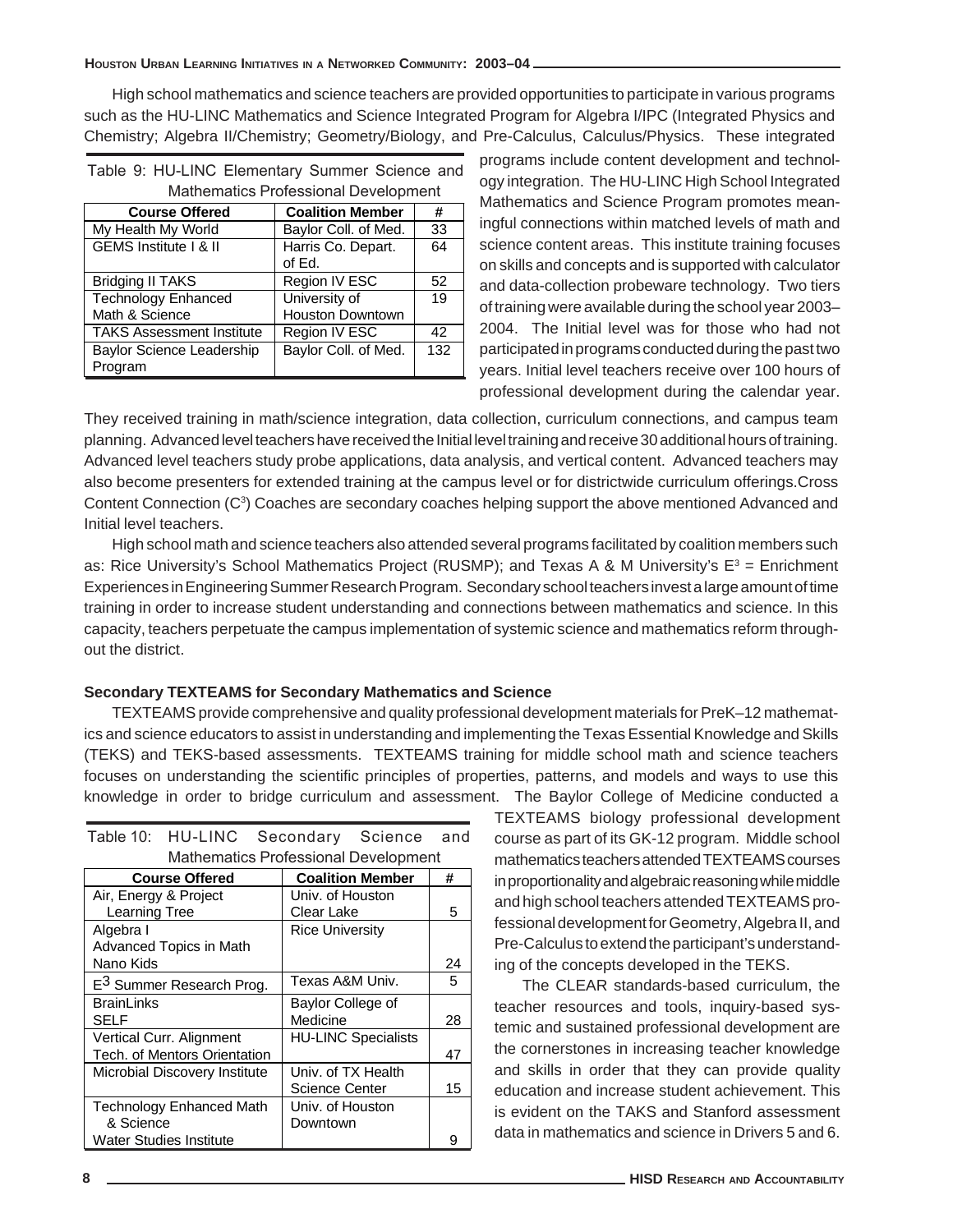# **HU-LINC DRIVER 2 DEVELOPMENT OF POLICIES**

- The federal, state and district accountability systems gauge performance and determine accountability ratings to assure that quality teaching and learning are provided to all students.
- The PSAT Initiative is designed to aid the district to identify students with the aptitude for advanced placement courses, to prepare them for college entrance exams and to encourage their pursuit of advanced degrees.
- Implemented with the advice of the HU-LINC Business Coalition, the Texas Scholars' Program encourages students to take more rigorous courses that will better prepare them for college, technical school and the workplace.

Since the beginning of HU-LINC, HISD has implemented policy changes that have and continue to affect math and science performance. Policies have been put into action and changes have occurred in the areas of promotion standards, graduation requirements, accountability, school improvement plans, high school mathematics classes, standards based curriculum development, and the PSAT Initiative. The Preliminary Scholastic Aptitude Test (PSAT) Initiative was developed with the goal of having all HISD students take the exam in their sophomore year with the hope of identifying more minority students for Advanced Placement courses. These HISD policies are summarized in **Figure 4**.



### **Federal Accountability**

Figure 4: HISD Policies Effecting Students The *No Child Left Behind Act of 2001 (NCLB)* is a landmark education reform bill designed to improve student achievement and change the culture of America's schools. With passage of NCLB on January 8, 2002, Congress reauthorized, amended, and renamed the *Elementary and Secondary Education Act (ESEA)*—the principal federal law affecting education K–12.

Each state is required to develop and implement a statewide accountability system that must be effective in ensuring that all districts and schools make adequate yearly progress (AYP), and in holding accountable those that do not. Annual targets in math, as well as reading are set by the state to measure progress of schools and districts toward the goal that all students must reach 100 percent proficiency in math and reading by 2013–14. **Figure 5** represents the percent of all HISD students and each subgroup meeting the state standards for 2002–03 and 2003–



04. In addition to academic performance, schools must test at least 95 percent of their students in each of the subgroups in math and reading.

### **State Accountability**

The TEA Accountability System is a method of evaluating school districts and schools with regard to their performance on certain student indicators, and of assigning an accountability rating based on that evaluation. The newly revised system is based on an improvement model in which districts and campuses must meet either an absolute standard or an improvement standard for each accountability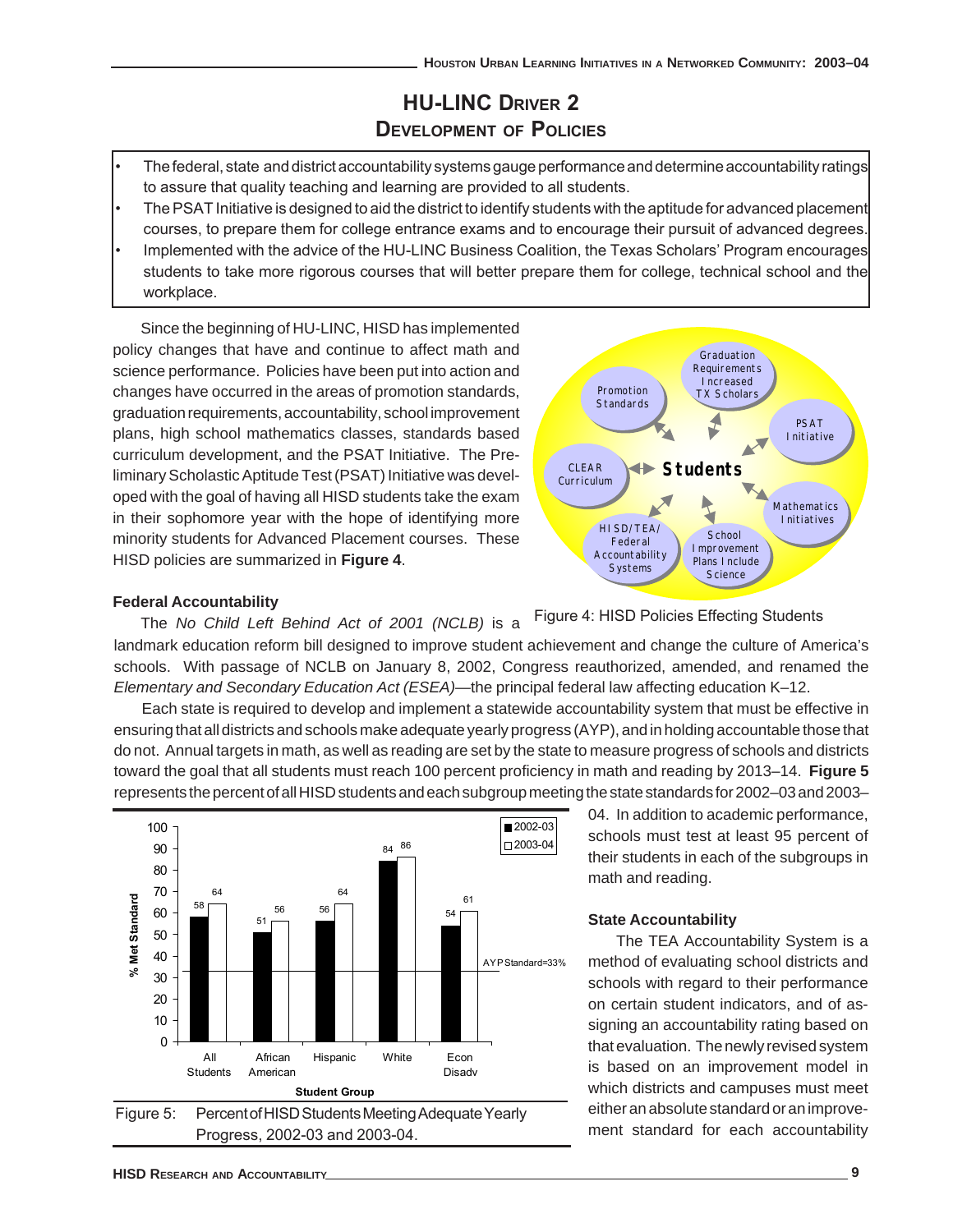measure. The four possible classifications for districts and individual schools are Exemplary, Recognized, Academically Acceptable, or Academically Unacceptable. The TEA accountability model was initiated in 1993 and revised for the 2003–04 school year. This new model is based on improvement for each of the measures for all student groups meeting minimum size requirements.

The student performance indicators used to determine if absolute standards are met consist of current year spring Texas Assessment of Knowledge and Skills (TAKS) and State Developed Alternative Assessment (SDAA) passing rates and dropout or completion rates from the previous year. The performance of all students and of the student groups of African American, Hispanic, White, and Economically Disadvantaged are employed in the process of assigning accountability ratings. These ratings are based on the lowest performance of any of the 36 possible measures, 10 of which are math and science indicators.

### **Local Accountability**

The new HISD Performance Indicator Accountability System (PIAS) is a consolidation of the HISD Accountability System, the HISD Scholars Accountability System, and the Performance Indicators. While only one local system is used to give schools ratings, schools still receive ratings under the state and federal accountability systems.

The new PIAS combines three previous accountability models and is a method to assess the success of district schools by measuring the individual progress of every school in achieving a broad range of student performance indicators. The overall goal of the accountability system is to promote schools' progress in achieving their educational objectives. Specific measures are utilized for each indicator. Top level administrators and HISD Board of Education have set five-year district goals. In addition to these long-term goals, annual expectations are set each year for each school showing the incremental improvement needed every year to meet the District goals.

The PIAS is comprised of data on a number of student achievement and student outcome indicators including the subjects of math and science on the Texas Assessment of Knowledge and Skills (TAKS) in grades 3-11, Stanford and Aprenda math subtests in grades 1-11, Texas Scholars, PSAT, Scholastic Assessment Test (SAT), ACT Assessment, and the Texas Education Agency (TEA) Accountability Rating.

#### **Preliminary Scholastic Aptitude Test (PSAT) Initiative**

In the Fall of 2003, HISD implemented the PSAT Initiative. Through the HISD Foundation, funds were secured to enable the district to fund this proactive initiative by offering the PSAT to all tenth grade students attending HISD schools in the Fall of 2003. This initiative is designed to provide schools with information about sophomores' academic strengths and interests and to aid the district in identifying students with the aptitude for Advance Placement (AP) courses. This initiative also assists the district in preparing students for college entrance exams and enables students to realize the possibilities of continuing their academic careers after high school. This initiative was funded for \$46,000 from the HISD Foundation and \$22,614 from Title I funds. Overall, the district had 9,779 tenth graders take the PSAT in the Fall of 2003 which represented just under 80% of all sophomores in the



Figure 6: Percent of HISD Sophomore Students taking the PSAT, 2002-03 and 2003-04

district. **(Figure 6)** Currently, students meeting the initiative criteria will be automatically considered for AP courses.

The College Board (1997) reports that the PSAT/NMSQT can be utilized to identify students who may be successful in AP courses. Previously, HISD used teacher recommendations, self-nomination, previous courses completed, grades in course work, and scores on achievement tests to identify those students that can complete and excel in AP courses. However, this system did not identify all students who could benefit from taking AP courses. Using the results from the PSAT/ NMSQT provides another method of identifying students who can profit academically and enroll in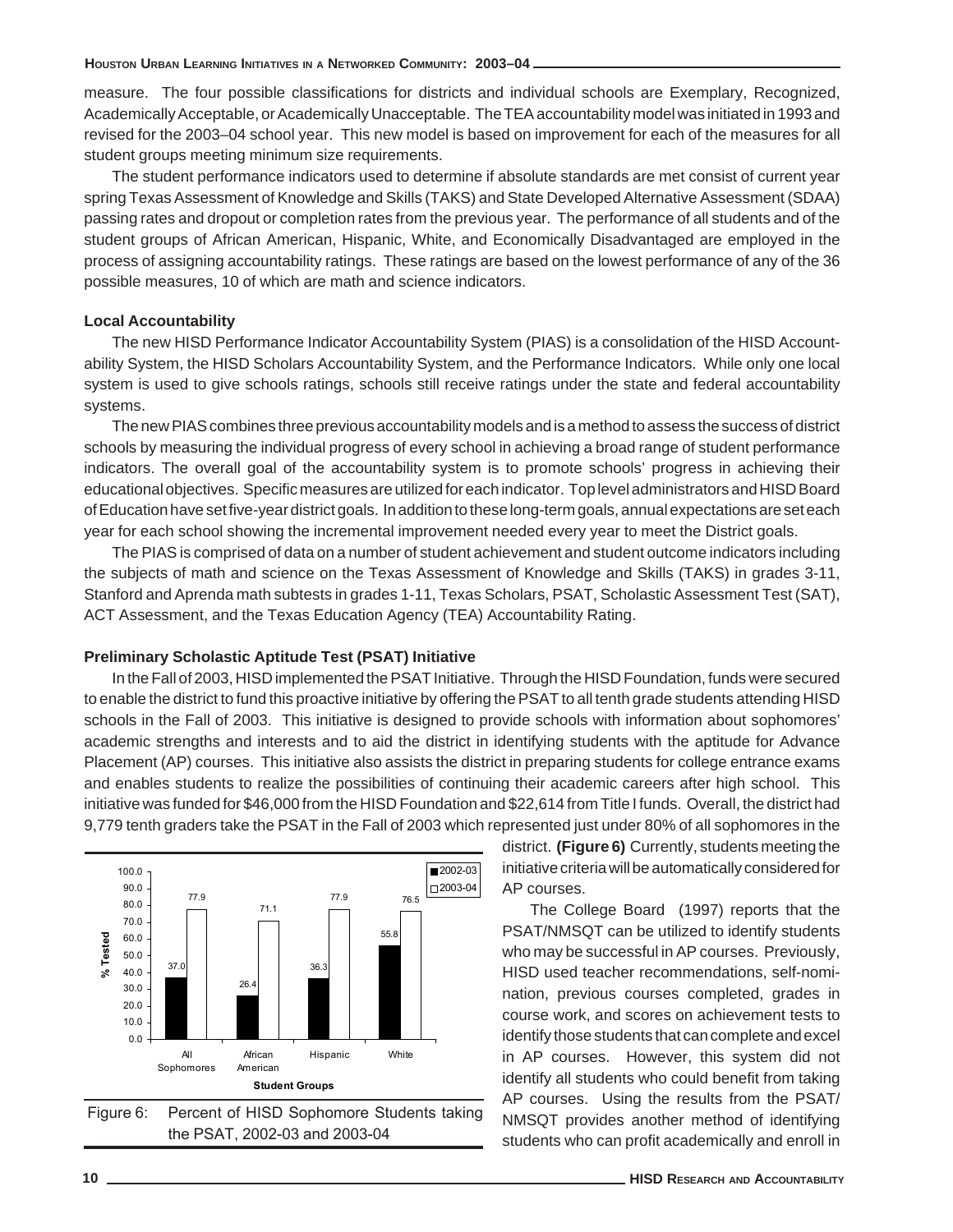higher level math and science AP courses. The results of the PSAT Initiative has proven that more minority and economically disadvantaged students are identified and enrolled in college-level course work.

In addition to the National Merit Scholarship finalists, other specific recognition is bestowed to high-scoring Hispanic students through the National Hispanic Scholar Program, and to high scoring African-American students through the National Scholarship Service and Fund for Negro Students which provides a National Achievement Scholarship to qualified students.

### **Normed-Reference Test included in HISD Accountability System**

In 1996, the Houston Independent School District (HISD) instituted a national norm-referenced achievement test in an effort to continue its commitment to academic achievement. The Spring 2004 administration of the Stanford 10 represents the first administration of this new edition of the Stanford Academic Test Series. The Stanford 10 provides a means of determining the relative standing of HISD students' academic performance when compared to the performance of students from a nationally representative sample. The spring 2004 administration of the Stanford 10 represents the sixth districtwide administration of this norm-referenced test.

The Stanford 10 was designed to assess student achievement in mathematics, environment/science, and other content areas. Stanford results show that student achievement, as measured by Normal Curve Equivalents (NCEs), increased at all grade levels in Mathematics and Environment/Science from 1999 through 2004 and that the gap between subgroups decreased as indicated in Drivers 5 and 6 (see Tables 22-30).

### **The Recommended High School Program and Texas Scholars**

The Texas Scholars Program, officially known as the Recommended High School Program, requires students to complete a more rigorous course of study beyond the minimum requirements. Implemented with the advise of the HU-LINC Business Coalition, the Texas Scholars Program encourages students to take more rigorous courses that will better prepare them for college, technical school, or the workplace. The Texas Scholars Program is endorsed by colleges and universities, the Texas Education Agency, the Texas Business and Education Coalition and the Houston Independent School District. **Table 11** shows the requirements to graduate under Recommended High School Program. HISD Board Policy made this the automatic course of study for all HISD students. For students to graduate and receive a Recommended High School diploma, students must earn three credits in mathematics and earn three credits from four areas in science.

In previous years HISD used the Texas Scholars Accountability System to measure the extent this goal was met. This system was incorporated into the new HISD Performance Indicators System (PIAS) previously described under as the local accountability system. The scholars accountability system was one of three systems combined for the 2003–04 school year as part of the district's local accountability system. The two components:

| Table 11: HISD                  |                                | Recommended              |             |  |  |  |  |  |
|---------------------------------|--------------------------------|--------------------------|-------------|--|--|--|--|--|
|                                 |                                | Program Requirements for |             |  |  |  |  |  |
|                                 | Graduation                     |                          |             |  |  |  |  |  |
| <b>Credits</b><br><b>Course</b> |                                |                          |             |  |  |  |  |  |
| Science                         |                                |                          | 3.0         |  |  |  |  |  |
| Mathematics                     |                                |                          | 3.0         |  |  |  |  |  |
|                                 | <b>Technology Applications</b> |                          | 1.0         |  |  |  |  |  |
| <b>World Geography</b>          |                                |                          | 1. $\Omega$ |  |  |  |  |  |
| <b>US History</b>               |                                |                          | 1.0         |  |  |  |  |  |
| <b>US Government</b>            |                                |                          | 0.5         |  |  |  |  |  |
| Economics                       | 0.5                            |                          |             |  |  |  |  |  |
| English                         |                                |                          | 4.0         |  |  |  |  |  |
| Health                          |                                |                          | 0.5         |  |  |  |  |  |
|                                 | <b>Physical Education</b>      |                          | 1.5         |  |  |  |  |  |
| Speech                          |                                |                          | 0.5         |  |  |  |  |  |
| Second Language                 | 2.0                            |                          |             |  |  |  |  |  |
| World History                   | 1.0                            |                          |             |  |  |  |  |  |
| Fine Arts                       | 1.0                            |                          |             |  |  |  |  |  |
| Electives                       |                                |                          | 3.5         |  |  |  |  |  |
| Totals                          |                                |                          | 24.0        |  |  |  |  |  |

the percent of graduates who are designated Texas Scholars by completing either the Recommended High School Program or the more advanced Distinguished Achievement Program, and the percent of juniors taking the PSAT examination are now two of the possible indicators used in the PIAS. Thus, the Texas Scholars Program and the PSAT Initiative along with several other indicators were combined with the original system to create the new local accountability model.

### **Conclusion**

Federal, state, and HISD policies have accounted for students and teachers being held accountable for higher standards and student success in mathematics and science. The accountability systems emphasize performance in math and science while the PSAT Initiative helps to identify minority students for Advanced Placement courses. The Texas Scholars program encourages students to take more rigorous course work to better prepare for college and beyond.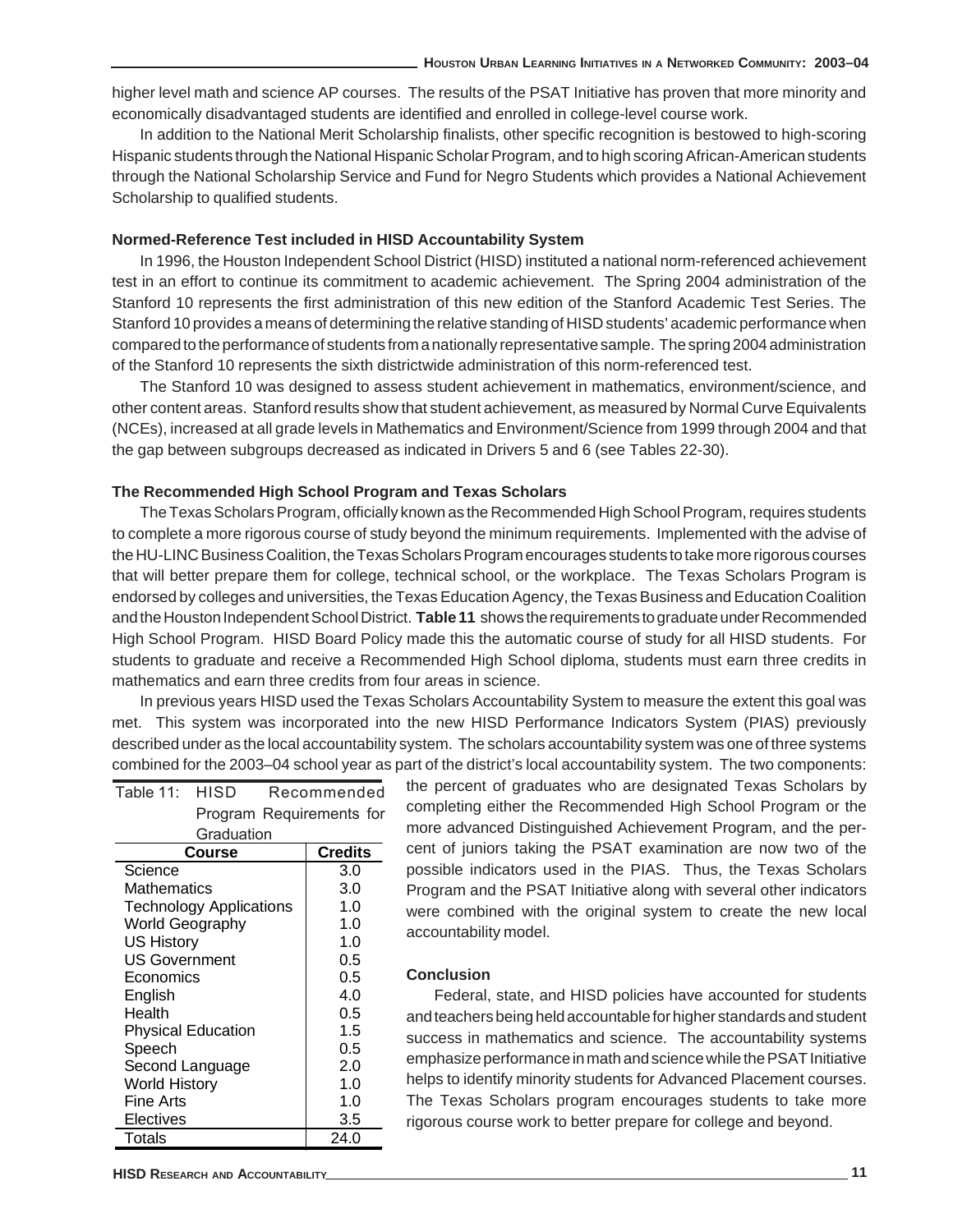# **HU-LINC DRIVER 3**

# **CONVERGENCE OF THE USAGE OF ALL RESOURCES TO SUPPORT SCIENCE AND MATHEMATICS EDUCATION**

- Coordinating new and existing resources provided instructional support for teachers of science, mathematics, and technology.
- HU-LINC increased its leadership capacity throughout the district with the ESLTs and MSLTs providing more professional development to elementary and secondary teachers utilizing their expertise and experience.



Figure 7: Funding Sources for Mathematics and Science Instruction

In Year 5 HU-LINC teachers participated in a focused and unified program supporting science, mathematics, and technology education. Through the convergences of fiscal, intellectual, material, curricular, and extracurricular resources, the program expanded and improved from the previous years. Instructional support for teachers of science, mathematics, and technology was made available through the extensive coordination of new and existing resources. Furthermore, the expertise of HU-LINC specialists, abundance of resources, and access to materials continued to grow and provide support for science, mathematics, and technology to teachers, parents, students, and district personnel.

#### **Fiscal Resources**

For the 2003–04 year, NSF continued to be the primary source of funding for HU-LINC. HISD provided non-federal funds for professional

development and technology-related items through various district departments. Other sources of funding for the HU-LINC initiative came from outside organizations including universities and colleges, science institutions, businesses, foundations, and community and government organizations. (See **Figure 7** for Funding Sources)

Funds provided by NSF for HU-LINC's budget for the fiscal year of September 1, 2003 to August 31, 2004 included all direct and indirect costs, as outlined in **Figure 8.** Participant Support, the largest cost for HU-LINC, included teacher stipends, in-district travel for specialists, materials and kits for classroom use, substitute teachers, and teacher institute fees. The second largest cost was personnel, which provided salaries and benefits to HU-LINC Specialists and staff for the fiscal year. Following personnel were Other Direct Costs, Indirect Costs, and Travel. Other Direct Costs included office materials and supplies; publication, documentation, and dissemination



costs; consultant services; sub-awards for Baylor College of Medicine and Rice University School Mathematics Project; Family Math and Science Nights; and coalition activities such as the Informal Science Coalition's Family Adventures. Travel costs consisted of NSF mandated meetings for PI, Co-PIs, Director, Manager,and training for for HU-LINC Specialists.

The HISD Cost Share for September 1, 2003 to August 31, 2004 for the NSF Cooperative Agreement totaled \$1,666,184 with the cumulative total of \$11,947,891 over five years. The cost share funding was provided by the district's Science Department, Algebra and Mathematics initiatives, the district's Living Resource Center and associated salaries,

the Rice Model Lab, as well as technology-related items through the district's technology department as shown in **Figure 9.** The primary source of funding came from the Rice Model Lab, followed by the Living Resource Center Salaries, and the Algebra Initiative. HISD contributed technology-related equipment such as laptop computers for all teachers; televisions for large screen projection; carts and technology services such as Internet accounts, and Rice University's Electronic Community of Teachers (ECOT) for ESLTs and Mentors.

Other sources of funding for HU-LINC were provided through collaborations with HU-LINC partners and partner grants, as well as in-kind support, and Familiy Nights by HISD schools. Informal Science Coalition members provided supplies for HU-LINC familiy activities. HU-LINC offered schools an opportunity to produce a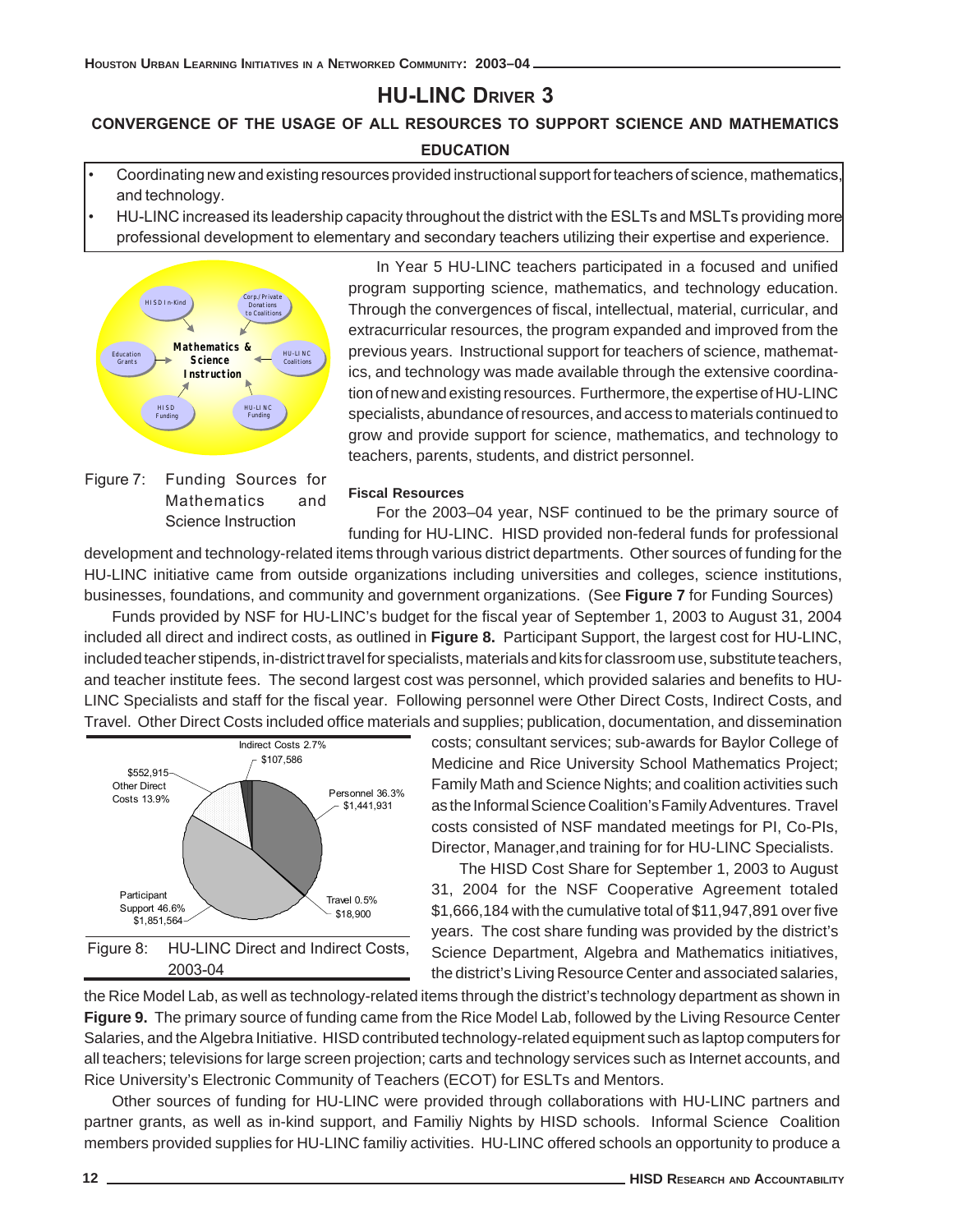Family Night in their school that would engage the entire family in a science, mathematics, and technology experience. The proposals submitted were to provide for printed materials and curriculum, printing and copying

costs for campus-generated materials and advertisements for the event, consultant fees for specialized training, and stipends for teachers. The total dollar amount of the proposals submitted was \$53,560.68 of which \$49,000 was approved and funded through HU-LINC and the HISD campuses. Through increased external grants, donations, and other support among HU-LINC participants, overall achievement scored of students increased.

### **Intellectual Resources**

Through the ESLT, HMSLT, and Mentor programs, the content-rich inquiry professional devel-



opment, and presentations at conferences, HU-LINC's leadership capacity continued to develop throughout the fifth year. Through this expansion of resources and the increasing expertise of HU-LINC specialists and teachers; the areas of science, mathematics, and technology profited from HU-LINC's growth, influence, and expansion.

The growing leadership of ESLTs impacted schools through their expertise and effective use of science instruction materials, classroom management skills, and their proficiency with inquiry-based science. ESLTs presented to parents and faculty members; coordinated science fairs, Math and Science Family Nights, and Family Adventures; conducted grade level meetings; and assisted other campus leaders by modeling inquiry-based science instruction. Many ESLTs served as presenters and facilitators across administrative district professional development sessions.  $\, {\rm C}^3$  Coaches used their expertise to assist in districtwide secondary integrated math and science professional development.

HMSLT science leadership also expanded through the creation of the HU-LINC HMSLT program. Following their extensive training, as described in Driver 1, the HMLSTs designed, implemented, and presented professional development for K-12 science teachers during the summer of 2004.

The HU-LINC Mentor partner program provided support to teachers and created the opportunity to engage in partnerships with ESLTs. The program encourages instructional support in content and pedagogy, including oneon-one assistance to three to five ESLTs in model teaching as well as planning and implementing the science fairs. The mentor handbook, professional development and collaborations with community organizations provided the necessary guidance and expertise to implement successful mentor partnerships, as well as documentation of the process. These mentors were primarily secondary science teachers who completed professional development in the HU-LINC programs.

**Tables 12** and **13** indicate the number of mentors in the 2003-04 year, the number of hours of professional development they earned, the courses, and number and hours of sessions offered. ESLTs and Mentors participated in on-line discussion sessions for the first time. Surveys completed by ESLTs in 2003–04 rated their mentor relationship and benefits received from excellent to moderate, with none indicating poor or unacceptable.

Drawing on their knowledge and expertise, HU-LINC specialists designed and delivered quality systemic and sustained professional development for ESLTs, HMSLTs, and K–12 science teachers. They disaggregated data and correlated it with appropriate instructional materials and inquiry kits for professional development in which teachers learned to duplicate the process for instructional needs. The Specialists provided professional development that stimulated the progression from science lead teachers to HMSLTs, ESLTs, and mentors. Furthermore, HU-LINC and HISD partnered with University of Houston and Rice University to bring the Quarknet Center to Houston offering physics professional development opportunities.

HU-LINC provided leadership at numerous state, national, and international conferences. HU-LINC was internationally recognized for collaborations and partnerships with organizations and universities in Houston and throughout Texas and was one of two foreign initiatives invited to present at Cranfield University in England.

Several HU-LINC ESLTs, HMSLTs, and specialists spread expertise as they have moved into administrative positions. Specialists offered assistance with School Improvement Plans, Family Night planning committees,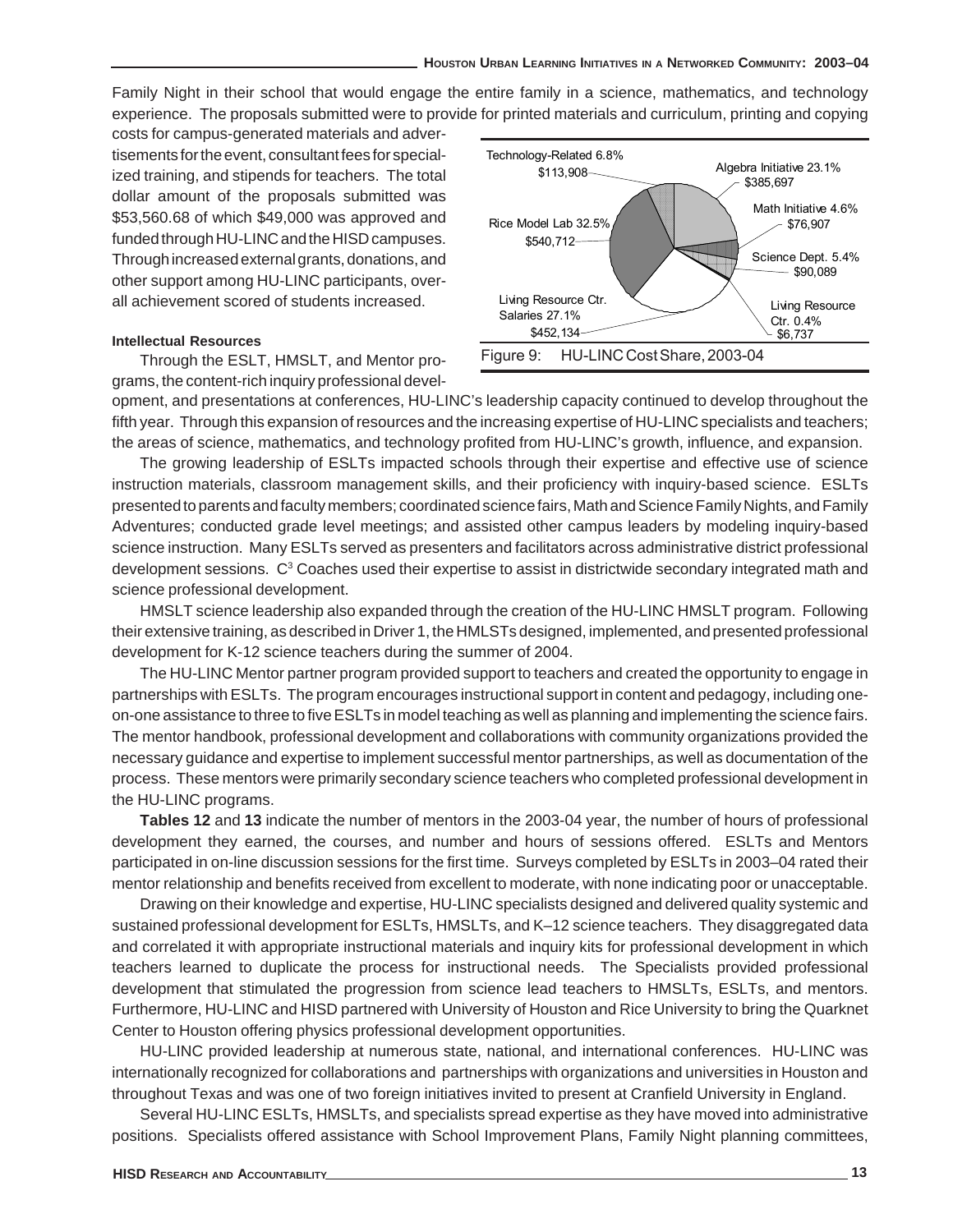| $1$ and $p$ and $p$ and $p$ in $p$ and $p$ is $p$ |                |              |  |  |  |  |  |  |  |  |  |
|---------------------------------------------------|----------------|--------------|--|--|--|--|--|--|--|--|--|
| <b>Academic Level</b>                             | <b>Mentors</b> | <b>Hours</b> |  |  |  |  |  |  |  |  |  |
| <b>Elementary Teachers</b>                        | 20             | 306          |  |  |  |  |  |  |  |  |  |
| <b>Middle School Teachers</b>                     | 26             | 405          |  |  |  |  |  |  |  |  |  |
| <b>High School Teachers</b>                       |                | 69           |  |  |  |  |  |  |  |  |  |
| Total                                             | 50             | 780          |  |  |  |  |  |  |  |  |  |

|  | Table 12: Number of Mentors and Hours of |  |  |
|--|------------------------------------------|--|--|
|  | Participation in 2003-04                 |  |  |

budget analysis, needs assessments, and evaluation development for measuring the effectiveness of the science events. Through

coordinated resources from HU-LINC's specialized group of experts, students' achievement scores were significantly impacted from the enhanced level of professional development offered to HISD's teachers and principals.

### **Material Resources**

HU-LINC continued to provide TEKS TOOLS Kits and computer microscopes to all ESLTs and other science teachers who participated in the three week Baylor Science Leadership Program. These kits support both national and state curriculum standards for professional development and classroom use containing the essential science tools and equipment specified by TEKS, the TAKS, and CLEAR. HISD elementary school teachers received McGraw Hill Grade Level Textbook Kits. ESLTs and Mentors were able to access HU-LINC Inquiry Science Kits such as Full Option Science Systems (FOSS) and Science and Technology for Children (STC). Teacher resources included the HISD Living Resource Center, laptop computers, computer microscopes, TV monitors and carts, and Internet accounts. **(Figure 10)**

Furthermore, technological support was provided to HU-LINC participants of Explore It!, a project sponsored by NSF. Exxon-Mobil's Magnificent Moments in Math offered math kits and technical support for the activities and the refurbishment of activity materials. Baylor College of Medicine's Center for Educational Outreach introduced an on-line educational resource, BIO-Ed, for life science educators utilizing state-of-the-art technology with instant access to cutting-edge biology tools such as presentations, slide sets, and nature science news from around the world. Parent Stars, a parent program through the Children's Museum of Houston that focuses primarily on prekindergarten and kindergarten students, emphasized the use of numerous websites that support learning concepts in math kits offered to students. Coalition member websites are educational resources accessible from the HU-LINC website. Coalition member resources included surveys for assessing feedback regarding Family Adventure activities, family activity books, schedules, and announcements in both English and Spanish to cater the diversity among HISD families. Enhanced information, dissemination, resources, and accessibility to technology strengthened communications with teachers, principals, and community members.

### **Curricular Resources**

Curricular resources provided by HISD include CLEAR On-line, new Mathematics Model Lessons, Mathematics Model Lessons On-line, new Science Model Lessons, and Science Model Lessons On-line. CLEAR On-line delivered curriculum and model lessons to teachers. The model lessons were created and rolled out to various grade-level teachers and included various subjects such as Exit Level TAKS review calendars and lessons. Electronic Community of Teachers (ECOT), e-TRAIN, the Profiler for Academic Success for Students (PASS), HISDConnect, the HU-LINC website, and other resources are listed in Figure 10. ECOT, an on-line collaboration between Rice University and HISD, began with HU-LINC's assistance and sustained its enormous impact on the accessibility and expansion of information to HU-LINC participants and HISD. The Employee Training Registration and Information Network (e-TRAIN) provided employees with information about training opportunities and the online registration. PASS offered immediate access to student demographic and performance data through HISD's intranet. Through HISDConnect, the web portal for HISD, curriculum information, the TeacherToolbox, and Snapshots for TAKS, were available to teachers, principals, and counselors.

HU-LINC used numerous technological resources to further develop and expand the initiative in 2003–04. HU-LINC's website http://com.houstostonisd.org/HU-LINC/ continued to provide organizational and professional

| Table 13: Number/Hours of Prof Dev. for |
|-----------------------------------------|
| Mentors in 2003–04                      |

| דט—טעט זוו בוועווסווע      |                 |      |  |  |  |  |  |  |
|----------------------------|-----------------|------|--|--|--|--|--|--|
| Title                      | <b>Sessions</b> | Hrs. |  |  |  |  |  |  |
| Orientation                |                 | 7.5  |  |  |  |  |  |  |
| Vertical Curr.             |                 |      |  |  |  |  |  |  |
| Alignment                  | 3               | 21.0 |  |  |  |  |  |  |
| <b>Technology Training</b> | 2               | 5.0  |  |  |  |  |  |  |
| Data Driven Decisions      |                 | 2.0  |  |  |  |  |  |  |
| <b>ESLT Training</b>       |                 | 42.0 |  |  |  |  |  |  |
| Total                      | 17              | 77.5 |  |  |  |  |  |  |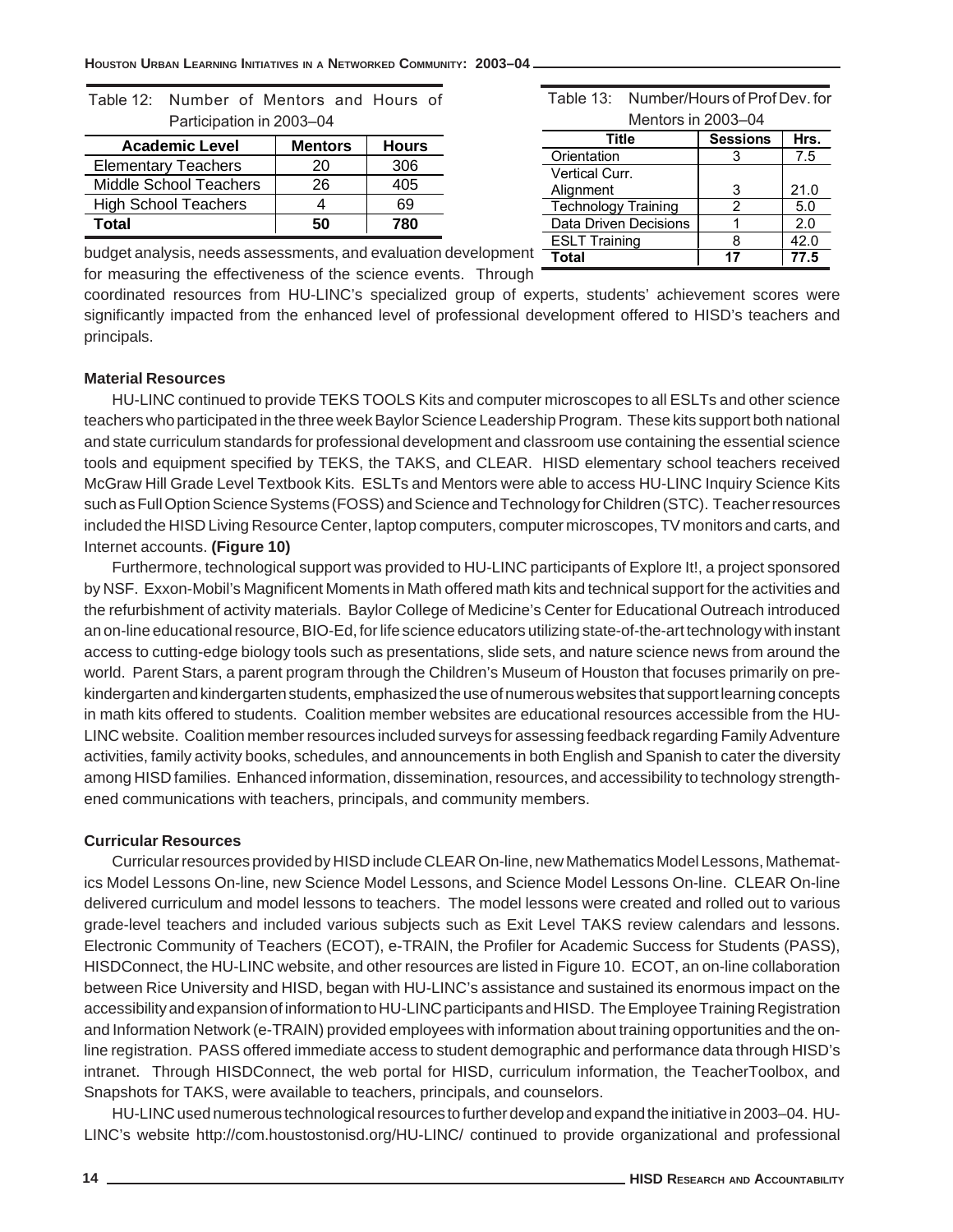#### **HOUSTON URBAN LEARNING INITIATIVES IN A NETWORKED COMMUNITY: 2003–04**

development information, as well as updates to all HU-LINC participants and interested parties. Converging numerous groups and organizations, the website provided opportunities to view professional development, links to HU-LINC partners and coalition members, a recruitment link for mentors, on-line mentor applications, and Texas Scholars information linked to the Texas Business Education Coalition, access to TEA and assessment resources, resources for school principals, Family Adventure transportation information, science kit information, and laptop guidelines for teachers and mentors. Because instructional support for teachers aligned with the



Figure 10: Resources for Elementary Science Lead Teachers & Mentors

curriculum, the overall achievement scores have increased among students.

### **Other Resources**

Cross-collaboration among the network of six coalitions established by HU-LINC (Informal Science, University/ College, Business/Industry, Community/Government, Educational Support, and Parent) provided professional development, child-centered activities, and parent-child interactions. They reinforced science and mathematics concepts for students in school and at home. The coalitions exist to help: schools meet their goals, students prepare for careers, students and teachers learn about university offerings, families access community resources, and explore external project grant opportunities.

|             | Table 14: Informal Science Coalition                            |
|-------------|-----------------------------------------------------------------|
|             | Members in 2003-04                                              |
|             | Children's Museum of Houston<br>Hermann Park Conservancy        |
|             | Houston Arboretum and Nature Center                             |
| Houston Zoo | Houston Museum of Natural Science                               |
|             | Museum of Health and Medical Science                            |
|             | NASA and the Space Center of Houston<br>Nature Heritage Society |

families, and teachers.

**Table 15** shows nine University/College Coalition members who created professional development and course work to teachers, principals, and counselors based on achievement scores, TEKS, and CLEAR. Technology training included Rice University's Center for Technology Teaching and Learning (CTTL), ECOT preparation, and FirstClass, the host for ECOT. In a collaboration effort, Baylor College of Medicine and Rice University trained LINC participants in technology integrating math and scie Experts and teachers in this linked community engaged in train

learning, and shared project work to benefit classroom instruction.

In collaboration with NSF and the University of Houston, HU-LINC participants and HISD teachers were involved in Research Experiences for Greater Houston High School Science and Math Teachers. Newly developed workshops resulted from the collaboration of the Houston Fire Department, Harris County Constable Precinct 7, Texas Department of Transportation, City of Pearland, Texas Police Department, Houston Community College, and the Houston Arboretum. Experts and teachers in this linked community engaged in training, learning, and shared project work to benefit classroom instruction.

| ◡◡╷<br>ative | <b>Texas Southern University</b><br>University of Houston - Central |
|--------------|---------------------------------------------------------------------|
| HU-          | University of Houston - Clear Lake                                  |
| nce.         | University of Houston - Downtown                                    |
| ning,        | University of Texas Health Science                                  |
| ction.       | n, HU-LINC participants and HISD teacher                            |

Baylor College of Medicine

Eight organizations comprised the Informal Science Coalition. **(Table 14)**. Each HISD elementary school was adopted by at least one member from the Informal Science Coalition, and had the opportunity to participate in Family Adventure activities. Based on HISD's CLEAR, field experiences for students and professional development for teachers reinforced the mathematics and science concepts learned in school and offered parents activities to experience with their children. Coalition members used their affiliations to acquire donations and volunteers for support, materials, and assistance with Family Adventure and other activities for students,

> Rice University Texas A&M University

Houston Community College System

Table 15: University/College Coalition Members in 2003-04

Center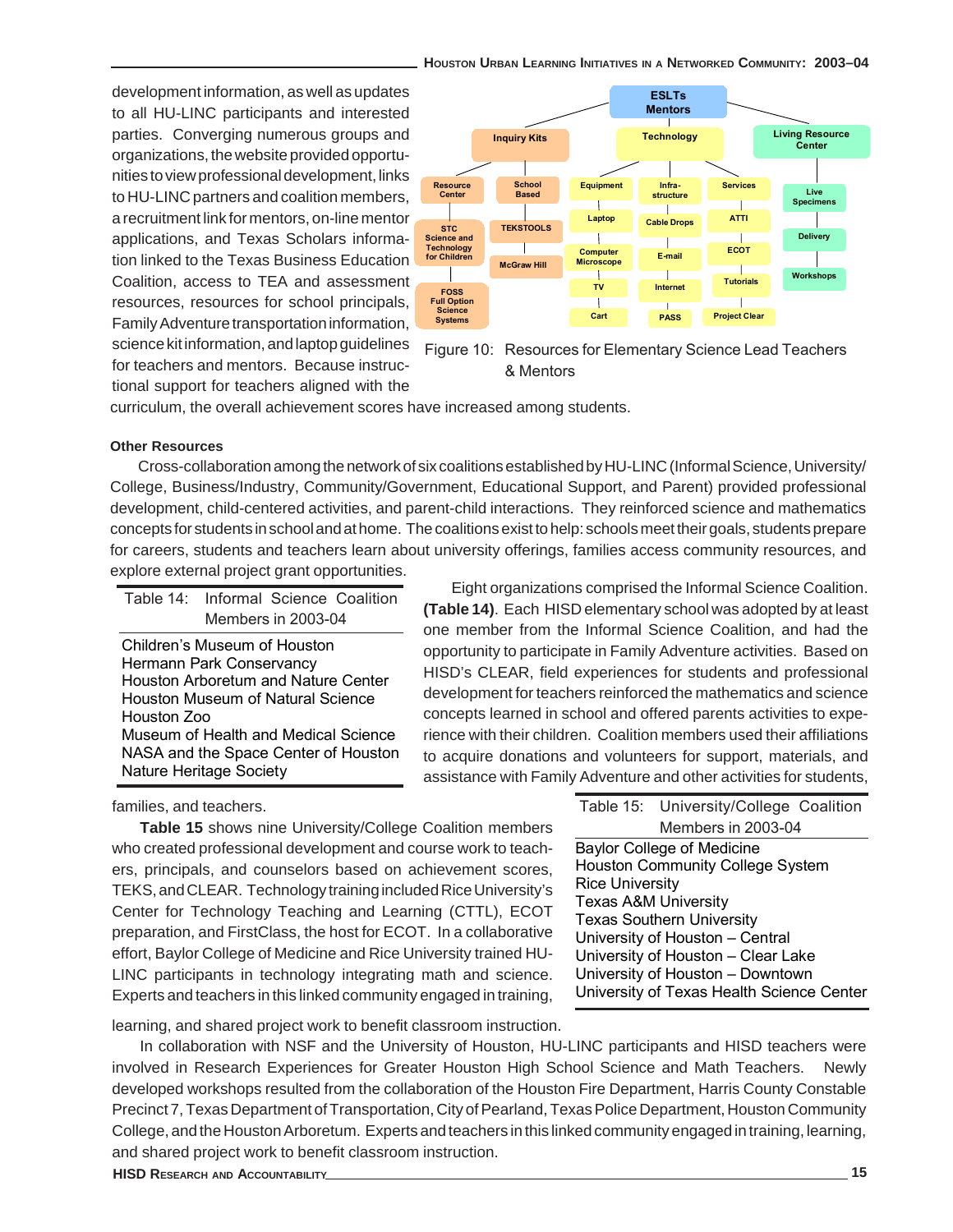# **HU-LINC DRIVER 4**

# **BROAD-BASED SUPPORT FROM PARENTS, POLICY MAKERS, INSTITUTIONS OF HIGHER EDUCA-TION, BUSINESS AND IN INDUSTRY, FOUNDATIONS, AND OTHER SEGMENTS OF THE COMMUNITY**

• Parents, Informal Science and higher education institutions, businesses, foundations, and other segments of the HU-LINC coalitions and partnerships expanded and enhanced activities through a network of courses, seminars, and workshops providing professional development.

• New and expanded field experiences were developed for students, teachers, and families that reflect national and state standards in science, mathematics, and technology.



The expansive relationship developed among Houston community members and HISD, parents, policy makers, institutions of higher education, businesses, foundations, and other segments of the community continued to provide broadbased support in 2003-04, as indicated in **Figure 11.** As a result of the convergence, a network of courses, seminars, and workshops for professional development based on national and state standards in science, mathematics, and technology. Teachers, students, and families were afforded new and existing field experiences aimed at increasing student achievement and school performance.

### **University/College Coalition**

Figure 11: HU-LINC Coalitions

The University/College Coalition continued as a representative body of all colleges and universities in the greater

Houston area (See Tab le 15) and worked with the community to support superior educational achievement for students. Members of the coalition provided programs, facilities, and research needed to furnish content and expertise related to professional development activities for Houston educators. These activities emphasized standards-based curricula and inquiry-centered learning, increased performance, and heightened student interest. By working together, coalition members developed and maintained K-12 teacher education programs facilitating science, mathematics, and technology learning in urban schools with diverse populations which resulted in an increased number of Houston students pursuing related careers in these areas.

Designed for math and science teachers and based on student achievement data and CLEAR, professional development programs that supported HISD and HU-LINC continued for K-12 teachers. Elementary and middle school teachers participated in the University of Houston's Research Experience for Teacher (RET) as an opportunity to conduct a research project under the guidance of a faculty mentor, learn about the Infinity Project, and bring an Infinity Project kit to their classroom to use as a teaching tool. The projects covered biomedical engineering, optics, and computer programming. University of Houston and University of Houston – Downtown also offered Promoting Inquiry and Kits for ESLTs. ESLTs and elementary and middle school teachers were offered courses and materials aligned to CLEAR developed by scientists and educators from Baylor College of Medicine such as the Baylor Science Leadership Program, My Health My World, From Outer Space to Inner Space, and BrainLink.

Secondary math and science teachers participated in E3 Teacher Summer Research Program, an engineering research experience partnership with the Dwight Look College of Engineering, the Texas Engineering Experiment Station, and NSF offered at the Texas A&M University College Station campus. As with most of the professional development offered through HU-LINC, teachers were given credit for Continuing Professional Education, a stipend, an allowance, and classroom materials and equipment.

Other events offered to secondary teachers included the Microbial Discovery Institute created by the University of Texas Medical School and Houston Museum of Health and Science, and the Portable Planetarium Workshop offered by Rice University and the Museum of Natural Science. Texas A&M University invited high school biology teachers to a one-day conference at the campus. The University of Houston offered a research opportunity for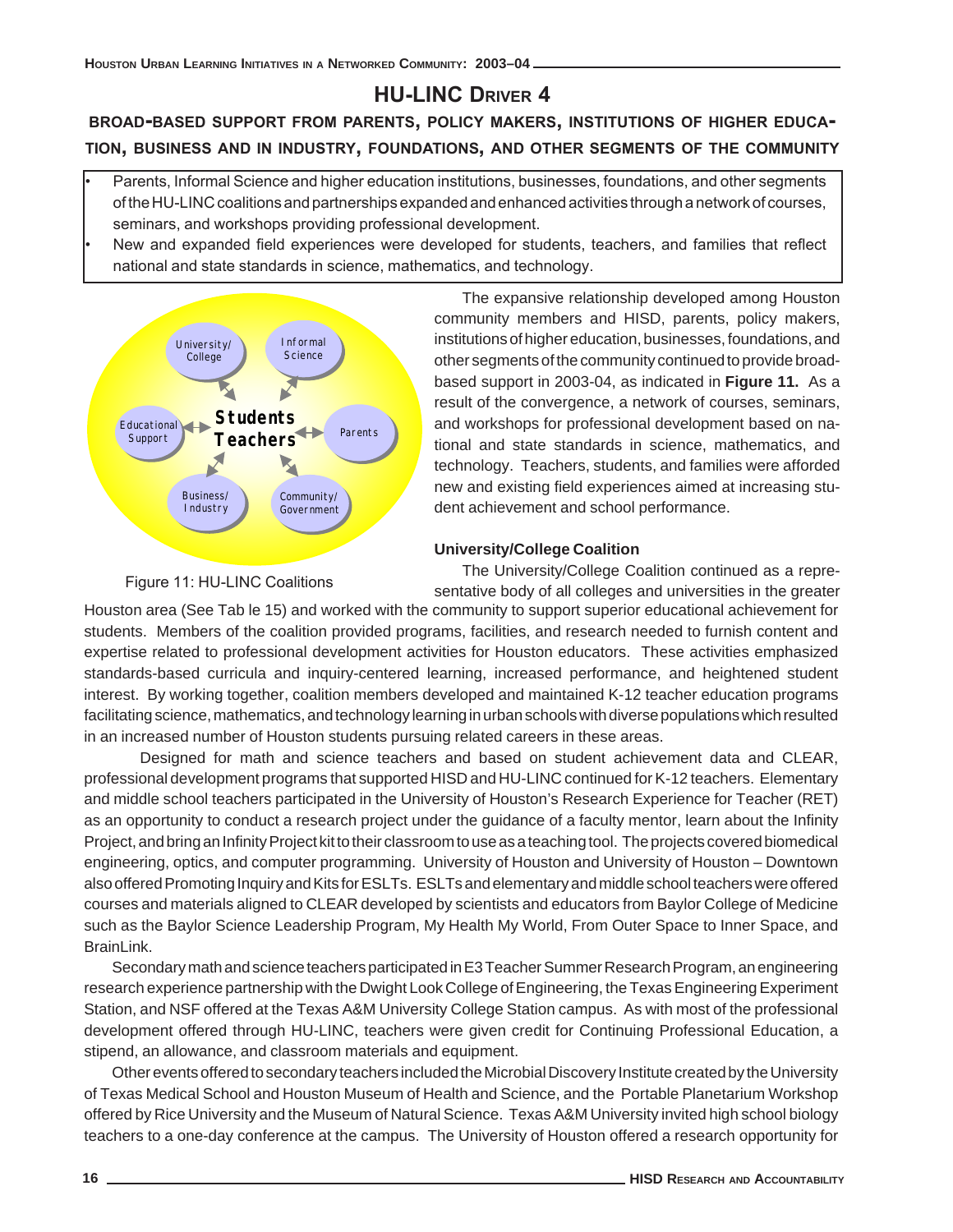math and science teachers to include a stipend for up to six weeks of study. HU-LINC professional development for secondary math and science teachers provided technology equipment for classroom use, calculators, probes and sensors, as well as the opportunity to become teacher-facilitators and trainers for other secondary teachers, and serve as leaders in vertical and cross-content training.

Members of the University/College Coalition collaborated for the implementation of grants such as Baylor's GK-12 and SELF program. Members of the coalition were provided with updates and presentations regarding CLEAR and TAKS. The College of Natural Sciences at the University of Texas in Austin offered a homework service for students in grades 5–8 in math, algebra, pre-calculus, biology, chemistry, physical science, and physics. Houston Community College collaborated on a workshop for teachers called Exploring Houston. The Cullen College of Engineering at the University of Houston designed G.R.A.D.E., a weeklong camp for 9<sup>th</sup>-12<sup>th</sup> grade girls to encourage further study in engineering.

### **Informal Science**

Continued support for HU-LINC throughout the Houston area came from members of the Informal Science Coalition, a group of representatives from various educational institutions including museums, parks, foundations, gardens, and the space center. This collaboration strengthened it's affiliation with teachers, students, and families through ongoing professional development, field experiences, and Family Adventure activities focused on state, national, and district standards. Further, Informal Science Coalition members collaborated with University/College Coalition members for teacher course offerings. **(Table 16)**.

All elementary schools were contacted to participate in an Informal Science Coalition activity during 2003-04. These schools took advantage of the free activities, transportation, flyers, brochures, and other marketing materials that HU-LINC funded and coordinated for all Family Adventure activities.

With HU-LINC's support, the Children's Museum of Houston offered Overnights at the Museum, a "sleep-over" for fourth grade girls; Adventures After School, museum tours of the exhibits and exhibit-related experiments reinforcing learning concepts; staff training to teachers of physical science, environmental science, math, arts, and literacy; Parent STARS, an inclusive learning event for families of children primarily in grades Pre-K and K; Project ACCELERATE, a math and technology after-school program with math kits and websites for tools and training for the teachers and parents; Science Workshop and Explore It!, both NSF sponsored projects, offering training, tools and materials, and technical support; and professional development for teachers to receive curriculum designed by the Lawrence Hall of Science currently in use by HISD. The Children's Museum of Houston was also involved with numerous business, community, and government organizations providing training and field activities for students, parents, and teachers.

| Table 16: Participants in Family Adventure Activities in 2003–04 |                     |                |
|------------------------------------------------------------------|---------------------|----------------|
|                                                                  | Number of           | Number of      |
| <b>Informal Science Coalition Member</b>                         | <b>Participants</b> | <b>Schools</b> |
| Children's Museum of Houston                                     | 6,657               | 45             |
| Friends of Herman Park                                           |                     | 6              |
| Houston Arboretum and Nature Center                              | 420                 | 3              |
| Houston Museum of Natural Science                                | 2,945               | 47             |
| Houston Zoo                                                      | 205                 |                |
| Museum of Health and Medical Science                             | 2,392               | 25             |
| Space Center Houston                                             |                     | 2              |
| Nature Heritage Society                                          | 75                  | 9              |
| Total                                                            | 12,694              | 141            |
| * Not Reported                                                   |                     |                |

NASA and the Space Center of Houston provided professional development for teachers such as Mars Teacher Camp-In. Houston Arboretum and Nature Center assisted in a weeklong Exploring Houston workshop. John P. McGovern Museum of Health and Medical Science provided activities such as Healthy Lungs Mini-class revealing the

effects of smoking, the Amazing Body Pavilion, presentations by non-profit organizations such as U.T. – M.D. Anderson Cancer Center, English/Spanish films in the McGovern Theater, English/Spanish schedules and announcements, healthy snacks, and evaluation forms completed by family members and teachers revealing their extreme appreciation for the museum events. Houston Zoo activities revolved around a forest theme, included English/Spanish, self-guided, zoo tour books, education volunteers to answer questions and show biofacts, and free snacks for all family members. Representatives from the Nature Heritage Society and the Houston Parks and Recreation Department, along with Houston's Mayor Bill White, showed students how to plant trees during special Arbor Day activities.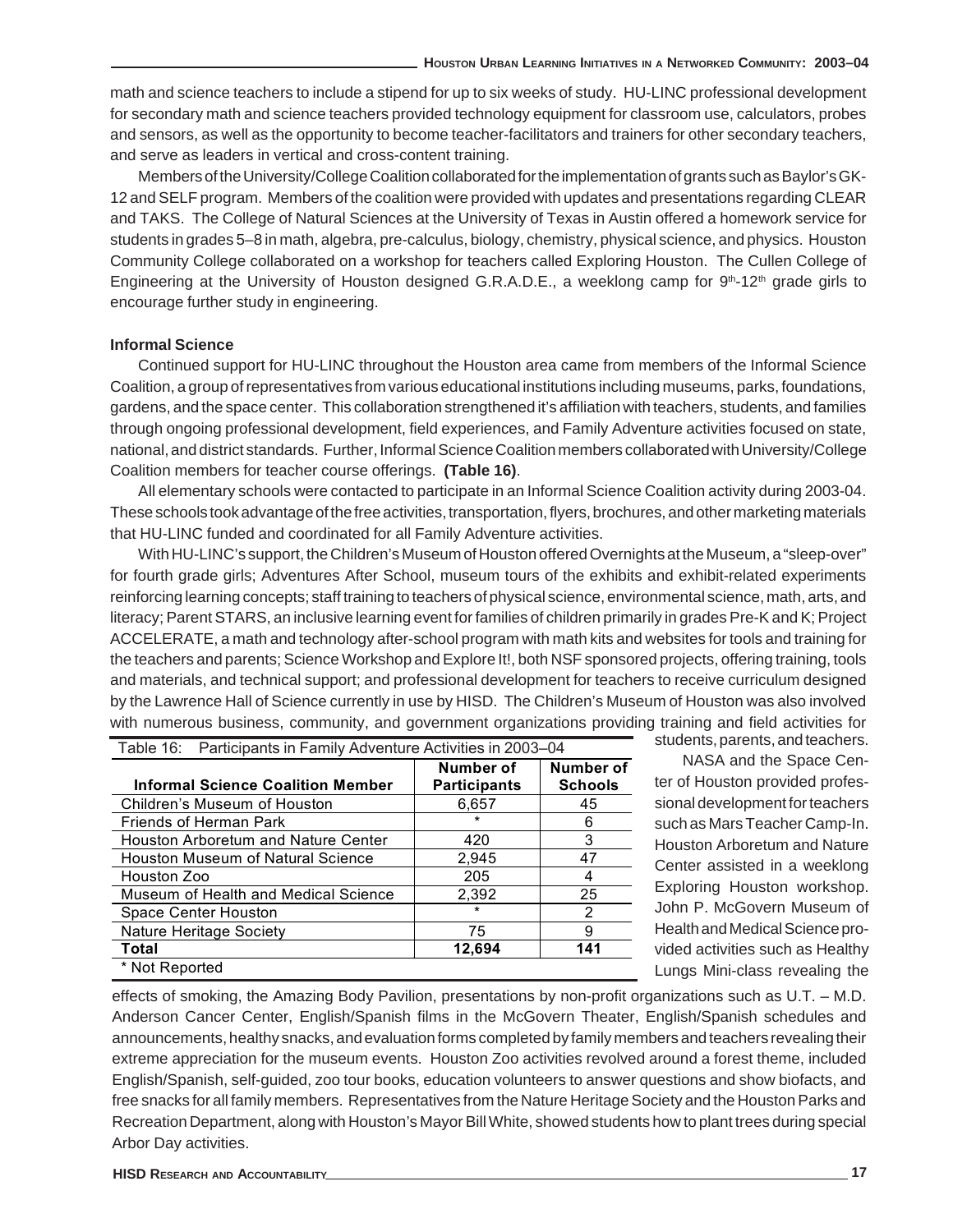### **Business/Industry Coalition**

Members of the Greater Houston Partnership and other organizations throughout the Houston area continued their collaborative efforts with HU-LINC. The Texas Scholars Program led students with financial needs to obtain college scholarships. **Table 17** shows the increasing number and total percentage of Texas Scholar Graduates for the last five years. Students learned about the Texas Scholars Program through community and business professionals who made presentations to eighth and ninth grade students about obtaining success in the workplace and the value of higher education. Representatives from the Business Coalition made 256 presentations to 11,282 eighth grade students, 278 presentations to 12,762 ninth grade students, and for the first time, 202 presentations to 7,334 tenth grade students. The annual Career and Education Day sponsored by the Houston Hispanic Forum continued to provide presentations to students and their parents about career options.

Other coalition members and partnering businesses included the Science, Engineering, Communication, Mathematics Enhancement (SECME); Gulf Coast Alliance of the Texas Alliance for Minorities in Engineering, Inc. (GC TAME); Texas Instruments; Vernier Company; Mr. Diosomito Engineering Camp; and Exxon-Mobil; Society of Automotive Engineers in Dallas, Texas; Pratt Space Propulsion in West Palm Beach, Florida; and the National

| Table 17: Number and Percent of HISD Texas Scholar Graduates from |  |
|-------------------------------------------------------------------|--|
| 1999–2000 to 2003–04                                              |  |

| <b>HISD Graduating Class</b> | 1999-00 | $2000 - 01$ | $2001 - 02$ | 2002-03 |
|------------------------------|---------|-------------|-------------|---------|
| Number of HISD Texas         |         |             |             |         |
| <b>Scholars</b>              | 2.381   | 4.439       | 5.635       | 6.299   |
| Percentage of Total HISD     |         |             |             |         |
| Graduates                    | 31%     | 58%         | 71%         | 76%     |

SECME Office in Atlanta, Georgia. SECME assisted in hosting an engineering clinic at an HISD middle school. Texas Instruments and Vernier Company provided consultants for a two-day workshop for over 60 math and sci-

ence teachers, along with other Informal Science and University/College coalition members. Texas Instruments and Vernier Company, together with HU-LINC specialists, managed an information and demonstration booth at CAST. Magnificent Moments in Math, an after school program at the Children's Museum of Houston and sponsored by Exxon-Mobil provided training, math kits, technical support, and refurbishment of activity materials. Finally, consultants, engineers, and professors led clinic exercises for students and teachers from the Society of Automotive Engineers, the National SECME Office, Pratt & Whitney, and the University of Houston.

### **Community/Government Coalition**

Several organizations came together to participate in HU-LINC's Community/Government Coalition in 2003– 04 such as Keep Houston Beautiful (KHB), Houston Public Library, Junior League of Houston, Houston Fire Department, Harris County Constable Precinct 7, Texas Department of Transportation, and the Pearland Police Department. Keep Houston Beautiful recognized four HISD schools with awards for making the city cleaner, improving the environment, and building community pride. The awards, Houston's Proud Partner, SPARK Parks Certificate of Recognition, and Heart of Texas Park, were presented during Mayor Lee Brown's annual Proud Partners Luncheon.

KHB's Youth Advisory Board, a group of environmentally conscious Houston area students, led hundreds of students throughout the Houston area to de-litter, paint over graffiti, rake leaves, and conduct block walks to educate neighborhood businesses on the importance of maintaining their property. HISD students participated in the Fall Mowdown 2004, mowing and de-littering empty lots. In preparation for the Major League Baseball's 75<sup>th</sup> Annual All-Star Game, KHB along with the Houston Astros, Waste Management, and the City of Houston, sponsored the All-Star Family Day Cleanup cleaning and beautifying areas surrounding Minute Maid Park. Volunteers included students and their families from HISD and surrounding areas.

The Children's Museum of Houston (CMH) partnered with the Houston Public Library to deliver free board books to hospitalized children, parents with hospitalized infants, issue library cards to parents, distribute information on parent and family support programs, and read stories to child patients. The Junior League of Houston also partnered with CMH to facilitate activities with HISD fourth grade girls to participate in museum activities. A weeklong workshop, Exploring Houston, provided high school teachers with professional development through a collaboration and partnership through the Houston Fire Department, Harris County Precinct 7, Texas Department of Transportation, Pearland Police Department, Houston Arboretum, and Houston Community College. While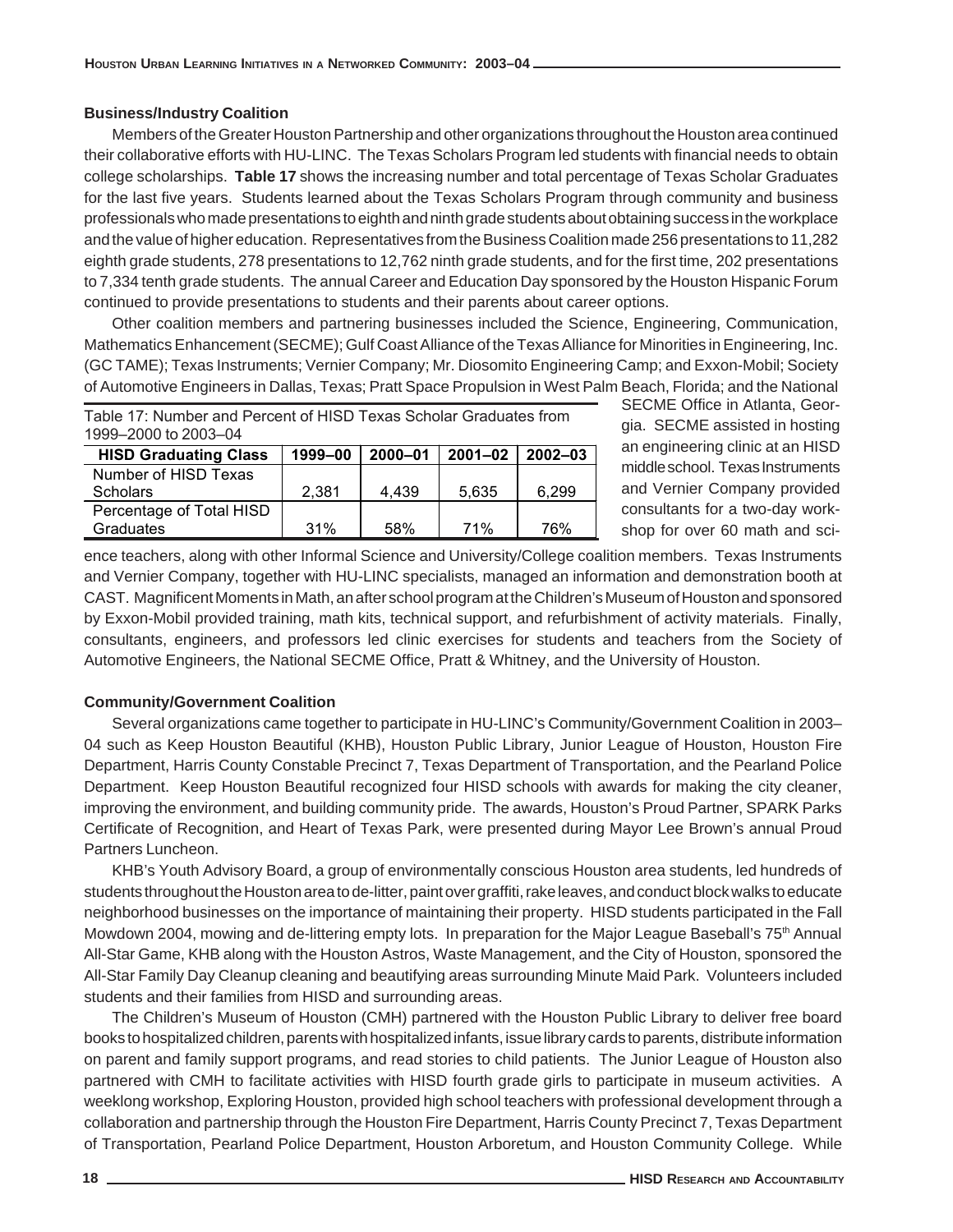HISD schools have worked with some of these organizations for several years, HU-LINC's presence and involvement has strengthened the partnerships by strong collaborations with the community and coalition members.

### **Educational Support**

Professional development and student learning activities were offered through members of the Educational Support Coalition, which included Harris County Department of Education (HCDE), Texas Region IV Educational Service Center, and the Dana Center. HCDE provided math and science support services for teachers working with students from early childhood to high school. Professional development included Integrated Math and Science Training – IPC/Algebra I to provide an interdisciplinary conceptual approach to teaching IPC and Algebra I using minimal technology. The TEKS/TAKS/TEXTEAMS institute was offered illustrating the results of natural selection and reviewing the results of the Human Genome Project. TEXTEAMS, a comprehensive system of professional development based on the mathematics for TEKS assisted teachers in understanding and implementing the TEKS and TEKS-based assessments such as the TAKS. A special project and collaboration between the Center for Professional Development and Instructional Support at HCDE, the Lawrence Hall of Science at the University of California at Berkeley, and the Shell Oil Company Foundation established Great Explorations in Math and Science (GEMS). HU-LINC collaborated with Texas Region IV Educational Service Center and the Dana Center at the University of Texas for Bridging the TAKS II – Light and Optics trainings. The NSTA/Exxon Mobil "Building a Presence for Science" program was also implemented.

### **Parent Involvement**

Parent involvement included members from Children's Museum of Houston's Parent STARS Program and the Parent Library, participants in the HU-LINC Family Nights, Family Adventure activities with members from the Informal Science Coalition, activities through HISD's Project Reconnect, each school's Parent Center, the HU-LINC and HISD websites, Texas Scholars communication and information to parents, and Parents Program on the HISD channel. The Parent Library provided free books to hospitalized students and parents with hospitalized children. Family Night engaged the entire family in math, science, and technology experiences investigating through interactive modular activities designed to build greater understanding using hands-on materials and technology. Family Adventure activities also correlated field experiences among students and families with Informal Science Coalition members. Project Reconnect involved a district wide public-support infrastructure through parental communications, community outreach, and public relations. Through the facilitation of parent activities, Project Reconnect also established a relationship with the Parent Learning Network of the Texas Association of School Boards. There were 29 Project Reconnect Centers serving parents throughout HISD. Each schools' Parent Center and both the HU-LINC and HISD websites provided a resource and outreach forum for families. The overall success of student achievement in the classroom is positively linked to Houston's rich resources supported by diverse groups throughout the community, businesses and organizations, schools, and families.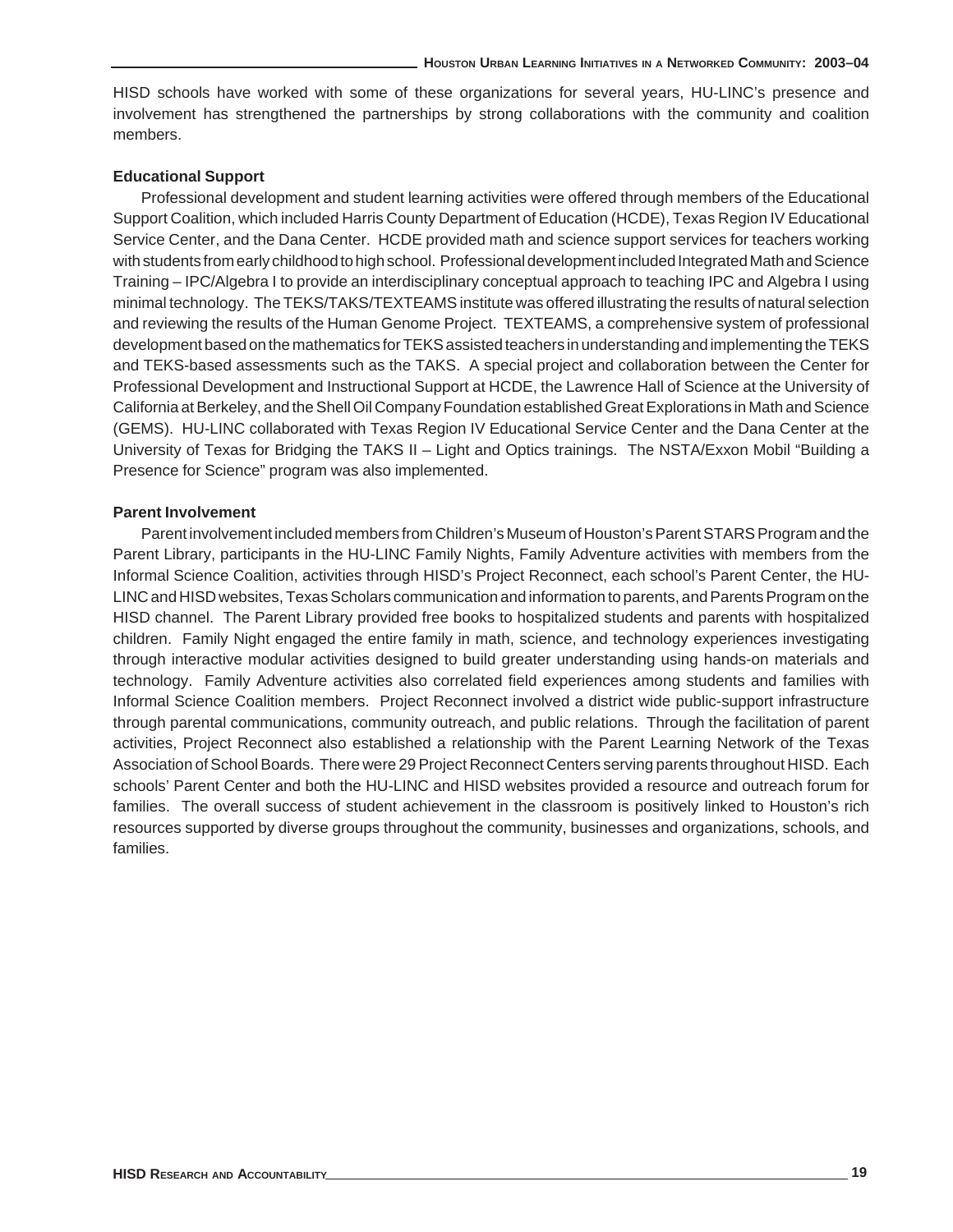# **HU-LINC DRIVERS 5 AND 6 STUDENT ACHIEVEMENT AND MINORITY GAP REDUCTION**

- Academic performance in math and science for all students improved from baseline, 1999 to the current school year.
- Gaps were reduced between minority and White students and economically disadvantaged and noneconomically disadvantaged students.
- There was an increase in the number of students in subgroups who earned a college preparatory diploma.

The evidence regarding the progress HISD made as a result of systemic and sustained reform in mathematics and science is demonstrated in several measures of student achievement. These include the results of criterion and norm-referenced assessments, enrollment and completion of higher courses, graduation rates, and the extent that are prepared of college-level studies. Evidence is demonstrated through overall performance of subgroups, and reductions in the gaps between minority and majority students. (See **Figure 12**)



Figure 12: HU-LINC Performance Outcomes



### **TAAS/TAKS**

The Texas Assessment of Academic Skills (TAAS) is a criterion-referenced test based on the state's curriculum. TAAS measures reading, writing, mathematics, science and social studies achievement. The Texas Assessment of Knowledge and Skills (TAKS) was initiated by the state of Texas in 2003 to replace TAAS. The TAKS is a more rigorous test that was designed to assess higher level skills in student academic performance.

**Figure 13** presents the percentage of students passing the TAAS in 1999, the baseline year and in 2002, which was the final year TAAS was administered in Texas. The findings indicate an increase in passing rates on the TAAS mathematics and science subtests at all grade levels. The most substantial increase in mathematics was noted at grade 3 by 18 per-



Figure 14: Percent Passing Math TAKS, 2003 and 2004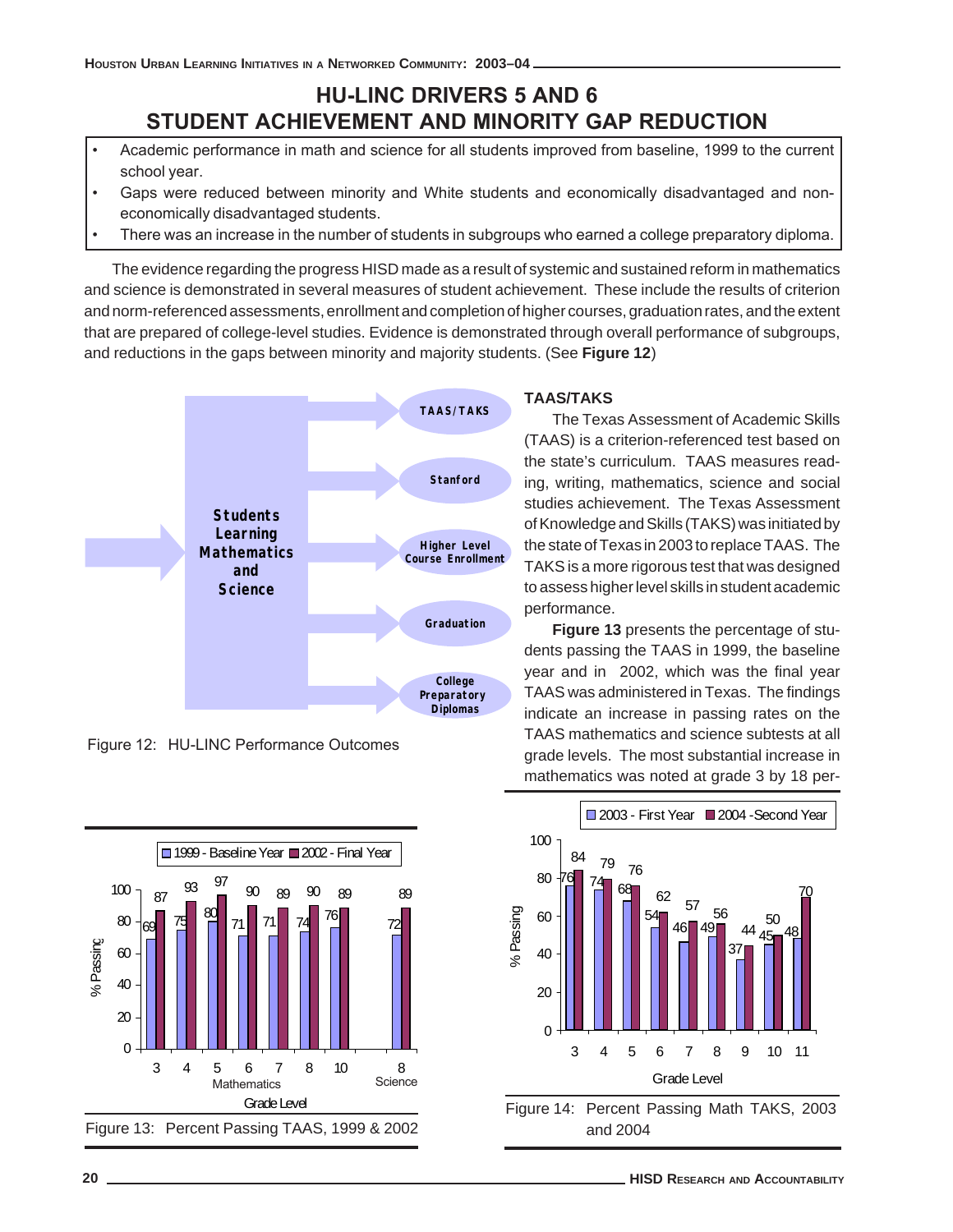

#### **Gap Analysis**

centage points. The increase in the eighth grade TAAS science passing rate was 17 percentage points higher.

**Figure 14** presents the percentage of students passing TAKS mathematics in 2003, which was the first year of the test. Results for 2004 are also presented for comparison. Passing rate increases were evident at all grade levels ranging from five to 22 percentage points. The most significant gains were noted at grade 11 with 22 percentage points and grade 7 with nine points.

**Figure 15** shows the percentage of students passing the TAKS science subtest. Grades 5, 10, and 11 had increases of 13, 11, and 19 percentage points, respectively.

The gaps between White and African American students on TAAS are depicted in **Table 18**. It is indicated that from baseline to 2002, the results reflect a decrease in the gaps at all levels (grades 3-8 and 10 in math and at grade 8 in science). Reductions in the gaps on the TAAS math subtest ranged from 20 percentage points at grade 4 to 10 percentage points at grade 10. On the TAAS science subtest, the reduction in the gap at grade 8 was by 15 percentage points. Table 18 also shows reductions in the gaps between White and African American students at grades 3-5, 7, 8 and 11 on the TAKS over the past two years. The reductions ranged from one to 20 percentage points. Also on the TAKS, reductions occurred on the science subtest at all grades tested. The reductions ranged from 3 to 20 percentage points.

**Table 19** provides performance of White and Hispanic students. The findings were reductions in the gaps between White and Hispanic students at all grade levels on the TAAS mathematics and science subtest from baseline to 2002. The total gap in mathematics was reduced by 14 percentage points and by 15 percentage points in science. On TAKS, from 2003 to 2004, reductions occurred at grades 3-5, 7, 8, 10, and 11. There was a total gap reduction of 4 percentage points. On the TAKS science test, reductions were evident at the majority of grades tested. These results yielded a total reduction of 10 percentage points.

The gaps between males and females on TAAS in **Table 20** indicate reductions at all grade levels except third

| <b>TAAS-Baseline and Final Year</b> |              |              |            |              |              |            |             |              |                 |                 | <b>TAKS- First and Second Year</b> |              |            |             |
|-------------------------------------|--------------|--------------|------------|--------------|--------------|------------|-------------|--------------|-----------------|-----------------|------------------------------------|--------------|------------|-------------|
|                                     | White        | <b>AfAm</b>  |            | White        | AfAm         |            |             | White        | <b>AfAm</b>     |                 | White                              | <b>AfAm</b>  |            |             |
|                                     | %            | %            | <b>WAf</b> | %            | %            | <b>WAf</b> | 99-02       | %            | %               | <b>WAf</b>      | %                                  | ℅            | <b>WAf</b> | 03-04       |
| Grade<br><b>Math</b>                | Pass<br>1999 | Pass<br>1999 | 1999       | Pass<br>2002 | Pass<br>2002 | 2002       | Gap<br>Diff | Pass<br>2003 | Pass<br>2003    | 2003            | Pass<br>2004                       | Pass<br>2004 | 2004       | Gap<br>Diff |
|                                     |              |              | Gap        |              |              | <u>Gap</u> | $-18$       |              |                 | Gap             |                                    |              | Gap        |             |
| $\overline{3}$                      | 89           | 57           | 32         | 95           | 81           | 14         |             | 93           | $\overline{70}$ | $\overline{23}$ | 95                                 | 80           | 15         | -8          |
| 4                                   | 93           | 66           | 27         | 96           | 89           | 7          | -20         | 93           | 68              | 25              | 94                                 | 74           | 20         | -5          |
| 5                                   | 94           | 75           | 19         | 99           | 96           | 3          | -16         | $\infty$     | 62              | 28              | 92                                 | 73           | 19         | -9          |
| 6                                   | 91           | 67           | 24         | 95           | 88           | 7          | -17         | ١1           | 44              | 37              | 89                                 | 52           | 37         | 0           |
|                                     | 90           | 66           | 24         | 97           | 86           | 11         | -14         | 8            | 39              | 39              | 85                                 | 47           | 38         | -1          |
| 8                                   | 93           | 68           | 25         | 97           | 89           | 8          | -17         | Ю            | 42              | 38              | 84                                 | 48           | 36         | -2          |
| 9                                   |              |              |            |              |              |            |             | м            | 29              | 42              | 80                                 | 36           | 44         | 2           |
| 10                                  | 92           | 73           | 19         | 96           | 87           | 9          | -10         | 79           | 40              | 39              | 80                                 | 38           | 42         |             |
| 11                                  |              |              |            |              |              |            |             | 77           | 37              | 40              | 95                                 | 75           | 20         | $-20$       |
| Total                               | 92           | 67           | 25         | 96           | 88           | 8          | $-17$       | 83           | 50              | 33              | 88                                 | 58           | 30         | $-3$        |
| <b>Science</b>                      |              |              |            |              |              |            |             |              |                 |                 |                                    |              |            |             |
| 5                                   |              |              |            |              |              |            |             | 83           | 41              | 42              | 89                                 | 57           | 32         | -10         |
|                                     |              |              |            |              |              | 11         |             |              |                 |                 |                                    |              |            |             |
| 8                                   | 94           | 68           | 26         | 98           | 87           |            | $-15$       |              |                 |                 |                                    |              |            |             |
| 10                                  |              |              |            |              |              |            |             | 77           | 31              | 46              | 83                                 | 40           | 43         | -3          |
| 11                                  |              |              |            |              |              |            |             | 79           | 37              | 42              | 96                                 | 74           | 22         | $-20$       |
| Total                               |              |              |            |              |              |            |             | 80           | 37              | 43              | 89                                 | 56           | 33         | -10         |

Table 18: Districtwide Performance Gaps on TAAS/TAKS Mathematics and Science Tests, All Students Including Special Education, by Grade and Ethnicity, for White and African American,1999–2004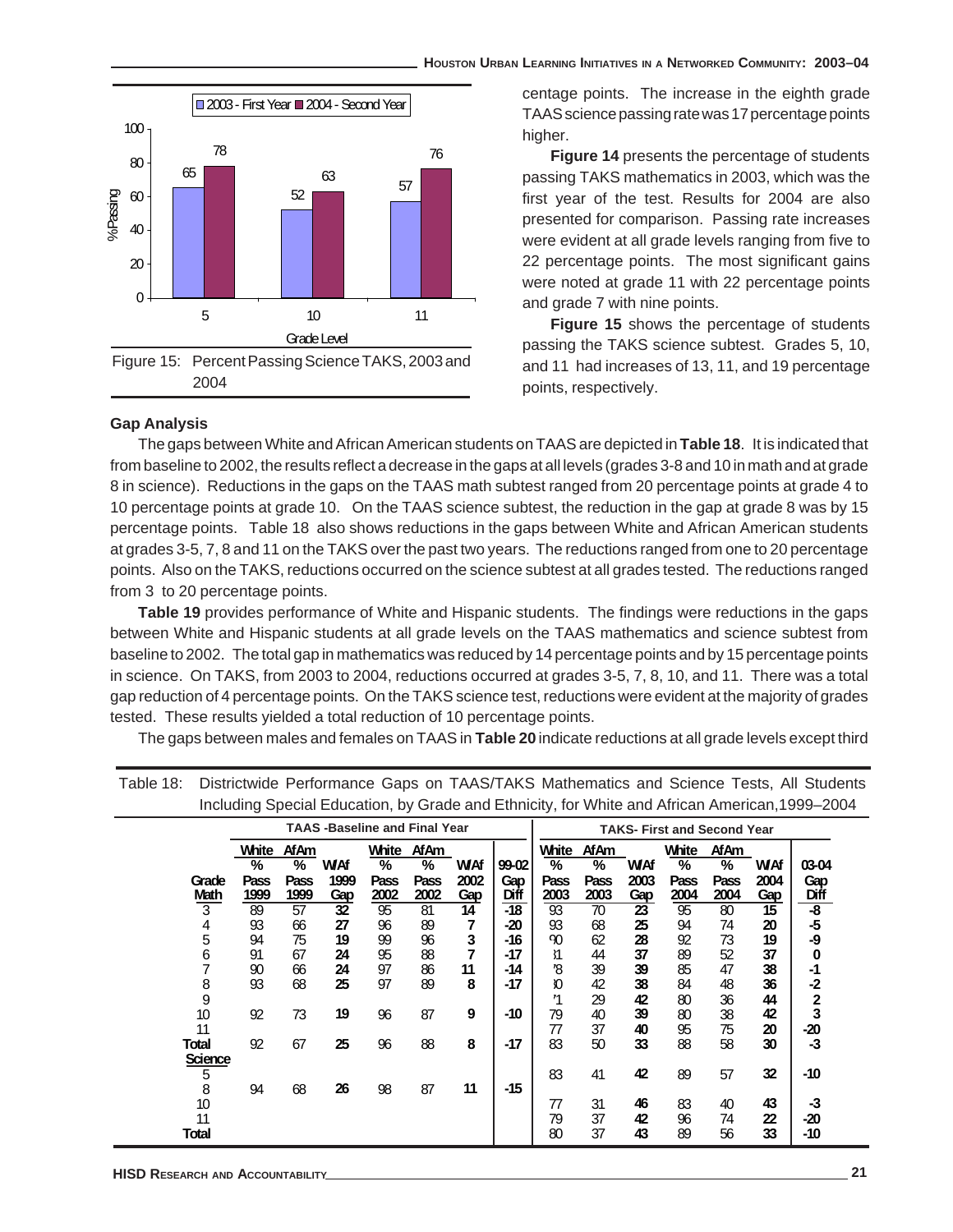Table 19: Districtwide Performance Gaps on TAAS/TAKS Mathematics and Science Subtests All Students Including Special Education, for White and Hispanic by Grade Level and Ethnicity, 1999–2004

|                      |                            |                                                |                   | <b>TAAS-Baseline and Final Year</b> |                           |                   |                      |                            |                                  |                   | <b>TAKS - First and Second Year</b> |                                  |                          |                             |
|----------------------|----------------------------|------------------------------------------------|-------------------|-------------------------------------|---------------------------|-------------------|----------------------|----------------------------|----------------------------------|-------------------|-------------------------------------|----------------------------------|--------------------------|-----------------------------|
| Grade<br><b>Math</b> | White<br>%<br>Pass<br>1999 | <b>Hisp</b><br>$\overline{\%}$<br>Pass<br>1999 | WН<br>1999<br>Gap | White<br>%<br>Pass<br>2002          | Hisp<br>%<br>Pass<br>2002 | WН<br>2002<br>Gap | 03-04<br>Gap<br>Diff | White<br>%<br>Pass<br>2003 | <b>Hisp</b><br>%<br>Pass<br>2003 | WН<br>2003<br>Gap | White<br>%<br>Pass<br>2004          | <b>Hisp</b><br>%<br>Pass<br>2004 | <b>WH</b><br>2004<br>Gap | 03-04<br>Gap<br><u>Diff</u> |
| 3                    | 89                         | 71                                             | 18                | 95                                  | 85                        | 10                | -8                   | 93                         | 75                               | 18                | 95                                  | 84                               | 11                       | $-7$                        |
| 4                    | 93                         | 75                                             | 18                | 96                                  | 94                        | 2                 | -16                  | 93                         | 71                               | 22                | 94                                  | 79                               | 15                       | -7                          |
| 5                    | 94                         | 79                                             | 15                | 99                                  | 97                        | 2                 | -13                  | 90                         | 67                               | 23                | 92                                  | 74                               | 18                       | -5                          |
| 6                    | 91                         | 70                                             | 21                | 95                                  | 92                        | 3                 | -18                  | 81                         | 53                               | 28                | 89                                  | 61                               | 28                       | 0                           |
| 7                    | 90                         | 69                                             | 21                | 97                                  | 89                        | 8                 | -13                  | 78                         | 42                               | 36                | 85                                  | 55                               | 30                       | -6                          |
| 8                    | 93                         | 73                                             | 20                | 97                                  | 90                        | 7                 | $-13$                | 80                         | 45                               | 35                | 84                                  | 54                               | 30                       | $-5$                        |
| 9                    |                            |                                                |                   |                                     |                           |                   |                      | 71                         | 33                               | 38                | 80                                  | 40                               | 40                       | $+2$                        |
| 10                   | 92                         | 71                                             | 21                | 96                                  | 87                        | 9                 | $-12$                | 79                         | 41                               | 38                | 80                                  | 47                               | 33                       | -5                          |
| 11                   |                            |                                                |                   |                                     |                           |                   |                      | 77                         | 40                               | 37                | 95                                  | 76                               | 19                       | $-18$                       |
| Total                | 92                         | 73                                             | 19                | 96                                  | 91                        | 5                 | $-14$                | 83                         | 55                               | 28                | 88                                  | 64                               | 24                       | -4                          |
| <b>Science</b><br>5  |                            |                                                |                   |                                     |                           |                   |                      | 83                         | 37                               | 46                | 89                                  | 54                               | 35                       | -11                         |
| 8                    | 94                         | 70                                             | 24                | 98                                  | 89                        | 9                 | $-15$                |                            |                                  |                   |                                     |                                  |                          |                             |
| 10                   |                            |                                                |                   |                                     |                           |                   |                      | 77                         | 30                               | 47                | 83                                  | 43                               | 40                       | -7                          |
| 11                   |                            |                                                |                   |                                     |                           |                   |                      | 79                         | 35                               | 44                | 96                                  | 70                               | 26                       | -18                         |
| Total                |                            |                                                |                   |                                     |                           |                   |                      | 80                         | 35                               | 45                | 89                                  | 54                               | 35                       | $-10$                       |

from baseline to 2002. However, there was an overall reduction in the gap of 2 percentage points. TAKS mathematics performance of students reflected reductions at most grade levels and no change at grades 4 and 11. Reductions ranged from 1 to 3 percentage points. TAKS science test results revealed increases of 2 and 3 percentage points in the gap at all grade levels tested.

Gaps between economically (ED) and non-economically disadvantaged (N-ED) students in **Table 21** on the TAAS mathematics test show decreases at all grade levels, ranging from 3 to 11 percentage points. An overall reduction in the gap was by 8 percentage points. The gap reduction on the TAAS science test was by 9 percentage points. TAKS performance of the subgroups indicated gap reductions at grade 11 in mathematics and grade 11 in science.

### **Stanford Achievement Test-Ninth and Tenth Editions**

Stanford, which is a norm-referenced assessment provides the means of determining the relative standing of

| Table 20: Districtwide Performance Gaps on TAAS/TAKS Mathematics and Science Subtests All Students |
|----------------------------------------------------------------------------------------------------|
| Including Special Education by Grade Level and Gender, 1999–2004                                   |

|                |                                       |                              |                | <b>TAAS - Baseline and Final Year</b> |                              |                    |              |                            |                              |                    | <b>TAKS - First and Second Year</b> |                |                    |                          |
|----------------|---------------------------------------|------------------------------|----------------|---------------------------------------|------------------------------|--------------------|--------------|----------------------------|------------------------------|--------------------|-------------------------------------|----------------|--------------------|--------------------------|
| Grade          | M<br>$\overline{\frac{9}{6}}$<br>Pass | F<br>$\overline{\%}$<br>Pass | МF<br>1999     | M<br>$\frac{9}{6}$<br>Pass            | F<br>$\overline{\%}$<br>Pass | <b>M/F</b><br>2002 | 99-02<br>Gap | М<br>$\frac{9}{6}$<br>Pass | F<br>$\overline{\%}$<br>Pass | <b>M/F</b><br>2003 | M<br>$\overline{\%}$<br>Pass        | F<br>ळ<br>Pass | <b>M/F</b><br>2004 | 03-04<br>Gap             |
| <b>Math</b>    | 1999                                  | 1999                         | Gap            | 2002                                  | 2002                         | Gap                | <u>Diff</u>  | 2003                       | 2003                         | Gap                | 2004                                | 2004           | Gap                |                          |
| 3              | 69                                    | 69                           | $\bf{0}$       | 84                                    | 85                           |                    | $+1$         | 77                         | 74                           | 3                  | 84                                  | 84             | ŋ                  | $\frac{\text{Diff}}{-3}$ |
| 4              | 74                                    | 75                           |                | 92                                    | 92                           | 0                  | -1           | 73                         | 72                           |                    | 80                                  | 79             |                    | $\bf{0}$                 |
| 5              | 79                                    | 81                           | 2              | 96                                    | 97                           |                    | -1           | 68                         | 68                           | 0                  | 77                                  | 75             | 2                  | $+2$                     |
| 6              | 69                                    | 74                           | 5              | 89                                    | 91                           | $\mathbf{2}$       | -3           | 52                         | 55                           | 3                  | 62                                  | 62             | $\bf{0}$           | -3                       |
| 7              | 69                                    | 74                           | 5              | 88                                    | 90                           | $\overline{2}$     | -3           | 45                         | 46                           |                    | 56                                  | 58             | 2                  | +1                       |
| 8              | 73                                    | 75                           | $\overline{2}$ | 91                                    | 90                           |                    | -1           | 51                         | 48                           | 3                  | 57                                  | 56             |                    | $-2$                     |
| 9              |                                       |                              |                |                                       |                              |                    |              | 36                         | 39                           | 3                  | 43                                  | 45             | 2                  | -1                       |
| 10             | 77                                    | 74                           | 3              | 89                                    | 88                           | 1                  | $-2$         | 47                         | 47                           | 2                  | 50                                  | 51             |                    | -1                       |
| 11             |                                       |                              |                |                                       |                              |                    |              | 48                         | 47                           | 1                  | 80                                  | 79             |                    | 0                        |
| Total          | 72                                    | 74                           | $\mathbf{2}$   | 90                                    | 90                           | 0                  | -2           | 57                         | 57                           | 1                  | 66                                  | 66             | $\bf{0}$           | -1                       |
| <b>Science</b> |                                       |                              |                |                                       |                              |                    |              |                            |                              |                    |                                     |                |                    |                          |
| 5              |                                       |                              |                |                                       |                              |                    |              | 46                         | 42                           | 4                  | 63                                  | 56             | $\overline{7}$     | $+3$                     |
| 8              | 74                                    | 71                           | 3              | 90                                    | 89                           | 1                  | $-2$         |                            |                              |                    |                                     |                |                    |                          |
| 10             |                                       |                              |                |                                       |                              |                    |              | 40                         | 37                           | 3                  | 52                                  | 47             | 5                  | $+2$                     |
| 11             |                                       |                              |                |                                       |                              |                    |              | 46                         | 44                           | 2                  | 79                                  | 74             | 5                  | $+3$                     |
| Total          |                                       |                              |                |                                       |                              |                    |              | 44                         | 41                           | 3                  | 63                                  | 58             | 5                  | $+2$                     |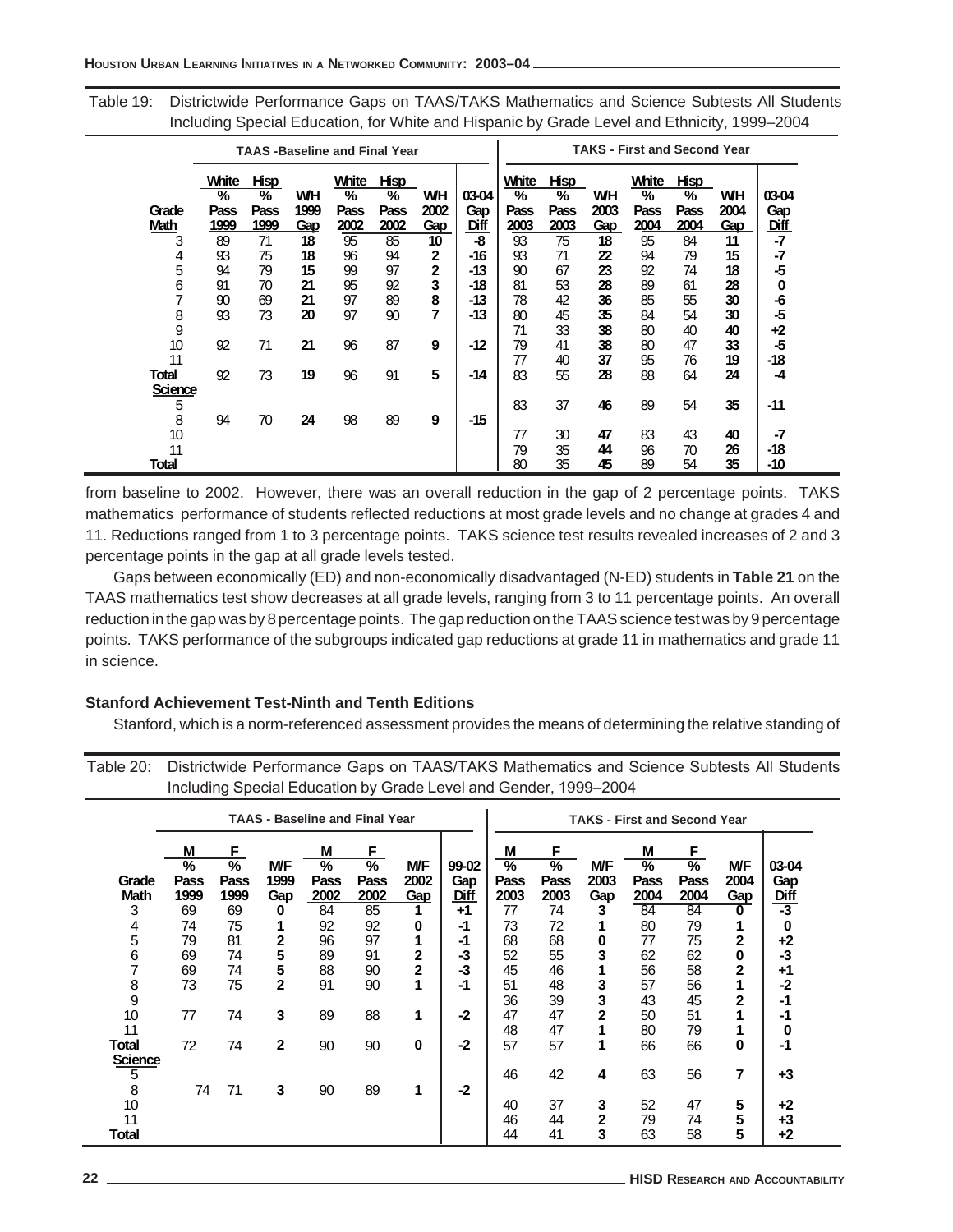| Table 21: Districtwide Performance Gaps on TAAS/TAKS Math, Science Tests All Students Including Special |
|---------------------------------------------------------------------------------------------------------|
| Education by Grade, Economically Disadvantaged (ED) and Non-Economically Disadvantaged (N-              |
| ED). 1999–2004                                                                                          |

|                          |                         |                                                    | <b>TAAS - Baseline and Final Year</b> |                            |                           |                              |                      |                            |                                              | <b>TAKS - First and Second Year</b> |                            |                              |                              |                             |
|--------------------------|-------------------------|----------------------------------------------------|---------------------------------------|----------------------------|---------------------------|------------------------------|----------------------|----------------------------|----------------------------------------------|-------------------------------------|----------------------------|------------------------------|------------------------------|-----------------------------|
| Grade<br>Math            | ED<br>%<br>Pass<br>1999 | N-ED<br>$\overline{\mathcal{U}}_0$<br>Pass<br>1999 | <b>E/N-ED</b><br>1999<br>Gap          | ED<br>$\%$<br>Pass<br>2002 | N-ED<br>%<br>Pass<br>2002 | <b>E/N-ED</b><br>2002<br>Gap | 99-02<br>Gap<br>Diff | ED<br>$\%$<br>Pass<br>2003 | <b>N-ED</b><br>$\frac{0}{0}$<br>Pass<br>2003 | <b>E/N-ED</b><br>2003<br>Gap        | ED<br>$\%$<br>Pass<br>2004 | N-ED<br>$\%$<br>Pass<br>2004 | <b>E/N-ED</b><br>2004<br>Gap | 03-04<br>Gap<br><u>Diff</u> |
| 3                        | 58                      | 80                                                 | 22                                    | 82                         | 93                        | 11                           | $-11$                | 73                         | 89                                           | 11                                  | 82                         | 94                           | 12                           | $+1$                        |
| 4                        | 69                      | 84                                                 | 15                                    | 91                         | 96                        | 5                            | -10                  | 70                         | 88                                           | 13                                  | 77                         | 91                           | 14                           | +1                          |
| 5                        | 77                      | 89                                                 | 12                                    | 96                         | 98                        | 2                            | -10                  | 64                         | 85                                           | 15                                  | 73                         | 89                           | 16                           | +1                          |
| 6                        | 67                      | 80                                                 | 13                                    | 89                         | 95                        | 6                            | -7                   | 49                         | 75                                           | 23                                  | 57                         | 83                           | 26                           | +3                          |
|                          | 66                      | 78                                                 | 12                                    | 87                         | 95                        | 8                            | -4                   | 39                         | 70                                           | 26                                  | 52                         | 78                           | 26                           | 0                           |
| 8                        | 70                      | 79                                                 | 9                                     | 89                         | 93                        | 4                            | $-5$                 | 43                         | 70                                           | 22                                  | 51                         | 75                           | 24                           | +2                          |
| 9                        |                         |                                                    |                                       |                            |                           |                              |                      | 31                         | 52                                           | 18                                  | 38                         | 61                           | 23                           | +5                          |
| 10                       | 70                      | 78                                                 | 8                                     | 86                         | 91                        | 5                            | $-3$                 | 41                         | 58                                           | 14                                  | 44                         | 63                           | 19                           | +5                          |
| 11                       |                         |                                                    |                                       |                            |                           |                              |                      | 40                         | 57                                           | 15                                  | 75                         | 87                           | 12                           | -3                          |
| Total                    | 68                      | 81                                                 | 13                                    | 89                         | 94                        | 5                            | -8                   | 53                         | 70                                           | 12                                  | 62                         | 78                           | 16                           | +4                          |
| <b>Science</b><br>5<br>8 | 66                      | 80                                                 | 14                                    | 88                         | 93                        | 5                            | -9                   | 38                         | 73                                           | 29                                  | 55                         | 82                           | 27                           | $-2$                        |
| 10                       |                         |                                                    |                                       |                            |                           |                              |                      | 30                         | 53                                           | 20                                  | 41                         | 65                           | 24                           |                             |
| 11                       |                         |                                                    |                                       |                            |                           |                              |                      | 35                         | 57                                           | 18                                  | 70                         | 85                           | 15                           | +4<br>-3                    |
| Total                    |                         |                                                    |                                       |                            |                           |                              |                      | 35                         | 60                                           | 19                                  | 54                         | 76                           | 22                           | +3                          |
|                          |                         |                                                    |                                       |                            |                           |                              |                      |                            |                                              |                                     |                            |                              |                              |                             |

HISD students' academic performance when compared to the performance of students from a nationally representative sample. Stanford assesses student achievement in reading, mathematics, environment/science, and other core academic areas. The performance of students from the baseline year, 1999 to 2004 in mathematics and science as measured by Normal Curve Equivalents (NCEs) are presented. Administration of the Stanford - Ninth Edition, encompassing 1999–2001, utilized 1995 norms. In the spring of 2002, HISD student performance was based on 2000 norms for the first time. This process was continued for the 2003 administration. Finally, in 2004, Stanford-Tenth Edition was administered to HISD students, thus reflecting performance comparisons to a 2004 norming group. Although the norms changed over the six year period, differences were calculated from baseline to 2004 without adjustments.

**Table 22** reveals Stanford average NCE scores in mathematics from 1999–2004 which reflect gains at all grade levels tested. The growth in mathematics ranged from 3 percentage points at grades 3 and 6 to 10 percentage points at grade 8. In science, growth was apparent at all grade levels, ranging from 2 percentage points at grade 3 to 9 percentage points at grade 11.

|       |                    |                    | <b>Mathematics</b> |                    |                    |               |                |                    |                    |                    | <b>Environment/Science</b> |                    |               |
|-------|--------------------|--------------------|--------------------|--------------------|--------------------|---------------|----------------|--------------------|--------------------|--------------------|----------------------------|--------------------|---------------|
|       | <b>Baseline</b>    |                    |                    |                    |                    | <b>Diff</b>   |                | <b>Baseline</b>    |                    |                    |                            |                    | <b>Diff</b>   |
| Grade | <b>NCE</b><br>1999 | <b>NCE</b><br>2001 | <b>NCE</b><br>2002 | <b>NCE</b><br>2003 | <b>NCE</b><br>2004 | 1999-<br>2004 | Grade          | <b>NCE</b><br>1999 | <b>NCE</b><br>2001 | <b>NCE</b><br>2002 | <b>NCE</b><br>2003         | <b>NCE</b><br>2004 | 1999-<br>2004 |
|       | 46                 | 51                 | 50                 | 51                 | 53                 | $+7$          |                | 42                 | 48                 | 45                 | 46                         | 47                 | $+5$          |
| 2     | 47                 | 52                 | 50                 | 51                 | 54                 | $+7$          | $\overline{2}$ | 42                 | 45                 | 45                 | 45                         | 50                 | $+8$          |
| 3     | 52                 | 55                 | 52                 | 51                 | 55                 | $+3$          | 3              | 48                 | 50                 | 50                 | 50                         | 50                 | $+2$          |
| 4     | 51                 | 55                 | 53                 | 53                 | 56                 | $+5$          | 4              | 46                 | 48                 | 45                 | 44                         | 51                 | $+5$          |
| 5     | 50                 | 54                 | 53                 | 52                 | 57                 | $+7$          | 5              | 44                 | 47                 | 45                 | 45                         | 52                 | $+8$          |
| 6     | 47                 | 51                 | 49                 | 49                 | 50                 | $+3$          | 6              | 43                 | 47                 | 44                 | 43                         | 46                 | $+3$          |
| 7     | 42                 | 45                 | 46                 | 46                 | 51                 | $+9$          | 7              | 41                 | 47                 | 43                 | 44                         | 44                 | $+3$          |
| 8     | 42                 | 43                 | 41                 | 43                 | 52                 | $+10$         | 8              | 42                 | 46                 | 41                 | 41                         | 49                 | $+7$          |
| 9     | 45                 | 46                 | 44                 | 45                 | 51                 | $+6$          | 9              | 40                 | 43                 | 41                 | 40                         | 46                 | $+6$          |
| 10    | 44                 | 46                 | 45                 | 43                 | 50                 | $+6$          | 10             | 42                 | 44                 | 42                 | 41                         | 46                 | $+4$          |
| 11    | 44                 | 48                 | 47                 | 46                 | 51                 | $+7$          | 11             | 44                 | 44                 | 44                 | 43                         | 53                 | $+9$          |

Table 22: Districtwide Stanford Math and Science Normal Curve Equivalents, All Students Including Special Education, 1999-2004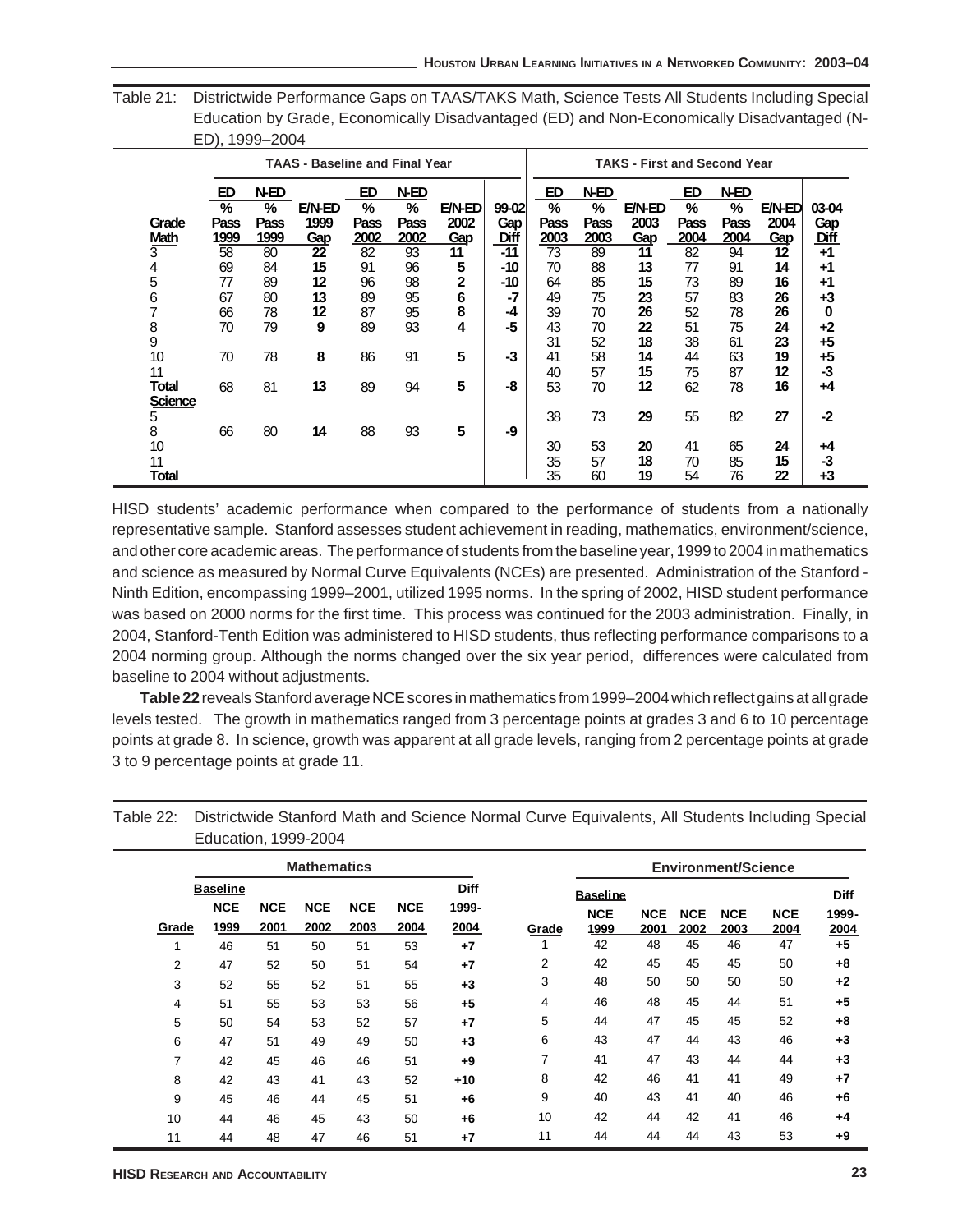Table 23: Districtwide Performance Gaps on Stanford Mathematics Test by Normal Curve Equivalents, Including Special Education, by Grade Level and Ethnicity, for White and African American, 1999–2004

|     |                          |                                   |     |                          | Stanford 9-1995 Norms             |     |                      |                          |                                   |     |                          | Stanford 9-2000 Norms             |     |                          |                          | <b>Stanford 10-2004</b>           |     |                              |
|-----|--------------------------|-----------------------------------|-----|--------------------------|-----------------------------------|-----|----------------------|--------------------------|-----------------------------------|-----|--------------------------|-----------------------------------|-----|--------------------------|--------------------------|-----------------------------------|-----|------------------------------|
| Grd | Wh<br><b>NCE</b><br>1999 | <b>AfAm</b><br><b>NCE</b><br>1999 | Gap | Wh<br><b>NCE</b><br>2001 | <b>AfAm</b><br><b>NCE</b><br>2001 | Gap | 99-01<br>Gap<br>Diff | Wh<br><b>NCE</b><br>2002 | <b>AfAm</b><br><b>NCE</b><br>2002 | Gap | Wh<br><b>NCE</b><br>2003 | <b>AfAm</b><br><b>NCE</b><br>2003 | Gap | $02 - 03$<br>Gap<br>Diff | Wh<br><b>NCE</b><br>2004 | <b>AfAm</b><br><b>NCE</b><br>2004 | Gap | 1999-<br>2004<br>Gap<br>Diff |
|     | 61                       | 42                                | 19  | 63                       | 48                                | 15  | -4                   | 59                       | 48                                | 11  | 61                       | 48                                | 13  | $+2$                     | 64                       | 50                                | 14  | -5                           |
|     | 62                       | 41                                | 21  | 67                       | 47                                | 20  | -1                   | 63                       | 45                                | 18  | 64                       | 46                                | 18  | 0                        | 65                       | 49                                | 16  | -5                           |
| 3   | 67                       | 48                                | 19  | 68                       | 51                                | 17  | $-2$                 | 64                       | 48                                | 16  | 63                       | 47                                | 16  | 0                        | 68                       | 51                                | 17  | -2                           |
|     | 67                       | 46                                | 21  | 69                       | 50                                | 19  | $-2$                 | 66                       | 48                                | 18  | 67                       | 48                                | 19  | +1                       | 69                       | 51                                | 18  | -3                           |
| 5   | 65                       | 45                                | 20  | 67                       | 50                                | 17  | -3                   | 65                       | 49                                | 16  | 67                       | 48                                | 19  | +3                       | 71                       | 53                                | 18  | $-2$                         |
| 6   | 66                       | 44                                | 22  | 69                       | 47                                | 22  | 0                    | 64                       | 46                                | 18  | 64                       | 45                                | 19  | +1                       | 66                       | 46                                | 20  | $-2$                         |
|     | 62                       | 39                                | 23  | 62                       | 41                                | 21  | -2                   | 63                       | 42                                | 21  | 62                       | 44                                | 18  | -3                       | 67                       | 47                                | 20  | -3                           |
| 8   | 61                       | 39                                | 22  | 63                       | 39                                | 24  | $\mathbf{2}$         | 57                       | 39                                | 18  | 59                       | 39                                | 20  | $+2$                     | 67                       | 49                                | 18  | -3                           |
| 9   | 65                       | 40                                | 25  | 65                       | 42                                | 23  | $-2$                 | 62                       | 41                                | 21  | 61                       | 41                                | 20  | -1                       | 66                       | 48                                | 18  | -7                           |
| 10  | 64                       | 39                                | 25  | 66                       | 40                                | 26  | +1                   | 61                       | 39                                | 22  | 60                       | 38                                | 22  | 0                        | 66                       | 45                                | 21  | -4                           |
|     | 62                       | 38                                | 24  | 68                       | 41                                | 27  | +3                   | 65                       | 40                                | 25  | 64                       | 39                                | 25  | 0                        | 69                       | 45                                | 24  | 0                            |

#### **Stanford Gap Analysis**

Gap differences between African American and White students along with Hispanic and White students in mathematics and science are provided in **Tables 23** and **24**. Stanford 9 mathematics gap differences between Whites and African Americans were reduced in the majority of grade levels between baseline, 1999 and 2001. Due to new norming standards used in 2002 for Stanford 9, the gap differences between White and African American students were reduced in two grade levels, remained unchanged in four grade levels, and increased in five grade levels (Table 23). The gaps between these groups ranged from 14 to 20 NCEs in 2004 on Stanford 10, which was the first year for this test in HISD. In addition, from 1999 to 2004, there was an overall reduction in the gaps between White and African American students at all grade levels except eleventh grade, which remained constant.

Stanford 9 mathematics gap differences between White and Hispanic students were reduced in eight of the eleven grade levels between 1999 and 2001. Again, due to change in norming standards used in 2002, gap differences between White and Hispanic students were reduced in three grade levels, stayed constant in four grade levels, and increased in four grade levels (Table 24). In 2004, the first administration of Stanford 10 in HISD, gaps between these subgroups ranged from 12 to 21 NCEs. From 1999 to 2004, there was an overall reduction in the gap between White and Hispanic students at all grade levels ranging from 1 to 3 NCEs.

Differences in performance based on gender and economic status are depicted in **Tables 25** and **26,** respectively. Stanford 9 mathematics gap differences between males and females as well as between economically disadvantaged (ED) and non-economically disadvantaged (N-ED) students decreased or remained unchanged in the majority of grade levels between 1999 and 2001 as well as between 2002 and 2003. On Stanford 10, the differences in performance between males and females ranged from 0 to 2 NCEs, while the differences

| Table 24: |            |            |      |                                    |            |      |           |                                                                                     |            |      |            |                               |      |           |            |                                 |      | Districtwide Performance Gaps on Stanford Mathematics Test by Normal Curve Equivalents, Grade |
|-----------|------------|------------|------|------------------------------------|------------|------|-----------|-------------------------------------------------------------------------------------|------------|------|------------|-------------------------------|------|-----------|------------|---------------------------------|------|-----------------------------------------------------------------------------------------------|
|           |            |            |      |                                    |            |      |           | Level, Including Special Education, and Ethnicity for White and Hispanic, 1999–2004 |            |      |            |                               |      |           |            |                                 |      |                                                                                               |
|           |            |            |      |                                    |            |      |           |                                                                                     |            |      |            |                               |      |           |            |                                 |      |                                                                                               |
|           | Wh         | Hisp       |      | <b>Stanford 9-1995 Norms</b><br>Wh | Hisp       |      | $99 - 01$ | Wh                                                                                  | Hisp       |      | Wh         | Stanford 9-2000 Norms<br>Hisp |      | $02 - 03$ | Wh         | <b>Stanford 10-2004</b><br>Hisp |      | 1999-<br>2004                                                                                 |
|           | <b>NCE</b> | <b>NCE</b> | 1999 | <b>NCE</b>                         | <b>NCE</b> | 2001 | Gap       | <b>NCE</b>                                                                          | <b>NCE</b> | 2002 | <b>NCE</b> | <b>NCE</b>                    | 2003 | Gap       | <b>NCE</b> | <b>NCE</b>                      | 2004 | Gap                                                                                           |
| Grd       | 1999       | 1999       | Gap  | 2001                               | 2001       | Gap  | Diff      | 2002                                                                                | 2002       | Gap  | 2003       | 2003                          | Gap  | Diff      | 2004       | 2004                            | Gap  | <b>Diff</b>                                                                                   |
|           | 61         | 45         | 16   | 63                                 | 49         | 14   | $-2$      | 59                                                                                  | 49         | 10   | 61         | 49                            | 12   | $+2$      | 64         | 51                              | 13   | -3                                                                                            |
| 2         | 62         | 46         | 16   | 67                                 | 51         | 16   | 0         | 63                                                                                  | 50         | 13   | 64         | 51                            | 13   | 0         | 65         | 53                              | 12   | -4                                                                                            |
|           | 67         | 51         | 16   | 68                                 | 53         | 15   | -1        | 64                                                                                  | 51         | 13   | 63         | 50                            | 13   | 0         | 68         | 55                              | 13   | -3                                                                                            |
| 4         | 67         | 51         | 16   | 69                                 | 55         | 14   | -2        | 66                                                                                  | 53         | 13   | 67         | 52                            | 15   | $+2$      | 69         | 56                              | 13   | -3                                                                                            |
| 5         | 65         | 48         | 17   | 67                                 | 53         | 14   | -3        | 65                                                                                  | 52         | 13   | 67         | 51                            | 16   | $+3$      | 71         | 56                              | 15   | -2                                                                                            |
| 6         | 66         | 45         | 21   | 69                                 | 49         | 20   | -1        | 64                                                                                  | 47         | 17   | 64         | 48                            | 16   | -1        | 66         | 49                              | 17   | -4                                                                                            |
|           | 62         | 39         | 23   | 62                                 | 43         | 19   | -4        | 63                                                                                  | 44         | 19   | 62         | 44                            | 18   | -1        | 67         | 50                              | 17   | -5                                                                                            |
| 8         | 61         | 39         | 22   | 63                                 | 41         | 22   | 0         | 57                                                                                  | 39         | 18   | 59         | 40                            | 19   | +1        | 67         | 49                              | 18   | -3                                                                                            |
| 9         | 65         | 43         | 22   | 65                                 | 44         | 21   | -1        | 62                                                                                  | 43         | 19   | 61         | 43                            | 18   | -1        | 66         | 49                              | 17   | -5                                                                                            |
| 10        | 64         | 40         | 24   | 66                                 | 43         | 23   | -1        | 61                                                                                  | 42         | 19   | 60         | 41                            | 19   | 0         | 66         | 47                              | 19   | -5                                                                                            |
| 11        | 62         | 40         | 22   | 68                                 | 43         | 25   | 3         | 65                                                                                  | 43         | 22   | 64         | 42                            | 22   | 0         | 69         | 48                              | 21   | -1                                                                                            |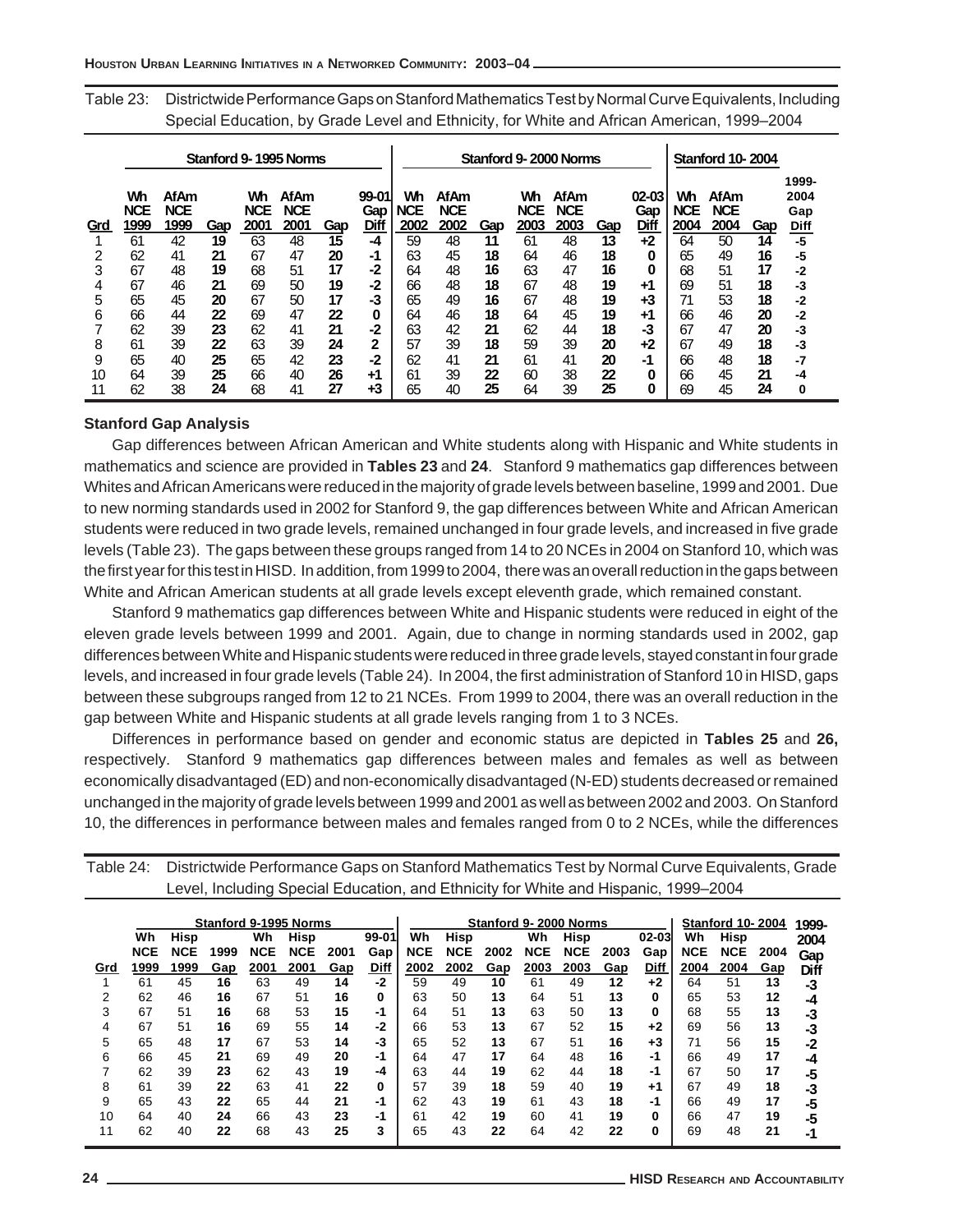| Table 25: Districtwide Performance Gaps on Stanford Mathematics Test by Normal Curve Equivalents, Grade |
|---------------------------------------------------------------------------------------------------------|
| Level, Including Special Education, and Gender, 1999-2004                                               |

|     |            |            |     |            | Stanford 9-1995 Norms |                |           |            |            |              |            | Stanford 9-2000 Norms |     |             |            | <b>Stanford 10-2004</b> |     | 1999-       |
|-----|------------|------------|-----|------------|-----------------------|----------------|-----------|------------|------------|--------------|------------|-----------------------|-----|-------------|------------|-------------------------|-----|-------------|
|     | M          | F          |     | М          | F                     |                | $99 - 01$ | M          | F          |              | M          | F                     |     | $02 - 03$   | м          | F                       |     | 2004        |
|     | <b>NCE</b> | <b>NCE</b> |     | <b>NCE</b> | <b>NCE</b>            |                | Gap       | <b>NCE</b> | <b>NCE</b> |              | <b>NCE</b> | <b>NCE</b>            |     | Gap         | <b>NCE</b> | <b>NCE</b>              |     | Gap         |
| Grd | 1999       | 1999       | Gap | 2001       | 2001                  | Gap            | Diff      | 2002       | 2002       | Gap          | 2003       | 2003                  | Gap | <b>Diff</b> | 2004       | 2004                    | Gap | <b>Diff</b> |
|     | 45         | 46         |     | 51         | 51                    | 0              | $-1$      | 51         | 50         |              | 50         | 52                    | 2   | +1          | 53         | 54                      |     | 0           |
| 2   | 46         | 47         |     | 52         | 52                    | 0              | -1        | 50         | 50         | 0            | 51         | 51                    | 0   | $\Omega$    | 53         | 54                      |     | 0           |
| 3   | 51         | 54         | 3   | 54         | 55                    | 1              | $-2$      | 52         | 52         | 0            | 50         | 51                    | 1   | $+1$        | 55         | 56                      |     | -2          |
| 4   | 50         | 52         |     | 54         | 56                    | $\mathbf{2}$   | 0         | 53         | 53         | 0            | 52         | 53                    |     | $+1$        | 55         | 56                      | л   | -1          |
| 5   | 49         | 50         |     | 54         | 55                    |                | 0         | 54         | 52         | $\mathbf{2}$ | 52         | 53                    | 1   | -1          | 56         | 57                      |     | 0           |
| 6   | 46         | 49         |     | 50         | 53                    | 3              | 0         | 50         | 48         | 2            | 49         | 50                    | 1   | -1          | 49         | 51                      | 2   | -2          |
|     | 42         | 43         |     | 44         | 45                    |                | 0         | 46         | 45         |              | 46         | 47                    |     | $\Omega$    | 51         | 52                      |     | 0           |
| 8   | 42         | 42         | 0   | 43         | 43                    | 0              | 0         | 41         | 41         | 0            | 43         | 42                    |     | $+1$        | 51         | 52                      |     | +1          |
| 9   | 44         | 46         | 2   | 46         | 46                    | 0              | $-2$      | 45         | 44         |              | 44         | 45                    |     | 0           | 51         | 51                      | 0   | -2          |
| 10  | 45         | 44         |     | 47         | 46                    | 1              | 0         | 44         | 46         | 2            | 44         | 43                    | 1   | -1          | 49         | 50                      | 4   |             |
| 11  | 45         | 43         | 2   | 49         | 47                    | $\overline{2}$ | 0         | 46         | 48         | 2            | 47         | 45                    | 2   | 0           | 52         | 50                      | 2   | 0           |

Table 26: Districtwide Performance Gaps on Stanford Mathematics Test by Normal Curve Equivalents, Grade Level, Including Special Education, and Economic Status, 1999–2004

|     |                          |                            |     |                          | Stanford 9-1995 Norms      |     |                          |                          |                            |     |                           | Stanford 9-2000 Norms      |     |                          |                          | <b>Stanford 10-2004</b>    |     |                              |
|-----|--------------------------|----------------------------|-----|--------------------------|----------------------------|-----|--------------------------|--------------------------|----------------------------|-----|---------------------------|----------------------------|-----|--------------------------|--------------------------|----------------------------|-----|------------------------------|
| Grd | ED<br><b>NCE</b><br>1999 | N-ED<br><b>NCE</b><br>1999 | Gap | ED<br><b>NCE</b><br>2001 | N-ED<br><b>NCE</b><br>2001 | Gap | $99 - 01$<br>Gap<br>Diff | ED<br><b>NCE</b><br>2002 | N-ED<br><b>NCE</b><br>2002 | Gap | ED.<br><b>NCE</b><br>2003 | N-ED<br><b>NCE</b><br>2003 | Gap | $02 - 03$<br>Gap<br>Diff | ED<br><b>NCE</b><br>2004 | N-ED<br><b>NCE</b><br>2004 | Gap | 1999-<br>2004<br>Gap<br>Diff |
|     | 42                       | 55                         | 13  | 47                       | 60                         | 13  | 0                        | 48                       | 56                         | 8   | 48                        | 57                         | 9   | $+1$                     | 51                       | 60                         | 9   | $-3$                         |
| 2   | 43                       | 56                         | 13  | 47                       | 64                         | 17  | $+4$                     | 47                       | 58                         | 11  | 48                        | 59                         | 11  | 0                        | 51                       | 61                         | 10  | -4                           |
| 3   | 48                       | 62                         | 14  | 51                       | 64                         | 13  | $-1$                     | 49                       | 60                         | 11  | 48                        | 59                         | 11  | 0                        | 53                       | 64                         | 11  | -3                           |
| 4   | 48                       | 61                         | 13  | 52                       | 65                         | 13  | 0                        | 50                       | 62                         | 12  | 50                        | 62                         | 12  | 0                        | 54                       | 64                         | 10  | -3                           |
| 5   | 46                       | 59                         | 13  | 51                       | 64                         | 13  | 0                        | 51                       | 61                         | 10  | 50                        | 61                         | 11  | +1                       | 55                       | 66                         | 11  | $-2$                         |
| 6   | 44                       | 57                         | 13  | 48                       | 61                         | 13  | 0                        | 47                       | 58                         | 11  | 47                        | 57                         | 10  | -1                       | 48                       | 59                         | 11  | -4                           |
|     | 39                       | 50                         | 11  | 41                       | 53                         | 12  | +1                       | 43                       | 55                         | 12  | 44                        | 55                         | 11  | -1                       | 49                       | 60                         | 11  | -5                           |
| 8   | 38                       | 49                         | 11  | 40                       | 51                         | 11  | 0                        | 39                       | 49                         | 10  | 40                        | 51                         | 11  | +1                       | 49                       | 60                         | 11  | -3                           |
| 9   | 41                       | 49                         | 8   | 43                       | 51                         | 8   | 0                        | 42                       | 51                         | 9   | 42                        | 50                         | 8   | -1                       | 49                       | 57                         | 8   | -5                           |
| 10  | 39                       | 48                         | 9   | 41                       | 51                         | 10  | $+1$                     | 41                       | 50                         | 9   | 40                        | 49                         | 9   | 0                        | 46                       | 56                         | 10  | -5                           |
| 11  | 38                       | 47                         | 9   | 42                       | 53                         | 11  | $+2$                     | 41                       | 53                         | 12  | 41                        | 52                         | 11  | -1                       | 47                       | 58                         | 11  | -1                           |

Table 27: Districtwide Performance Gaps on Stanford Environmental/Science Test by Normal Curve Equivalents, Grade Level, Including Special Education, and Ethnicity for White and African American, 1999–2004

|     |                          |                            |     |                          | Stanford 9-1995 Norms             |     |                                 |                          |                                   |     |                          | Stanford 9-2000 Norms      |     |                          |                          | <b>Stanford 10-2004</b>    |     |                                     |
|-----|--------------------------|----------------------------|-----|--------------------------|-----------------------------------|-----|---------------------------------|--------------------------|-----------------------------------|-----|--------------------------|----------------------------|-----|--------------------------|--------------------------|----------------------------|-----|-------------------------------------|
| Grd | Wh<br><b>NCE</b><br>1999 | AfAm<br><b>NCE</b><br>1999 | Gap | Wh<br><b>NCE</b><br>2001 | <b>AfAm</b><br><b>NCE</b><br>2001 | Gap | $99 - 01$<br>Gap<br><b>Diff</b> | Wh<br><b>NCE</b><br>2002 | <b>AfAm</b><br><b>NCE</b><br>2002 | Gap | Wh<br><b>NCE</b><br>2003 | AfAm<br><b>NCE</b><br>2003 | Gap | $02 - 03$<br>Gap<br>Diff | Wh<br><b>NCE</b><br>2004 | AfAm<br><b>NCE</b><br>2004 | Gap | 1999-<br>2004<br>Gap<br><b>Diff</b> |
|     | 60                       | 37                         | 23  | 62                       | 45                                | 17  | -6                              | 60                       | 42                                | 18  | 62                       | 43                         | 19  | $+1$                     | 61                       | 45                         | 16  | -7                                  |
| 2   | 59                       | 38                         | 21  | 62                       | 40                                | 22  | +1                              | 61                       | 40                                | 21  | 62                       | 40                         | 22  | $+1$                     | 63                       | 46                         | 17  | -4                                  |
| 3   | 65                       | 42                         | 23  | 68                       | 45                                | 23  | 0                               | 67                       | 45                                | 22  | 67                       | 46                         | 21  | $-1$                     | 68                       | 46                         | 22  | -1                                  |
| 4   | 64                       | 41                         | 23  | 63                       | 44                                | 19  | -4                              | 60                       | 40                                | 20  | 62                       | 41                         | 21  | $+1$                     | 68                       | 47                         | 21  | -2                                  |
| 5   | 61                       | 39                         | 22  | 64                       | 43                                | 21  | -1                              | 63                       | 41                                | 22  | 64                       | 42                         | 22  | 0                        | 69                       | 49                         | 20  | -2                                  |
| 6   | 65                       | 40                         | 25  | 68                       | 44                                | 24  | -1                              | 65                       | 40                                | 25  | 63                       | 40                         | 23  | $-2$                     | 67                       | 42                         | 25  |                                     |
|     | 61                       | 37                         | 24  | 66                       | 43                                | 23  | -1                              | 64                       | 39                                | 25  | 64                       | 40                         | 24  | -1                       | 64                       | 40                         | 24  | Ω                                   |
| 8   | 65                       | 38                         | 27  | 68                       | 42                                | 26  | -1                              | 61                       | 38                                | 23  | 62                       | 38                         | 24  | $+1$                     | 66                       | 45                         | 21  | -6                                  |
| 9   | 61                       | 36                         | 25  | 59                       | 40                                | 19  | -6                              | 58                       | 38                                | 20  | 57                       | 37                         | 20  | $\Omega$                 | 65                       | 43                         | 22  | -3                                  |
| 10  | 61                       | 37                         | 24  | 63                       | 39                                | 24  | 0                               | 60                       | 38                                | 22  | 60                       | 37                         | 23  | +1                       | 64                       | 40                         | 24  |                                     |
| 11  | 62                       | 39                         | 23  | 65                       | 39                                | 26  | $+3$                            | 63                       | 37                                | 26  | 62                       | 37                         | 25  | +1                       | 71                       | 48                         | 23  | 0                                   |

between economically disadvantaged and non-economically disadvantaged students ranged from 8 to 11 NCEs. In addition, from 1999 to 2004, at the majority of grade levels, there were no gaps between males and females in mathematics. All gaps were reduced between economically disadvantaged and non-economically disadvantaged students.

The results of the Stanford Environment/Science for African American and White students and Hispanic and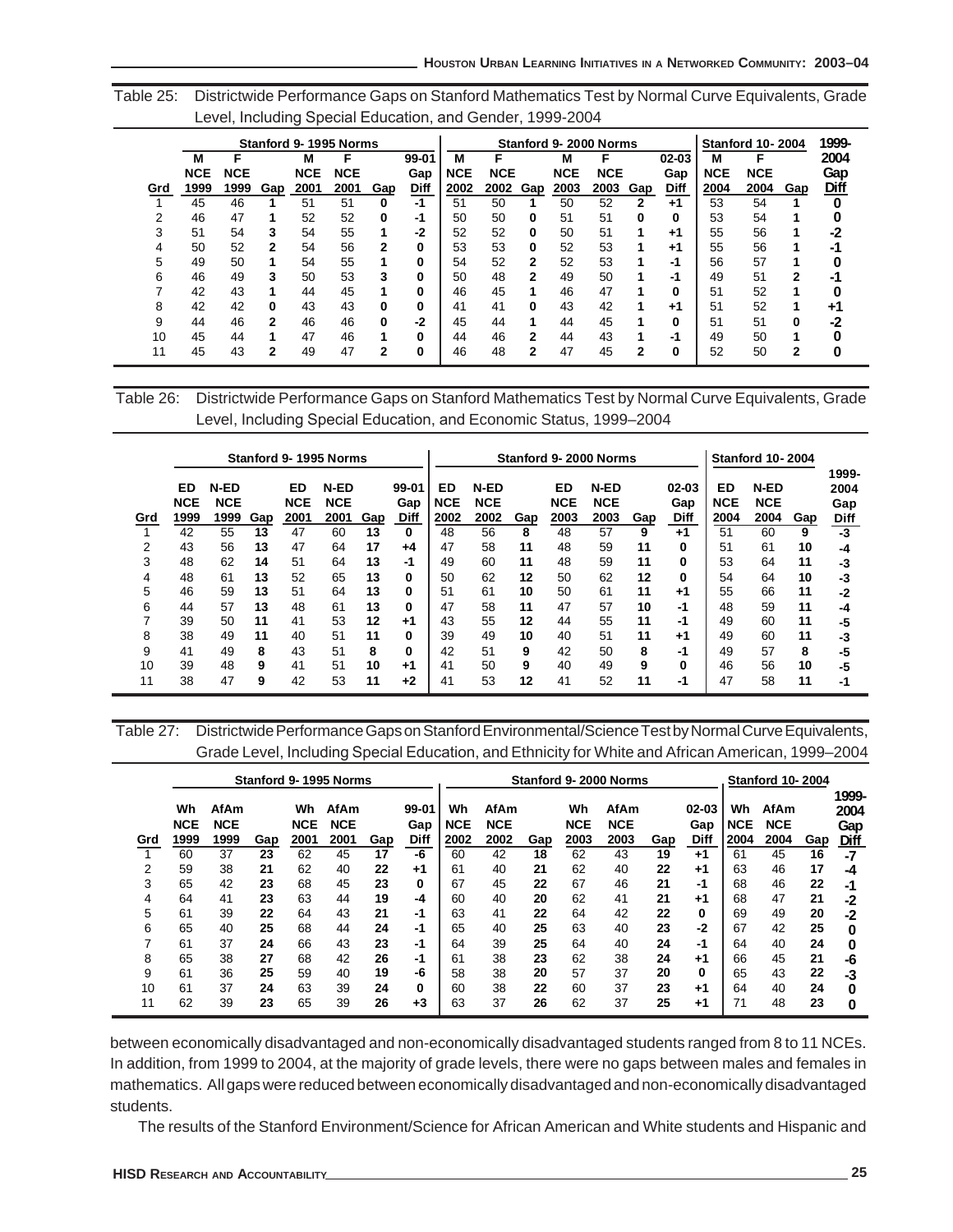Table 28: Districtwide Performance Gaps on Stanford Environmental/Science Test by Normal Curve Equivalents, Grade Level, Including Special Education, and Ethnicity for White and Hispanic, 1999–2004

|     |            |             |     |            | Stanford 9-1995 Norms |     |       |            |            |     |            | Stanford 9-2000 Norms |     |           |            | Stanford 10 |     | 1999- |
|-----|------------|-------------|-----|------------|-----------------------|-----|-------|------------|------------|-----|------------|-----------------------|-----|-----------|------------|-------------|-----|-------|
|     | Wh         | <b>Hisp</b> |     | Wh         | <b>Hisp</b>           |     | 99-01 | <b>Wh</b>  | Hisp       |     | Wh         | <b>Hisp</b>           |     | $02 - 03$ | Wh         | <b>Hisp</b> |     | 2004  |
|     | <b>NCE</b> | <b>NCE</b>  |     | <b>NCE</b> | <b>NCE</b>            |     | Gap   | <b>NCE</b> | <b>NCE</b> |     | <b>NCE</b> | <b>NCE</b>            |     | Gap       | <b>NCE</b> | <b>NCE</b>  |     | Gap   |
| Grd | 1999       | 1999        | Gap | 2001       | 2001                  | Gap | Diff  | 2002       | 2002       | Gap | 2003       | 2003                  | Gap | Diff      | 2004       | 2004        | Gap | Diff  |
|     | 60         | 40          | 20  | 62         | 46                    | 16  | $-4$  | 60         | 43         | 17  | 62         | 43                    | 19  | $+2$      | 61         | 45          | 16  | -4    |
| 2   | 59         | 41          | 18  | 62         | 44                    | 18  | 0     | 61         | 44         | 17  | 62         | 44                    | 18  | +1        | 63         | 48          | 15  | -3    |
|     | 65         | 46          | 19  | 68         | 49                    | 19  | 0     | 67         | 49         | 18  | 67         | 49                    | 18  | $\bf{0}$  | 68         | 48          | 20  | $+1$  |
|     | 64         | 45          | 19  | 63         | 46                    | 17  | -2    | 60         | 43         | 17  | 62         | 42                    | 20  | $+3$      | 68         | 49          | 19  | 0     |
| 5   | 61         | 42          | 19  | 64         | 45                    | 19  | 0     | 63         | 44         | 19  | 64         | 43                    | 21  | $+2$      | 69         | 50          | 19  | 0     |
| 6   | 65         | 41          | 24  | 68         | 45                    | 23  | -1    | 65         | 42         | 23  | 63         | 41                    | 22  | -1        | 67         | 44          | 23  | -1    |
|     | 61         | 38          | 23  | 66         | 45                    | 21  | -2    | 64         | 41         | 23  | 64         | 42                    | 22  | -1        | 64         | 42          | 22  | -1    |
| 8   | 65         | 40          | 25  | 68         | 44                    | 24  | $-1$  | 61         | 39         | 22  | 62         | 39                    | 23  | $+1$      | 66         | 47          | 19  | -6    |
| 9   | 61         | 38          | 23  | 59         | 41                    | 18  | -5    | 58         | 39         | 19  | 57         | 38                    | 19  | 0         | 65         | 44          | 21  | -2    |
| 10  | 61         | 38          | 23  | 63         | 41                    | 22  | -1    | 60         | 38         | 22  | 60         | 38                    | 22  | 0         | 64         | 43          | 21  | -2    |
|     | 62         | 40          | 22  | 65         | 39                    | 26  | +4    | 63         | 39         | 24  | 62         | 38                    | 24  | 0         | 71         | 50          | 21  | -1    |

Table 29: Districtwide Performance Gaps on Stanford Environment/Science Test by Normal Curve Equivalents, Grade Level, Including Special Education, and Gender, 1999–2004

|     |            |            |     |            | Stanford 9-1995 Norms |              |              |            |            |              |            | Stanford 9-2000 Norms |     |              |            | <b>Stanford 10-2004</b> |     | 1999-       |
|-----|------------|------------|-----|------------|-----------------------|--------------|--------------|------------|------------|--------------|------------|-----------------------|-----|--------------|------------|-------------------------|-----|-------------|
|     | M          | F          |     | м          | F                     |              | 99-01        | M          |            |              | м          | F                     |     | $02 - 03$    | м          |                         |     | 2004        |
|     | <b>NCE</b> | <b>NCE</b> |     | <b>NCE</b> | <b>NCE</b>            |              | Gap          | <b>NCE</b> | <b>NCE</b> |              | <b>NCE</b> | <b>NCE</b>            |     | Gap          | <b>NCE</b> | <b>NCE</b>              |     | Gap         |
| Grd | 1999       | 1999       | Gap | 2001       | 2001                  | Gap          | Diff         | 2002       | 2002       | Gap          | 2003       | 2003                  | Gap | <b>Diff</b>  | 2004       | 2004                    | Gap | <b>Diff</b> |
|     | 42         | 41         |     | 48         | 48                    | 0            | $-1$         | 46         | 45         |              | 45         | 46                    |     | $\mathbf{0}$ | 46         | 48                      |     | $+1$        |
| 2   | 43         | 42         |     | 46         | 44                    | $\mathbf{2}$ | $+1$         | 44         | 46         | $\mathbf{2}$ | 46         | 44                    | 2   | 0            | 50         | 49                      |     |             |
|     | 48         | 48         | 0   | 50         | 50                    | 0            | 0            | 49         | 50         |              | 51         | 50                    |     | 0            | 50         | 50                      | 0   |             |
|     | 46         | 46         | 0   | 48         | 48                    | 0            | $\mathbf{0}$ | 44         | 45         |              | 45         | 44                    |     | 0            | 52         | 50                      | 2   | $+2$        |
| 5   | 44         | 43         |     | 48         | 47                    |              | 0            | 45         | 45         | 0            | 45         | 44                    |     | +1           | 52         | 51                      |     |             |
| 6   | 43         | 44         |     | 47         | 48                    |              | 0            | 44         | 43         |              | 43         | 43                    | 0   | -1           | 47         | 46                      |     |             |
|     | 41         | 40         |     | 47         | 46                    |              | 0            | 42         | 43         |              | 44         | 43                    |     | 0            | 45         | 43                      | 2   | $+1$        |
| 8   | 43         | 42         |     | 46         | 46                    | 0            | -1           | 40         | 41         |              | 42         | 41                    |     | 0            | 49         | 48                      |     |             |
| 9   | 40         | 40         | 0   | 43         | 43                    | 0            | 0            | 39         | 38         |              | 40         | 41                    |     | 0            | 46         | 46                      | 0   |             |
| 10  | 42         | 41         |     | 45         | 44                    |              | 0            | 40         | 39         |              | 41         | 41                    | 0   | -1           | 47         | 44                      | 3   | +2          |
| 11  | 45         | 43         | 2   | 45         | 43                    | 2            | 0            | 39         | 41         | 2            | 44         | 42                    | 2   | 0            | 55         | 52                      |     | +1          |
|     |            |            |     |            |                       |              |              |            |            |              |            |                       |     |              |            |                         |     |             |

Table 30: Districtwide Performance Gaps on Stanford Environmental/Science Test by Normal Curve Equivalents, by Grade Level, Including Special Education, and Economic Status, 1999-2004

|     |                          |                            |     |                          | Stanford 9-1995 Norms      |     |                      |                          |                            |     |                          | Stanford 9-2000 Norms      |     |                          |                          | Stanford 10-2004           |     |                                     |
|-----|--------------------------|----------------------------|-----|--------------------------|----------------------------|-----|----------------------|--------------------------|----------------------------|-----|--------------------------|----------------------------|-----|--------------------------|--------------------------|----------------------------|-----|-------------------------------------|
| Grd | ED<br><b>NCE</b><br>1999 | N-ED<br><b>NCE</b><br>1999 | Gap | ED<br><b>NCE</b><br>2001 | N-ED<br><b>NCE</b><br>2001 | Gap | 99-01<br>Gap<br>Diff | ED<br><b>NCE</b><br>2002 | N-ED<br><b>NCE</b><br>2002 | Gap | ED<br><b>NCE</b><br>2003 | N-ED<br><b>NCE</b><br>2003 | Gap | $02 - 03$<br>Gap<br>Diff | ED<br><b>NCE</b><br>2004 | N-ED<br><b>NCE</b><br>2004 | Gap | 1999-<br>2004<br>Gap<br><b>Diff</b> |
|     | 37                       | 52                         | 15  | 44                       | 58                         | 14  | -1                   | 42                       | 53                         | 11  | 43                       | 55                         | 12  | $+1$                     | 44                       | 55                         | 11  | -4                                  |
|     | 38                       | 53                         | 15  | 41                       | 56                         | 15  | 0                    | 42                       | 54                         | 12  | 42                       | 55                         | 13  | +1                       | 47                       | 57                         | 10  | -5                                  |
|     | 43                       | 59                         | 16  | 46                       | 62                         | 16  | 0                    | 46                       | 60                         | 14  | 47                       | 61                         | 14  | 0                        | 47                       | 60                         | 13  | -3                                  |
| 4   | 42                       | 57                         | 15  | 44                       | 58                         | 14  | -1                   | 41                       | 54                         | 13  | 41                       | 55                         | 14  | $+1$                     | 48                       | 61                         | 13  | -2                                  |
| 5   | 40                       | 54                         | 14  | 43                       | 59                         | 16  | $+2$                 | 42                       | 56                         | 14  | 42                       | 57                         | 15  | +1                       | 49                       | 62                         | 13  | -1                                  |
| 6   | 40                       | 54                         | 14  | 43                       | 59                         | 16  | $+2$                 | 40                       | 55                         | 15  | 40                       | 55                         | 15  | 0                        | 43                       | 58                         | 15  | +1                                  |
|     | 37                       | 48                         | 11  | 43                       | 56                         | 13  | $+2$                 | 39                       | 52                         | 13  | 41                       | 54                         | 13  | 0                        | 41                       | 54                         | 13  | $+2$                                |
| 8   | 38                       | 50                         | 12  | 42                       | 55                         | 13  | +1                   | 37                       | 49                         | 12  | 38                       | 51                         | 13  | $+1$                     | 46                       | 58                         | 12  | 0                                   |
| 9   | 36                       | 45                         | 9   | 40                       | 48                         | 8   | -1                   | 36                       | 43                         | 7   | 38                       | 46                         | 8   | +1                       | 43                       | 53                         | 10  | $+1$                                |
| 10  | 36                       | 45                         | 9   | 39                       | 49                         | 10  | +1                   | 35                       | 46                         | 11  | 37                       | 48                         | 11  | 0                        | 42                       | 53                         | 11  | +2                                  |
| 11  | 38                       | 47                         | 9   | 38                       | 49                         | 11  | $+2$                 | 34                       | 46                         | 12  | 37                       | 50                         | 13  | $+1$                     | 49                       | 60                         | 11  | $+2$                                |

White students are presented in **Tables 27 and 28**, respectively. Stanford 9 environmental/science gap differences between Whites and African Americans decreased in the majority of grade levels between 1999 and 2001. A change in norming standards used in 2002, resulted in the gap differences between these groups reduced in three grade levels, constant in two grade levels, and increased in six grade levels **(Table 27)**. From 1999 to 2004, gaps between White and African American students in science decreased or did not exist. Stanford 9 environmental/ science gap differences between White and Hispanic students showed reductions in seven of the eleven grade levels between 1999 and 2001. Again, a change in norms in 2002, resulted in gap differences between White and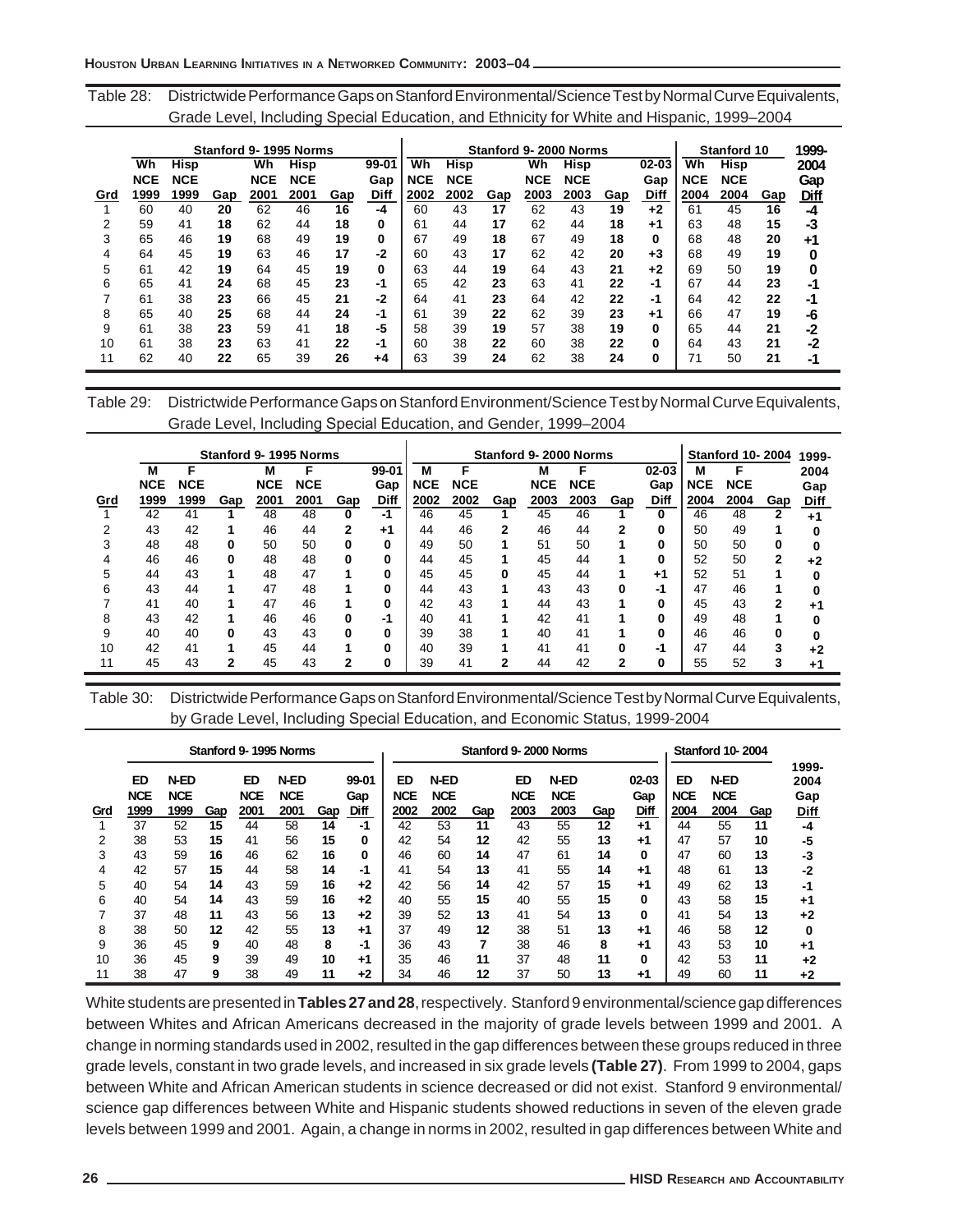Hispanic students reduced in two grade levels, unchanged in four grade levels, and increased in five grade levels **(Table 28)**.

NCE differences on the Environment/Science subtest relative to gender and economic status are found in **Tables 29** and **30**, respectively. Stanford 9 environmental/science gap differences between male and female students remained unchanged in the majority of grade levels between 1999 and 2001 as well as between 2002 and 2003 (Table 34). Based on 2004 Stanford 10 results, the gaps differences of males and females ranged from 0 to 3 NCEs. From 1999 to 2004, the gaps between males and females did not exist at the majority of grade levels. Gap differences between economically disadvantaged (ED) and non-economically disadvantaged (N-ED) students increased in the majority of grade levels tested from 1999 to 2001 (Table 35). Similar findings were apparent from 2002 to 2003 as norming standards changed for Stanford 9. Stanford 10 results in 2004 indicate gap differences of 10 to 15 NCEs between economically disadvantaged and non-economically disadvantaged groups. From 1999 to 2004, the gaps between economically disadvantaged and non-economically disadvantaged students were reduced at five grade levels, did not change at one grade level, and increased at five grade levels.

### **Course Enrollment and Completion**

Course enrollment and completion findings are presented in **Table 31**. The enrollment figures and completion rates are depicted for students who are taking the specified courses in the corresponding academic years. The number of students eligible to complete the courses consist of those enrolled in the final semester (most mathematics and science courses require more than one semester). Overall, from 1999–2003, enrollment in mathematics courses increased by 3,290 students, and in science by 6,317 students. Although the overall completion rate in mathematics courses was stable over the past five years, the completion rates increased in Calculus and Statistics by 1 and 7 percentage points, respectively. In addition, the overall completion rate in science courses increased by 2 percentage points as a result of increases in completion rates for Biology, Physics, and Integrated Physics/Chemistry.

**Tables 32** and **33** present the course enrollment by ethnicity from 1999-2000 to 2003-04. Total student enrollment in higher-level mathematics courses increased for Asian, Hispanic, Native American, and White students in mathematics courses (Table 32) and for all student ethnic groups in science courses (Table 33). African American and Hispanic total enrollment indicated a decrease in Algebra I, increases were noted in Algebra II, Geometry, Calculus, and Statistics.

|                                  |       | 1999-00                                  |          |        | 2000-01                        |          |        | 2001-02                        |                 |               | 2002-03                        |          |        | 2003-04                        |                     | 1999-2004             | Comp            |
|----------------------------------|-------|------------------------------------------|----------|--------|--------------------------------|----------|--------|--------------------------------|-----------------|---------------|--------------------------------|----------|--------|--------------------------------|---------------------|-----------------------|-----------------|
|                                  |       | <b>Eligto Comp</b><br><b>Enroll Comp</b> | Rate     | Enroll | <b>Eligto Comp</b><br>Comp     | Rate     | Enroll | <b>Eligto</b><br>Comp          | Comp<br>Rate    | <b>Enroll</b> | <b>Eligto Comp</b><br>Comp     | Rate     | Enroll | Comp                           | Eligto Comp<br>Rate | <b>Enroll</b><br>Diff | Rate<br>Diff    |
| Math                             | N     | N                                        | %        | N      | N                              | %        | N      | N                              | $\overline{\%}$ | N             | N                              | %        | N      | N                              | $\overline{\%}$     | N                     | $\overline{\%}$ |
| Algebral                         |       | 19,652 15,420                            | 74       |        | 17,224 11,009                  | 67       | 18,397 | 12,818                         | 76              |               | 18,253 13,585                  | 76       |        | 17,462 14,035                  | 74II                | $-2,190$              | $\Omega$        |
| Algebra II                       | 8,654 | 7,353                                    | 88       | 7,968  | 6,707                          | 79       | 9,462  | 7,167                          | 89              |               | 11,338 9,604                   | 86       | 11,001 | 8,610                          | 87                  | $+2,347$              | -1              |
| Geometry                         |       | 12,564 10,533                            | 83       |        | 12,542 10,420                  | 73       | 13,332 | 11,066                         | 83              |               | 13,002 10,631                  | 81       |        | 15,009 12,058                  | 81 l                | $+2,445$              | $-2$            |
| Calculus                         | 3,775 | 3.775                                    | 89       | 3,673  | 3,673                          | 87       | 3,806  | 3,806                          | 89              | 4,268         | 4,268                          | 87       | 4.267  | 3,692                          | 96                  | $+492$                | +7              |
| <b>Statistics</b>                | 128   | 128                                      | 98       | 213    | 213                            | 97       | 231    | 231                            | 90              | 284           | 284                            | 88       | 324    | 285                            | 991                 | $+196$                | $+1$            |
| Total                            |       | 44,773 37,209                            | 81       |        | 41,620 32,022                  | 74       | 45,228 | 35,088                         | 82              |               | 47,145 38,372                  | 81       |        | 48,063 35,790                  | 81 l                | $+3,290$              | $\Omega$        |
| Algebra<br>8 <sup>th</sup> grade | 1,239 | 1,157                                    | 96       | 1,081  | 1,037                          | 95       | 1,110  | 1,061                          | 97              | 1,264         | 1,184                          | 98       | 1,362  | 1,099                          | 95                  | 123                   | -1              |
| Science                          |       |                                          |          |        |                                |          |        |                                |                 |               |                                |          |        |                                |                     |                       |                 |
| Biology                          |       | 15,352 13,257                            | 75       |        | 14,223 11,794                  | 68       | 15,244 | 13,317                         | 80              |               | 15,826 13,596                  | 78       |        | 15,328 12,352                  | 781                 | -24                   | +3              |
| <b>Chem</b>                      | 6,972 | 6,229                                    | 88       | 8,024  | 7,203                          | 90       | 9,171  | 8,202                          | 88              | 10,764        | 9,531                          | 87       |        | 11,378 9,319                   | 86                  | $+4,406$              | -2              |
| Physics                          | 2,460 | 2,460                                    | 93       | 2,368  | 2,368                          | 89       | 2,311  | 2,311                          | 93              | 2.754         | 2,416                          | 96       | 2,862  | 2,457                          | 96                  | $+402$                | +3              |
| Integrated<br>Phys/Chem<br>Total |       | 16,353 14,095<br>41,137 36,041           | 77<br>79 |        | 17,504 15,340<br>42,119 36,705 | 66<br>73 |        | 16,812 14,609<br>43,538 38,439 | 77<br>72        |               | 15,988 13,229<br>45,332 38,772 | 79<br>82 |        | 17,886 14,578<br>47,454 38,706 | 78I<br>81 I         | $+1,533$<br>$+6,317$  | +1<br>$+2$      |

Table 31: Enrollment and Completion Rates of HISD Students in Advanced Academic Mathematics and Science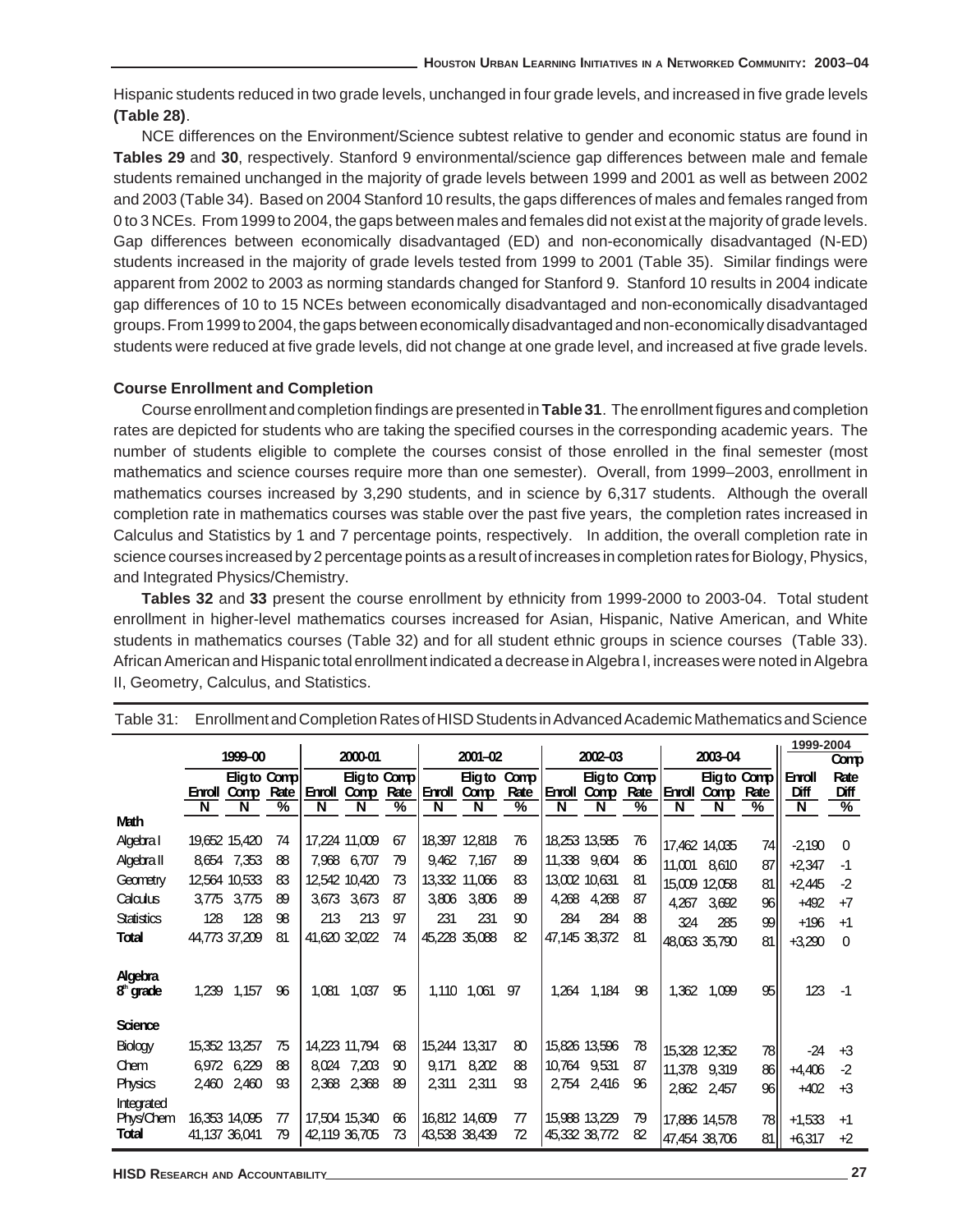Table 32: Student Enrollment in Higher Level Mathematics and Science Courses by Ethnicity, 1998-1999 through 2003-04

|              |            |            |            | Asian      |            |              |              |              |               | African American            |              |                 |                      |                |                | <b>Hispanic</b> |               |                  |
|--------------|------------|------------|------------|------------|------------|--------------|--------------|--------------|---------------|-----------------------------|--------------|-----------------|----------------------|----------------|----------------|-----------------|---------------|------------------|
|              |            |            |            |            |            | 99-04        |              |              |               |                             |              | 99-04           |                      |                |                |                 |               | 99-04            |
|              | 99-00      | 00-01      | 01-02      | $02-03$    | 03-04      | Diff         | 99-00        | 00-01        | 01-02         | 02-03                       | 03-04        | Diff            | 99-00                | $00-01$        | 01-02          | 02-03           | 03-04         | Diff             |
|              | N          | N          | N          | N          | N          | N            | N            | N            | N             | N                           | N            | N               | N                    | N              | N              | N               | N             | N                |
| Math         |            |            |            |            |            |              |              |              |               |                             |              |                 |                      |                |                |                 |               |                  |
| Algl         | 492        | 449        | 512        | 501        | 521        | $+29$        | 6,751        | 5,596        | 5,734         | 5,458                       | 5,303        | -2931           | 10,624               | 9,381          | 10,485         | 10,555          | 10,054        | -570             |
| AlgII        | 418        | 402        | 440        | 469        | 462        | +44          | 3,080        | 2,849        | 3,125         | 3,366                       | 3,515        | +435            | 3,812                | 3,335          | 4,423          | 5,966           | 5,543         | $+1,731$         |
| Geom<br>Calc | 456<br>525 | 440<br>496 | 431<br>529 | 455<br>541 | 481<br>513 | +25<br>$-12$ | 4,575<br>930 | 4.225<br>936 | 4,343<br>938  | 4,311<br>977                | 4,702<br>960 | +127<br>+30     | 5,977<br>1,234       | 6.233<br>1,272 | 6,878<br>1,356 | 6.721<br>1,615  | 8.174<br>1711 | $+2,197$<br>+477 |
| <b>Stats</b> | 52         | 80         | 89         | 83         | 92         | +40          | 5            | 10           |               | 19                          | 37           | $+27$           | 16                   | 32             | 35             | 64              | 50            | $+34$            |
| Total        | 1.943      | 1.867      | 2001       | 2049       | 2,069      | +126         | 15,341       |              | 13,616 14,147 | 14,131                      | 14,517       | $-824$          | 21,663               | 20,253 23,177  |                | 24,921          | 25,532        | $+3,869$         |
|              |            |            |            |            |            |              |              |              |               |                             |              |                 |                      |                |                |                 |               |                  |
| Science      |            |            |            |            |            |              |              |              |               |                             |              |                 |                      |                |                |                 |               |                  |
| Biology      | 513        | 565        | 594        | 623        | 594        | +81          | 5,653        | 5,371        | 4,472         | 5,085                       | 4,992        | $-661$          | 7,540                | 7,650          | 7.318          | 7.697           | 7,959         | +419             |
| Chem         | 429        | 409        | 437        | 445        | 519        | $+90$        | 2,600        | 2,482        | 2.860         | 3.015                       |              | $3,683 + 1,083$ | 3.230                | 2,930          | 3.475          | 4,262           | 5,739         | +2,509           |
| Physics      | 248        | 301        | 258        | 269        | 285        | +37          | 655          | 659          | 625           | 584                         | 774          | $+119$          | 748                  | 822            | 832            | 796             | 1,119         | +371             |
| Integ        |            |            |            |            |            |              |              |              |               |                             |              |                 |                      |                |                |                 |               |                  |
| Physics/     |            |            |            |            |            |              |              |              |               |                             |              |                 |                      |                |                |                 |               |                  |
| Chem         | 479        | 497        | 471        | 518        | 588        | -479         | 5,625        | 5,556        | 5,978         | 5,405                       | 5,608        | -171            | 8,828                |                | 8,664 9,184    |                 | 9,220 9,999   | $+1,171$         |
| Total        | 1.669      | 1.772      | 1.760      | 1,885      | 1986       | $+317$       |              |              |               | 14,533 14,068 13,935 14,089 | 15,057       | +5241           | 20,346 20,066 20,809 |                |                |                 | 21,975 24,816 | +4,470           |
|              |            |            |            |            |            |              |              |              |               |                             |              |                 |                      |                |                |                 |               |                  |
| Alg          |            |            |            |            |            |              |              |              |               |                             |              |                 |                      |                |                |                 |               |                  |
| $8th$ Grd    | 154        | 146        | 116        | 169        | 194        | +20          | 333          | 303          | 261           | 243                         | 254          | -79             | 608                  | 464            | 402            | 417             | 528           | -80              |

Table 33: Student Enrollment in Higher Level Mathematics and Science Courses by Ethnicity, 1998–1999 through 2003–04

|                                |                |                         |                 | <b>Native American</b> |                |             |       |       | White   |           |       |             |
|--------------------------------|----------------|-------------------------|-----------------|------------------------|----------------|-------------|-------|-------|---------|-----------|-------|-------------|
|                                |                |                         |                 |                        |                | 99-04       |       |       |         |           |       | 99-04       |
|                                | 99-00          | $00 - 01$               | $01 - 02$       | $02 - 03$              | 03-04          | <b>Diff</b> | 99-00 | 00-01 | $01-02$ | $02 - 03$ | 03-04 | <b>Diff</b> |
|                                | N              | N                       | N               | N                      | N              | N           | N     | N     | N       | N         | N     | N           |
| <b>Math</b>                    |                |                         |                 |                        |                |             |       |       |         |           |       |             |
| Algebra I                      | 8              | 6                       | 13              | 15                     | 9              | $+1$        | 1.777 | 1,792 | 1,653   | 1,724     | 1,575 | $-202$      |
| Algebra II                     | 5              | $\overline{2}$          | 3               | 5                      | 8              | +3          | 1.339 | 1,380 | 1,471   | 1,532     | 1,473 | +134        |
| Geometry                       | 5              | 5                       | $\overline{7}$  | 6                      | 11             | +6          | 1.551 | 1,639 | 1,673   | 1.509     | 1,641 | $+90$       |
| Calculus                       | 3              | 3                       | $\overline{2}$  | 5                      | 3              | 0           | 1,083 | 966   | 981     | 1,130     | 1,080 | -3          |
| <b>Statistics</b>              |                |                         |                 |                        |                |             | 55    | 91    | 100     | 118       | 145   | $+90$       |
| <b>Total</b>                   | 21             | 16                      | 25              | 31                     | 31             | $+10$       | 5,805 | 5,868 | 5,878   | 6,013     | 5,914 | +109        |
| <b>Science</b>                 |                |                         |                 |                        |                |             |       |       |         |           |       |             |
|                                |                |                         |                 | 11                     | 10             | $+1$        | 1.757 |       |         |           |       | $+16$       |
| <b>Biology</b>                 | 9              | 6                       | 4               |                        |                |             |       | 1,833 | 1,835   | 1.772     | 1.773 |             |
| Chemistry                      | 1              | $\overline{\mathbf{4}}$ | $6\phantom{1}6$ | 4<br>3                 | 7              | $+6$        | 1.150 | 1,248 | 1,443   | 1,484     | 1,430 | $+280$      |
| Physics                        | $\overline{2}$ | 1                       | 1               |                        | $\overline{2}$ | 0           | 676   | 652   | 661     | 718       | 682   | +6          |
| Integrated                     |                |                         |                 |                        |                |             |       |       |         |           |       |             |
| Physics/                       |                |                         |                 |                        |                |             |       |       |         |           |       |             |
| Chemistry                      | 10             | 6                       | 12              | 10                     | 11             | $+1$        | 1,626 | 1,865 | 1,657   | 1,588     | 1,680 | $+54$       |
| <b>Total</b>                   | 22             | 17                      | 23              | 28                     | 30             | $+8$        | 5,209 | 5,598 | 5,596   | 5,562     | 5,565 | +356        |
|                                |                |                         |                 |                        |                |             |       |       |         |           |       |             |
| Algebra<br>8 <sup>th</sup> Grd | 1              | 1                       | 3               | 2                      | $\mathcal{P}$  | +1          | 325   | 300   | 278     | 375       | 384   | $+59$       |

### **Graduation**

Graduation results are based on the number and percentage of students who completed the required courses and earning the credits necessary to meet state and HISD requirements. **Table 34** presents graduation rates by ethnicity, gender, economic status and for special education and regular education subgroups. The graduation rates by ethnicity, gender, economic status, and instructional program increased from 1998-99 to 2002-03. Among ethnic groups, the highest increase in graduation rate was by African American and Hispanic students (29 and 28 percentage points, respectively). Males had a moderately higher graduation rate than females (30 vs. 21 percentage points). In addition, economically disadvantaged students showed an increase in graduation rate by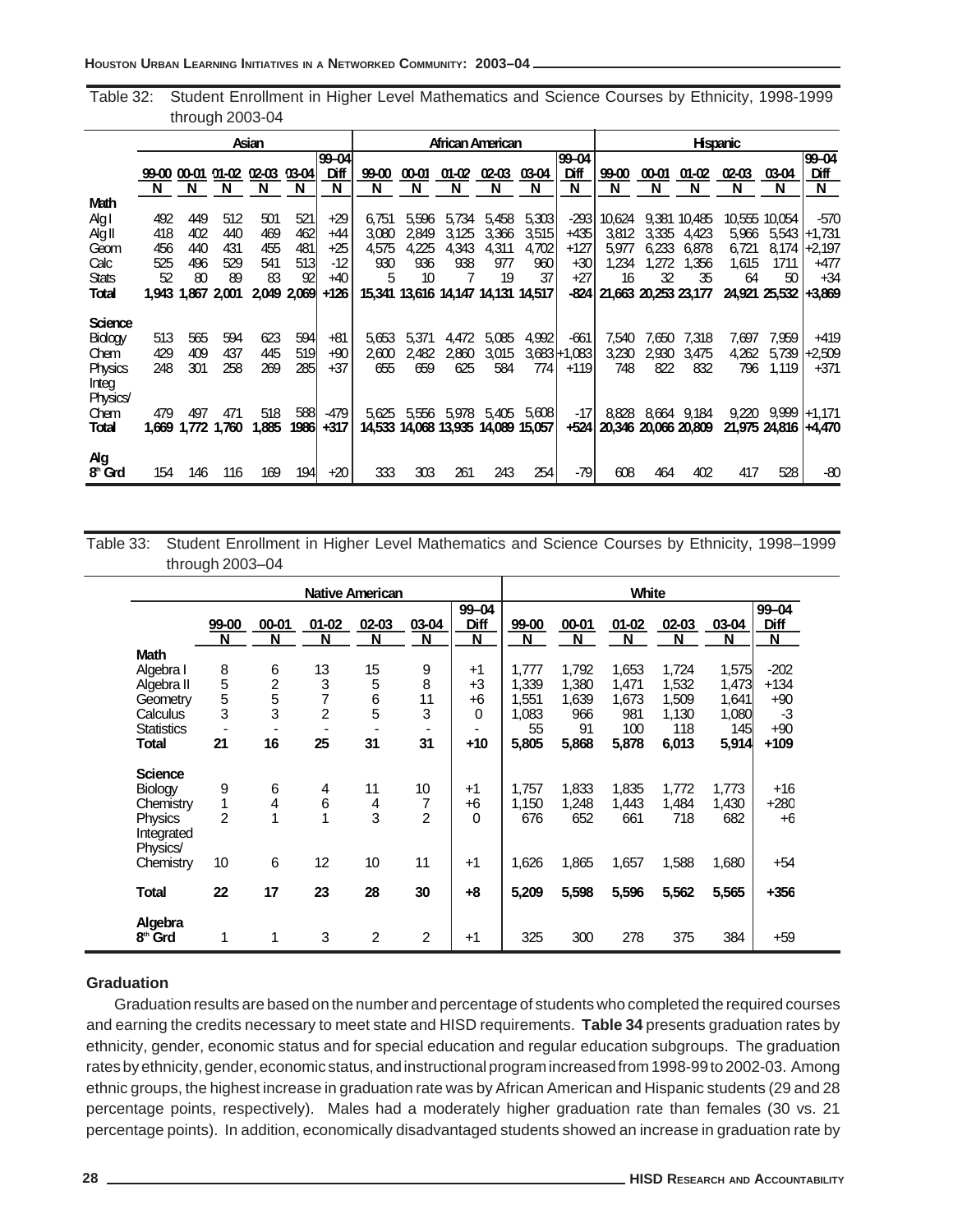|               | 12 <sub>th</sub> | 1998-1999 |      | 12th   | 2000-2001 |        | 12th   | 2001-2002 |        | 12 <sup>th</sup> | 2002-2003 |        | 1998-<br>2003<br>Rate |
|---------------|------------------|-----------|------|--------|-----------|--------|--------|-----------|--------|------------------|-----------|--------|-----------------------|
|               | Enroll           | Grad      | Rate | Enroll | Grad      | Rate   | Enroll | Grad      | Rate   | Enroll           | Grad      | Rate   | Diff                  |
| <b>Ethn</b>   |                  |           |      |        |           |        |        |           |        |                  |           |        |                       |
| Afri Am       | 3,938            | 2,746     | 70   | 2,677  | 2,609     | 98     | 2,582  | 2,754     | *106   | 2,757            | 2,731     | 99     | +29                   |
| Hisp          | 4,234            | 3,094     | 73   | 3,671  | 3,483     | 95     | 3,514  | 3,554     | *101   | 3,862            | 3,907     | *101   | +28                   |
| White         | 1,299            | 1,144     | 88   | 1,228  | 1,173     | 96     | 1,279  | 1,252     | 98     | 1,322            | 1,291     | 98     | $+10$                 |
| Asian         | 360              | 311       | 86   | 365    | 365       | 100    | 375    | 380       | $*101$ | 415              | 417       | $*100$ | $+14$                 |
| Nat Am        | 7                | 4         | 57   | 3      | 2         | 67     | 6      | 5         | 83     | 6                | 4         | 67     | $+10$                 |
| Gend          |                  |           |      |        |           |        |        |           |        |                  |           |        |                       |
| Male          | 4,818            | 3,299     | 69   | 4,190  | 3,509     | 84     | 3,529  | 3,557     | *101   | 3,977            | 3,925     | 99     | $+30$                 |
| Female        | 5,020            | 4,000     | 80   | 3,754  | 4,123     | $*110$ | 4,227  | 4,388     | $*104$ | 4,385            | 4,425     | $*101$ | $+21$                 |
|               |                  |           |      |        |           |        |        |           |        |                  |           |        |                       |
| Eco           |                  |           |      |        |           |        |        |           |        |                  |           |        |                       |
| <b>Status</b> |                  |           |      |        |           |        |        |           |        |                  |           |        |                       |
| EcoDis        | 3,035            | 1,907     | 63   | 3,940  | 3,127     | 79     | 4,124  | 3,522     | 85     | 4,652            | 3,745     | 81     | $+18$                 |
| Not<br>EcoDis | 6,803            | 5,392     | 79   | 4,004  | 4,505     | $*113$ | 3,632  | 4,423     | *122   | 3,710            | 4,605     | *124   | $+45$                 |
|               |                  |           |      |        |           |        |        |           |        |                  |           |        |                       |
|               |                  |           |      |        |           |        |        |           |        |                  |           |        |                       |
| Instr'l       |                  |           |      |        |           |        |        |           |        |                  |           |        |                       |
| Prog          |                  |           |      |        |           |        |        |           |        |                  |           |        |                       |
| Reg           | 9,007            | 6,670     | 74   | 7,113  | 7,016     | 99     | 6,973  | 7,318     | *105   | 7,514            | 7,669     | *102   | $+28$                 |
| SpecEd        | 831              | 629       | 76   | 831    | 616       | 74     | 783    | 627       | 80     | 848              | 681       | 80     | $+4$                  |
| Total         | 9,838            | 7,299     | 74   | 7,944  | 7,632     | 96     | 7,756  | 7,945     | *102   | 8,362            | 8,350     | $*100$ | +26                   |

Table 34: Graduation Rates by Ethnicity, Gender, Economic Status, and Instructional Program, 1998–1999 through 2002–2003

\* Graduates and 12th grade enrollment obtained form separate files

18 percentage points, while non-economically disadvantaged students had an increase of 45 percentage points in graduation rate.

#### **College Preparatory Degrees**

Students in HISD can earn high school diplomas with different course requirements. Students graduating with Distinguished Achievement or Recommended diplomas have completed higher level academic courses, including advanced mathematics and science courses. Students earning these diplomas demonstrated that they are prepared for college-level studies. **Figure 16** presents graduates by diploma type and **Figure 17** compares students identified as Texas Scholars based on meeting requirements for Recommended or Distinguished diplomas from 1999–2003.





(1,757 in 1999 to 6,319 in 2003), while there was a considerable decrease in the number of graduates earning the Regular/Minimum diploma (5,084 in 1999 to 1,790 in 2003). The number of students earning Special Education diplomas decreased from 156 to 69 students over the five year period.

Figure 17 indicates an increase in students identified as Texas Scholars compared to all graduates in the district. There was a decline in the total HISD graduates as the number of